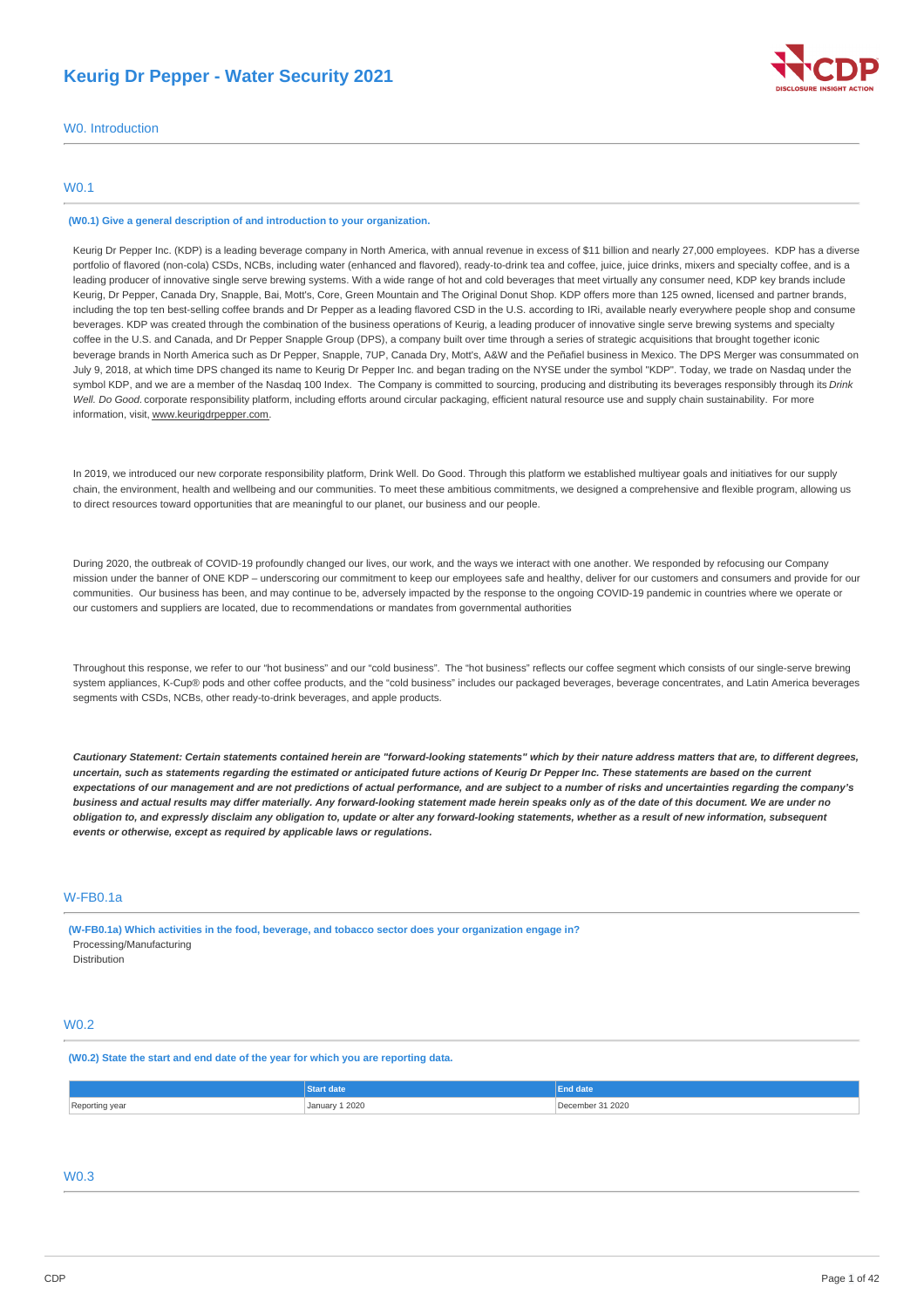# W0.4

**(W0.4) Select the currency used for all financial information disclosed throughout your response.** USD

# W0.5

(W0.5) Select the option that best describes the reporting boundary for companies, entities, or groups for which water impacts on your business are being **reported.**

Companies, entities or groups over which operational control is exercised

# W0.6

(W0.6) Within this boundary, are there any geographies, facilities, water aspects, or other exclusions from your disclosure? Yes

## W0.6a

## **(W0.6a) Please report the exclusions.**

| <b>Exclusion</b>                                                 | Please explain                                                                                                                                     |
|------------------------------------------------------------------|----------------------------------------------------------------------------------------------------------------------------------------------------|
| We do not include several small office locations, and some small | We are focused on where we use the most water in our organization and can therefore drive the most efficiency and meaningfully contribute to       |
| sales and distribution locations. Our manufacturing facility in  | water stewardship. Included in our scope are all of our operational manufacturing sites, all major warehouses and distribution centers, and        |
| Newbridge, Ireland, is excluded as it is currently under         | headquarter offices. Within our scope that is included, our cold manufacturing sites make up nearly all (99%) of our water withdrawals. The        |
| construction and not operational. We expect this facility to be  | exclusion of the minor non-manufacturing sites does not represent a significant portion of total water used/consumed nor discharged, nor pollutant |
| operational during 2021.                                         | load discharged.                                                                                                                                   |

## W1. Current state

# W1.1

(W1.1) Rate the importance (current and future) of water quality and water quantity to the success of your business.

|                                                                                                 | <b>Direct use</b><br>importance use<br>rating | Indirect<br><i>importance</i><br>rating | <b>Please explain</b>                                                                                                                                                                                                                                                                                                                                                                                                                                                                                                                                                                                                                                                                                                                                                                     |
|-------------------------------------------------------------------------------------------------|-----------------------------------------------|-----------------------------------------|-------------------------------------------------------------------------------------------------------------------------------------------------------------------------------------------------------------------------------------------------------------------------------------------------------------------------------------------------------------------------------------------------------------------------------------------------------------------------------------------------------------------------------------------------------------------------------------------------------------------------------------------------------------------------------------------------------------------------------------------------------------------------------------------|
| Sufficient<br>amounts of good<br>quality freshwater<br>available for use                        | Vital                                         | Vital                                   | The primary freshwater use in KDP's direct operations is as a key ingredient in our finished products. Maintaining the highest standards of safety and quality are of vita<br>importance in our direct use of freshwater. Additionally, our supply chain is dependent on good quality freshwater for cultivating crops that are ingredients in our<br>products, making it of vital importance for indirect use. We expect our operational and value chain dependency on this water source to remain the same in the future,<br>because our evolving portfolio will always rely on sufficient amounts of good quality freshwater available for use in order to produce beverages whether they be bottled<br>in our plants or made with water in the home (like our coffee products today). |
| Sufficient<br>amounts of<br>recycled, brackish<br>and/or produced<br>water available<br>for use | Not very<br>important                         | Not very<br>important                   | Recycled, brackish and other types of water are not ingredients in KDP's products or processes. Certain manufacturing processes use recycled water for cooling, which<br>makes up less than 1% of our water use. We don't expect our operational dependency on this water source to change because we do not anticipate using recycled or<br>brackish water in our products. Recycled, brackish and other types of water are not used to our knowledge in upstream supply chain processes nor is use of this water<br>source expected in the future.                                                                                                                                                                                                                                      |

# W-FB1.1a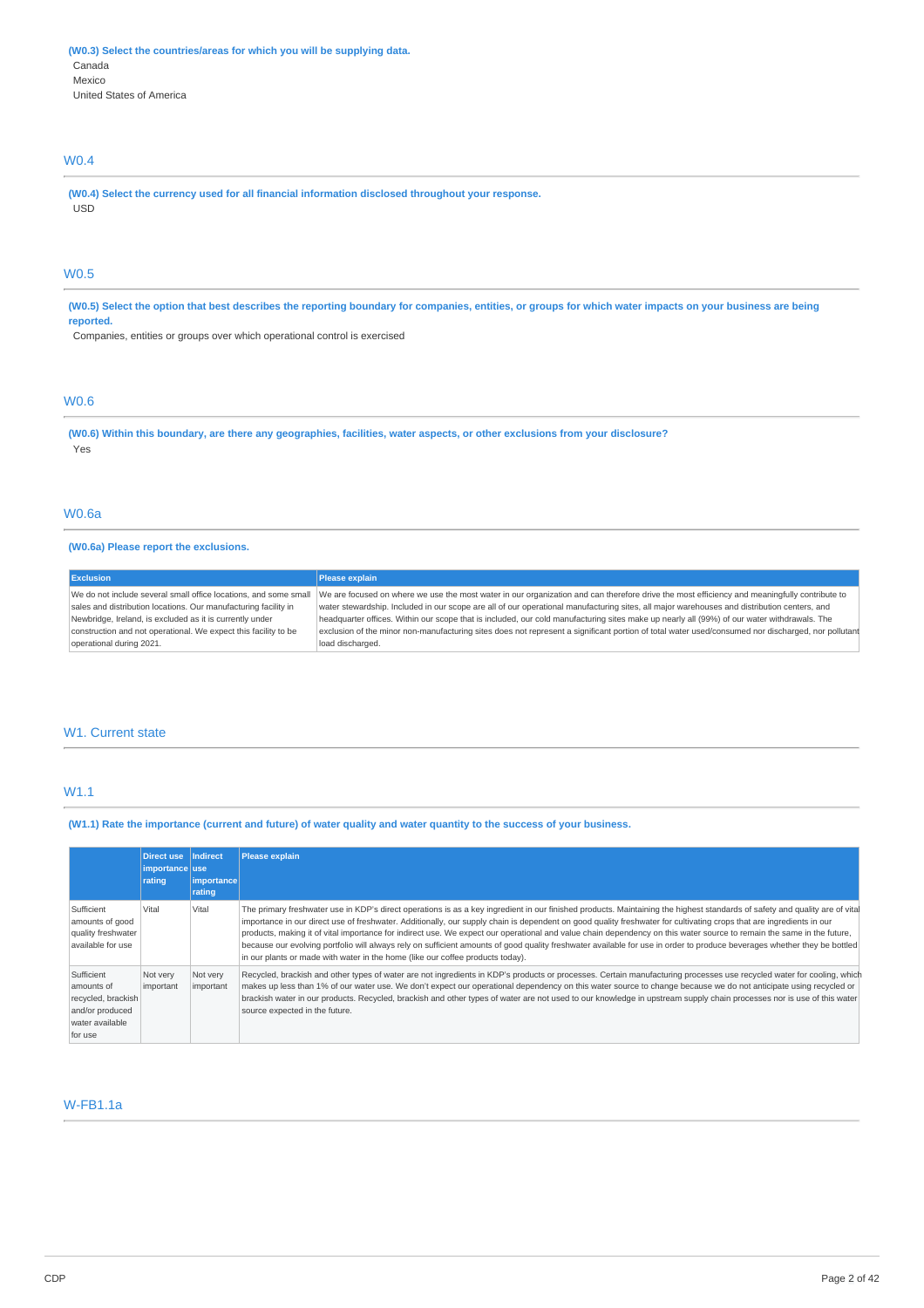## (W-FB1.1a) Which water-intensive agricultural commodities that your organization produces and/or sources are the most significant to your business by **revenue? Select up to five.**

| Agricultural<br><b>commodities</b>   | % of revenue dependent on<br>these agricultural commodities and/or | <b>Produced</b><br>sourced | <b>Please explain</b>                                                                                                                                                                                                                                                |
|--------------------------------------|--------------------------------------------------------------------|----------------------------|----------------------------------------------------------------------------------------------------------------------------------------------------------------------------------------------------------------------------------------------------------------------|
| Other, please<br>specify<br>(Apples) | Less than 10%                                                      | Sourced                    | Apples are the primary ingredient in our Mott's® branded applesauce products. (Apple juice products are dependent on apple juice concentrate,  <br>not considered in the scope for this response).                                                                   |
| Other, please<br>specify (Coffee)    | $21 - 40$                                                          | Sourced                    | KDP's hot business consists of our single-serve brewing system appliances, K-Cup® pods and other coffee products. Coffee represents the<br>vast majority of the hot beverage portfolio, which has a very small proportion of cocoa, tea, powdered drinks, and dairy. |
| Maize                                | $21 - 40$                                                          | Sourced                    | A substantial portion of our CSD portfolio is sweetened with high fructose corn syrup (HFCS), derived from maize.                                                                                                                                                    |
| Sugar                                | Less than 10%                                                      | Sourced                    | We source cane sugar for several of our beverage brand products.                                                                                                                                                                                                     |

# W1.2

# (W1.2) Across all your operations, what proportion of the following water aspects are regularly measured and monitored?

|                                                                                                                               | % of<br>sites/facilities/operations | <b>Please explain</b>                                                                                                                                                                                                                                                                                                 |  |
|-------------------------------------------------------------------------------------------------------------------------------|-------------------------------------|-----------------------------------------------------------------------------------------------------------------------------------------------------------------------------------------------------------------------------------------------------------------------------------------------------------------------|--|
| Water withdrawals - total volumes                                                                                             | 100%                                | KDP facilities pull water from a combination of well and municipal sources, depending on the site. This data is tracked monthly<br>using a resource management reporting tool.                                                                                                                                        |  |
| Water withdrawals - volumes by source                                                                                         | 100%                                | KDP facilities pull water from a combination of well and municipal sources, depending on the site. This data is tracked monthly<br>using a resource management reporting tool.                                                                                                                                        |  |
| Entrained water associated with your metals & mining<br>sector activities - total volumes [only metals and mining]<br>sector] | <not applicable=""></not>           | <not applicable=""></not>                                                                                                                                                                                                                                                                                             |  |
| Produced water associated with your oil & gas sector<br>activities - total volumes [only oil and gas sector]                  | <not applicable=""></not>           | <not applicable=""></not>                                                                                                                                                                                                                                                                                             |  |
| Water withdrawals quality                                                                                                     | 100%                                | KDP facilities pull water from a combination of well and municipal sources, depending on the site. This data is tracked monthly<br>using a resource management reporting tool.                                                                                                                                        |  |
| Water discharges - total volumes                                                                                              | 100%                                | KDP facilities track wastewater discharges monthly by site using a resource management reporting tool.                                                                                                                                                                                                                |  |
| Water discharges - volumes by destination                                                                                     | 100%                                | KDP facilities track wastewater discharges monthly by site using a resource management reporting tool.                                                                                                                                                                                                                |  |
| Water discharges - volumes by treatment method                                                                                | 100%                                | KDP facilities track wastewater discharges monthly by site using a resource management reporting tool. Additionally, treatment<br>methods and destination are maintained in an inventory of practices currently employed at each site.                                                                                |  |
| Water discharge quality - by standard effluent<br>parameters                                                                  | 100%                                | Each site measures and monitors its own discharge and treatment method, as legally required, for example via permits. Sites<br>report as frequently as daily and no less frequently than bi-annually, while most sites report on a monthly basis.                                                                     |  |
| Water discharge quality - temperature                                                                                         | Not monitored                       | We design our systems to comply with prohibited discharge standards as defined in the Clean Water Act for national pre-<br>treatment standards (at 40 CFR Part 403.5(b), in the Code of Federal Regulations), or local limits, whichever is more stringent.                                                           |  |
| Water consumption - total volume                                                                                              | 100%                                | KDP calculates water consumption by subtracting discharge from withdrawal which are tracked monthly using a resource<br>management reporting tool.                                                                                                                                                                    |  |
| Water recycled/reused                                                                                                         | Not monitored                       | Less than 1 percent of KDP's total water use is recycled and in a closed loop system that is not tracked. At one facility in Mexico,<br>we reuse treated water from production to irrigate landscaping on-site and to flush toilets in the facility. Our use of recycled water<br>will not change in the near future. |  |
| The provision of fully-functioning, safely managed<br>WASH services to all workers                                            | 100%                                | KDP ensures WASH services for all our workers as a standard practice. Potable water is available and monitored in-line with all<br>our other operational needs for high quality water.                                                                                                                                |  |

# W1.2b

## (W1.2b) What are the total volumes of water withdrawn, discharged, and consumed across all your operations, and how do these volumes compare to the **previous reporting year?**

|                      | <b>Volume</b><br>(megaliters/year) with | previous<br>reporting<br>vear | Comparison Please explain                                                                                                                                                                                                                                                                                                                                                                                                                                                                                                                                                                                                                                                                                                                                                                                                                   |
|----------------------|-----------------------------------------|-------------------------------|---------------------------------------------------------------------------------------------------------------------------------------------------------------------------------------------------------------------------------------------------------------------------------------------------------------------------------------------------------------------------------------------------------------------------------------------------------------------------------------------------------------------------------------------------------------------------------------------------------------------------------------------------------------------------------------------------------------------------------------------------------------------------------------------------------------------------------------------|
| Total<br>withdrawals | 13166                                   | About the<br>same             | Total withdrawals are about the same as last year at 4% higher compared to 2019. In 2020, our water use ratio improved to 1.90 liters of water to make 1 liter of<br>product, a 3% improvement over 2019. This metric accounts for the cold side of our business which makes up 99% of our water use. Withdrawals are directly related<br>to our production so will rise, fall or remain flat in line with production volume as mitigated by future efficiency improvements like those made in 2020. While our<br>withdrawals increased, so did our efficiency. KDP has committed to improving our water use efficiency 20% by 2025 so we expect our withdrawals to potentially<br>decrease accordingly. Thresholds used include Less than (51) much lower, (6)-(50) lower, (5)-5 about the same, 6-50 higher, greater than 51 much higher. |
| Total<br>discharges  | 5759                                    | Higher                        | Total discharges are higher than last year up 7%. In 2020, our water use ratio improved to 1.90 liters of water to make 1 liter of product, a 3% improvement over<br>2019. This metric accounts for the cold business which makes up 99% of our water use. Discharges are directly related to our production so will rise, fall or remain<br>flat in line with production volume mitigated by future efficiency improvements. Discharges were higher in 2020 due to higher production and startup of our Allentown<br>facility. KDP has committed to improving our water use efficiency 20% by 2025 so we expect our discharges to decrease accordingly. Thresholds used include: Less<br>than (51) much lower, (6)-(50) lower, (5)-5 about the same, 6-50 higher, greater than 51 much higher.                                             |
| Total<br>consumption | 7407                                    | About the<br>same             | Total consumption is about the same as last year, up 1.6%. We calculate consumption using the following formula (Consumption = Withdrawal - Discharges) 7,407<br>$=$ 13,166 - 5,759. Because withdrawals and discharges both had slight increases, consumption is flat. Our consumption volumes are directly tied to our sales<br>volumes, so in the future, they will rise, fall or remain flat in line with demand. Thresholds used include: Less than (51) much lower, (6)-(50) lower, (5)-5 about the<br>same, 6-50 Higher, greater than 51 much higher.                                                                                                                                                                                                                                                                                |

# W1.2d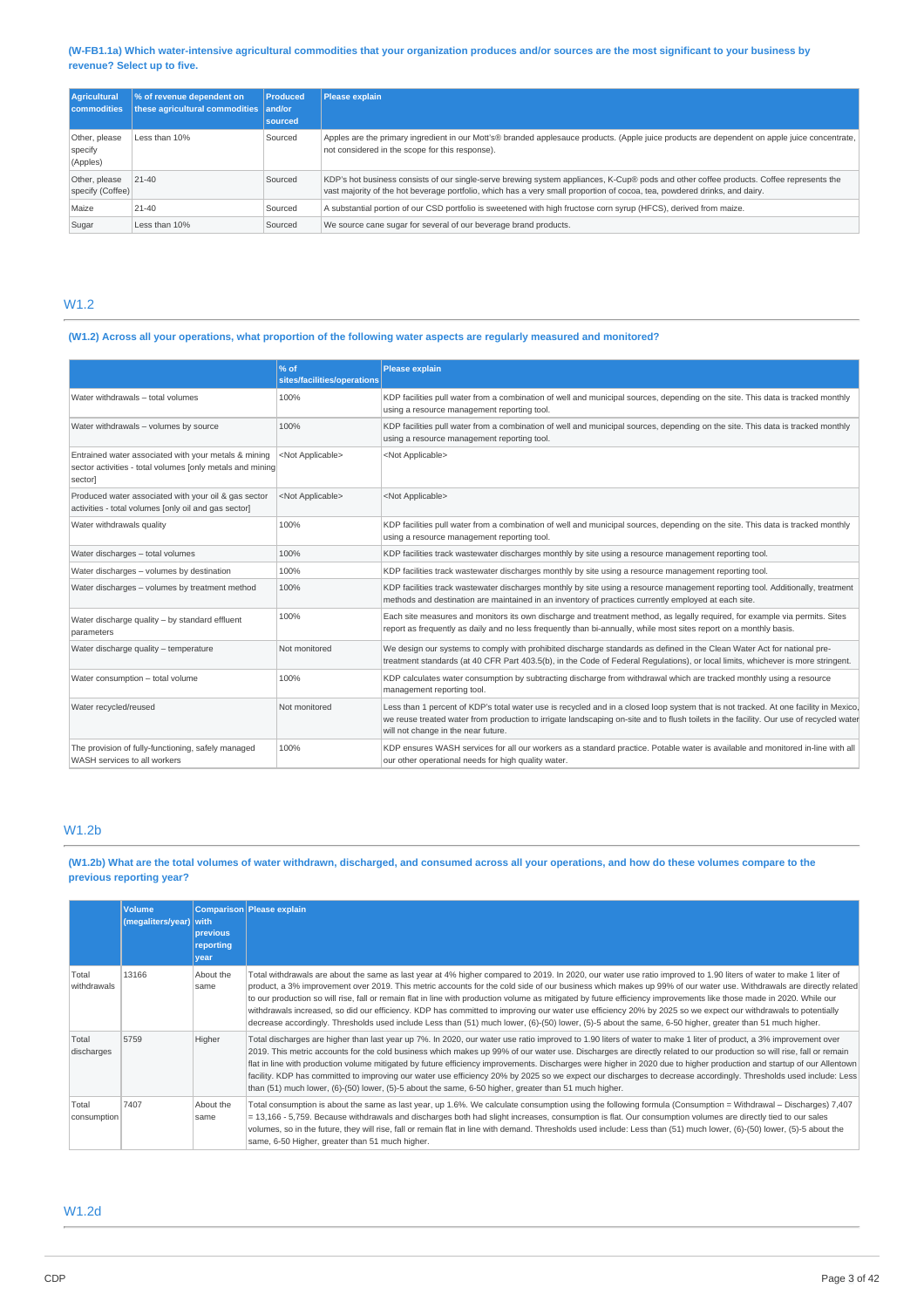# **(W1.2d) Indicate whether water is withdrawn from areas with water stress and provide the proportion.**

|         | <b>Withdrawals</b> %              |                |                 |          | Comparison Identification Please explain                                                                                                                  |
|---------|-----------------------------------|----------------|-----------------|----------|-----------------------------------------------------------------------------------------------------------------------------------------------------------|
|         | are from                          | withdrawn with |                 | tool     |                                                                                                                                                           |
|         | areas with                        | <b>Ifrom</b>   | <b>previous</b> |          |                                                                                                                                                           |
|         | water stress areas with reporting |                |                 |          |                                                                                                                                                           |
|         |                                   | water          | vear            |          |                                                                                                                                                           |
|         |                                   | <b>stress</b>  |                 |          |                                                                                                                                                           |
| Row Yes |                                   | 26-50          | About the       | WRI      | Total water withdrawal from water stressed areas is the sum of KDP's municipal water and groundwater sourced from geographic areas defined by             |
|         |                                   |                | same            | Aqueduct | WRI's Water Risk Atlas tool where Baseline Water Stress is "high" or "extremely high" stress (the ratio of total withdrawals to total renewable supply in |
|         |                                   |                |                 |          | a given area, 40-100%). In 2020, 30% of the water withdrawn by KDP was from an area defined as water stressed which is lower than 2019 (38%).             |
|         |                                   |                |                 |          | KDP utilizes WRI's Aqueduct tool to assist us in assessing our risk relative to our water use and needs. Through our enterprise risk management           |
|         |                                   |                |                 |          | (ERM) process, company level risks are identified and prioritized.                                                                                        |

# W-FB1.2e

# (W-FB1.2e) For each commodity reported in question W-FB1.1a, do you know the proportion that is produced/sourced from areas with water stress?

| <b>Agricultural</b>                                                         | commodities this commodity<br>produced in<br>areas with water<br>stress is known | The proportion of The proportion of Please explain<br>this commodity<br>sourced from<br>areas with water<br>stress is known |                                                                                                                                                                                                                                                                                                                                                                                                                                                                                                                                                                                                                                                                                                               |
|-----------------------------------------------------------------------------|----------------------------------------------------------------------------------|-----------------------------------------------------------------------------------------------------------------------------|---------------------------------------------------------------------------------------------------------------------------------------------------------------------------------------------------------------------------------------------------------------------------------------------------------------------------------------------------------------------------------------------------------------------------------------------------------------------------------------------------------------------------------------------------------------------------------------------------------------------------------------------------------------------------------------------------------------|
| Other<br>commodities<br>from W-<br>FB1.1a,<br>please<br>specify<br>(Apples) | Not applicable                                                                   | Yes                                                                                                                         | In 2020 we updated our risk assessment of priority raw materials from our supply chain. Raw materials sourced from areas with water stress are identified<br>based on KDP's sourcing regions at the country level and the Baseline Water Stress indicator from the WRI's Aqueduct Water Risk Atlas tool. A spatial<br>analysis was conducted to map country level crop growing areas and Baseline Water Stress indicator. High water stress areas for apples are defined as<br>regions where 40% or more of the growing areas falls under "high" and/or "extremely high" baseline water stress as defined in Aqueduct (the ratio of total<br>withdrawals to total renewable supply in a given area, 40-100%). |
| Other<br>commodities<br>from W-<br>FB1.1a.<br>please<br>specify<br>(Coffee) | Not applicable                                                                   | Yes                                                                                                                         | In 2020 we updated our risk assessment of priority raw materials from our supply chain. Raw materials sourced from areas with water stress are identified<br>based on KDP's sourcing regions at the country level and the Baseline Water Stress indicator from the WRI's Aqueduct Water Risk Atlas tool. A spatial<br>analysis was conducted to map country level crop growing areas and Baseline Water Stress indicator. High water stress areas for coffee are defined as<br>regions where 40% or more of the growing areas falls under "high" and/or "extremely high" baseline water stress as defined in Aqueduct (the ratio of total<br>withdrawals to total renewable supply in a given area, 40-100%). |
| Maize                                                                       | Not applicable                                                                   | Yes                                                                                                                         | In 2020 we updated our risk assessment of priority raw materials from our supply chain. Raw materials sourced from areas with water stress are identified<br>based on KDP's sourcing regions at the country level and the Baseline Water Stress indicator from the WRI's Aqueduct Water Risk Atlas tool. A spatial<br>analysis was conducted to map country level crop growing areas and Baseline Water Stress indicator. High water stress areas for maize are defined as<br>regions where 40% or more of the growing areas falls under "high" and/or "extremely high" baseline water stress as defined in Agueduct (the ratio of total<br>withdrawals to total renewable supply in a given area, 40-100%).  |
| Sugar                                                                       | Not applicable                                                                   | Yes                                                                                                                         | In 2020 we updated our risk assessment of priority raw materials from our supply chain. Raw materials sourced from areas with water stress are identified<br>based on KDP's sourcing regions at the country level and the Baseline Water Stress indicator from the WRI's Aqueduct Water Risk Atlas tool. A spatial<br>analysis was conducted to map country level crop growing areas and Baseline Water Stress indicator. High water stress areas for sugar are defined as<br>regions where 40% or more of the growing areas falls under "high" and/or "extremely high" baseline water stress as defined in Aqueduct (the ratio of total<br>withdrawals to total renewable supply in a given area, 40-100%).  |

# W-FB1.2g

(W-FB1.2g) What proportion of the sourced agricultural commodities reported in W-FB1.1a originate from areas with water stress?

| <b>Agricultural</b><br>commodities agricultural                                     | % of total<br>commodity<br>sourced from<br>areas with<br>water stress | <b>Please explain</b>                                                                                                                                                                                                                                                                                                                                                                                                                                                                                                                                                                                                                                                                                                                                                                                                 |
|-------------------------------------------------------------------------------------|-----------------------------------------------------------------------|-----------------------------------------------------------------------------------------------------------------------------------------------------------------------------------------------------------------------------------------------------------------------------------------------------------------------------------------------------------------------------------------------------------------------------------------------------------------------------------------------------------------------------------------------------------------------------------------------------------------------------------------------------------------------------------------------------------------------------------------------------------------------------------------------------------------------|
| Other sourced 0%<br>commodities<br>from W-<br>FB1.2e.<br>please specify<br>(Apples) |                                                                       | KDP defines apple supplier water withdrawals sourced from a water stressed area as the sum of municipal, groundwater and surface water sourced from geographic areas defined<br>by WRI's Water Risk Atlas tool where Baseline Water Stress is high or extremely high stress (the proportion of total withdrawals to total renewable supply in a given area, 40-100%)<br>Based on our updated risk assessment, 0% of apples are sourced from areas of high water stress. This proportion has not changed over the last year, and we do not anticipate<br>medium term (1-3 years) changes to the water stress profile for our apple sourcing geographies. KDP uses this metric within the organization to inform its responsible sourcing<br>strategy for apples among other relevant water and sustainability factors. |
| Other sourced 0%<br>commodities<br>from W-<br>FB1.2e.<br>please specify<br>(Coffee) |                                                                       | Based on our updated risk assessment, 0% of coffee is sourced from areas of high water stress. We anticipate that this proportion could increase over the long (3-10 years) term as<br>suitable land for coffee growing is limited by impacts of climate change, potentially driving production to areas more prone to water stress. KDP uses this metric within the<br>organization to inform its responsible sourcing strategy for coffee among other relevant water and sustainability factors.                                                                                                                                                                                                                                                                                                                    |
| Maize                                                                               | 0%                                                                    | Based on our updated risk assessment, 0% of maize is sourced from areas of high water stress. We anticipate that this proportion could increase over the long (3-10 years) term<br>due to the potential for climate change to increase maize's water demand and limit the water available for irrigation. KDP will use this metric to inform its responsible sourcing<br>strategy for maize. KDP uses this metric within the organization to inform its responsible sourcing strategy for maize among other relevant water and sustainability factors.                                                                                                                                                                                                                                                                |
| Sugar                                                                               | 51-75                                                                 | Based on our updated risk assessment, 54% of cane sugar is sourced from areas of high water stress. We anticipate that this proportion could increase over the long (3-10 years)<br>term as the temperature increases under changing climatic conditions can cause water stress and more frequent irrigation cycle for sugarcane cultivation. KDP will use this metric<br>within the organization to inform its responsible sourcing strategy for sugarcane among other relevant water and sustainability factors.                                                                                                                                                                                                                                                                                                    |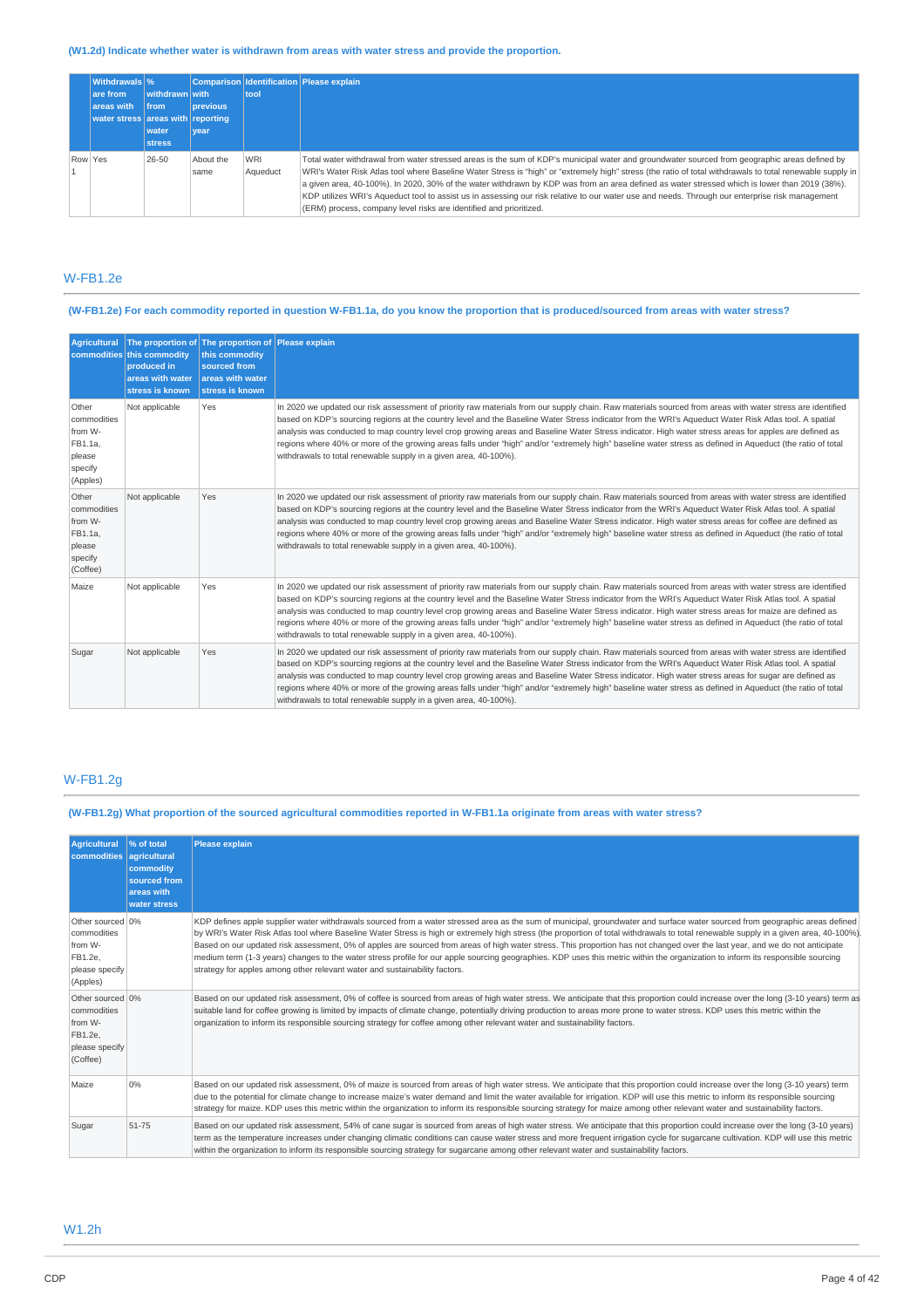# **(W1.2h) Provide total water withdrawal data by source.**

|                                                                                              | <b>Relevance Volume</b> | (megaliters/year)         | <b>with</b><br>previous<br>reporting<br>vear | <b>Comparison</b> Please explain                                                                                                                                                                                                                                                                                                                                                                                                                                                                                                                                                                                                                                                                                                                                                                                                                      |  |
|----------------------------------------------------------------------------------------------|-------------------------|---------------------------|----------------------------------------------|-------------------------------------------------------------------------------------------------------------------------------------------------------------------------------------------------------------------------------------------------------------------------------------------------------------------------------------------------------------------------------------------------------------------------------------------------------------------------------------------------------------------------------------------------------------------------------------------------------------------------------------------------------------------------------------------------------------------------------------------------------------------------------------------------------------------------------------------------------|--|
| Fresh surface<br>water, including<br>rainwater, water<br>from wetlands.<br>rivers, and lakes | Not<br>relevant         | <not applicable=""></not> | $<$ Not<br>Applicable>                       | This source is not relevant because we do not use/withdraw water from this source. We do not anticipate any changes in our sites' withdrawal of<br>fresh surface water in the foreseeable future. KDP is reliant on high quality water as a primary ingredient in our beverages, and therefore sources<br>and treats water from municipal and groundwater sources.                                                                                                                                                                                                                                                                                                                                                                                                                                                                                    |  |
| <b>Brackish surface</b><br>water/Seawater                                                    | Not<br>relevant         | <not applicable=""></not> | $<$ Not<br>Applicable>                       | This source is not relevant because we do not use/withdraw water from this source. We do not anticipate any changes in our sites' withdrawal of<br>brackish surface water in the foreseeable future.                                                                                                                                                                                                                                                                                                                                                                                                                                                                                                                                                                                                                                                  |  |
| Groundwater-<br>renewable                                                                    | Relevant                | 3229                      | About the<br>same                            | Groundwater - renewable as a water source is considered relevant to our portfolio because there are five active KDP locations that rely on<br>renewable groundwater for manufacturing operations. KDP's water withdrawals from renewable groundwater sources are about the same as in<br>2019, down 3% in 2020. Withdrawals from this source remained flat because of our production needs. Additionally, our Mexico manufacturing<br>relies on renewable-ground water and decreased use of this source by 6%. Our US sites rely heavily on municipal water. As we work towards our<br>commitment to improve our water use efficiency by 20% by 2025 we expect our use of this source to potentially decrease. Thresholds used<br>include: Less than (51) much lower, (6)-(50) lower, (5)-5 about the same, 6-50 Higher, greater than 51 much higher. |  |
| Groundwater-<br>non-renewable                                                                | Not<br>relevant         | <not applicable=""></not> | $<$ Not<br>Applicable>                       | A majority of water is purchased from local municipalities. We expect this withdrawal amount to remain the same into the foreseeable future.                                                                                                                                                                                                                                                                                                                                                                                                                                                                                                                                                                                                                                                                                                          |  |
| Produced/Entrained Not<br>water                                                              | relevant                | <not applicable=""></not> | $<$ Not<br>Applicable>                       | A majority of water is purchased from local municipalities. We expect this withdrawal amount to remain the same into the foreseeable future.                                                                                                                                                                                                                                                                                                                                                                                                                                                                                                                                                                                                                                                                                                          |  |
| Third party sources   Relevant                                                               |                         | 9937                      | Higher                                       | Third party sources are considered relevant water sources because a majority of our water is purchased from local municipalities. KDP does not<br>plan to change this because of our reliance on high quality water for use in our beverages. KDP's water withdrawals from third-party sources<br>increased (6%) compared to 2019. As we work towards our commitment to improve our water use ratio by 20% by 2025, we expect our reliance<br>on water sourced from third parties to potentially decrease. Thresholds used include: Less than (51) much lower, (6)-(50) lower, (5)-5 about the<br>same, 6-50 Higher, greater than 51 much higher.                                                                                                                                                                                                     |  |

# W1.2i

# **(W1.2i) Provide total water discharge data by destination.**

|                                              | Relevance Volume | (megaliters/year) with    | <b>previous</b><br>reporting<br>vear | Comparison Please explain                                                                                                                                                                                                                                                                                                                                                                                                                                                                                                                                                                                                                                                                                                                                                                                            |
|----------------------------------------------|------------------|---------------------------|--------------------------------------|----------------------------------------------------------------------------------------------------------------------------------------------------------------------------------------------------------------------------------------------------------------------------------------------------------------------------------------------------------------------------------------------------------------------------------------------------------------------------------------------------------------------------------------------------------------------------------------------------------------------------------------------------------------------------------------------------------------------------------------------------------------------------------------------------------------------|
| Fresh surface<br>water                       | Relevant         | 1936                      | Higher                               | Fresh surface water/seawater is considered a relevant destination for our discharges where proper permitting exists. Five of our locations discharge<br>pretreated wastewater, meeting local standards, to this destination. KDP's 2020 discharges to this destination are 6% higher than 2019 at 34% of total<br>discharges (percent of total discharges has not changed since 2019). Discharges are directly related to our production so will rise, fall or remain flat in<br>line with production volume. As we work towards our commitment to improve our water use ratio by 20% by 2025, we expect our discharges to fresh<br>surface water could decrease accordingly. Thresholds used include: Less than (51) much lower, (6)-(50) lower, (5)-5 about the same, 6-50 Higher,<br>greater than 51 much higher. |
| <b>Brackish</b><br>surface<br>water/seawater | Not<br>relevant  | <not applicable=""></not> | $<$ Not<br>Applicable>               | Brackish surface water/seawater is not relevant because we do not discharge to this destination.                                                                                                                                                                                                                                                                                                                                                                                                                                                                                                                                                                                                                                                                                                                     |
| Groundwater                                  | Not<br>relevant  | <not applicable=""></not> | $<$ Not<br>Applicable>               | Groundwater is not relevant because we do not discharge to this destination.                                                                                                                                                                                                                                                                                                                                                                                                                                                                                                                                                                                                                                                                                                                                         |
| Third-party<br>destinations                  | Relevant         | 3823                      | Higher                               | Third-party destinations are considered relevant as all water discharges are made to POTW or freshwater. Our discharge to this destination is 8%<br>higher than 2019 because of a new facility startup as well as that both withdrawals and consumption stayed fairly flat with minor increases, and KDP's<br>water use ratio decreased slightly. Third-party destination discharges were 66% of total discharges in 2020 (percent of total discharges has not<br>changed since 2019). As we work towards our commitment to improve our water use ratio by 20% by 2025, we expect our discharges to third-party<br>destinations could decrease accordingly. Thresholds used include: Less than (51) much lower, (6)-(50) lower, (5)-5 about the same, 6-50 Higher,<br>greater than 51 much higher.                   |

# W1.2j

# **(W1.2j) Within your direct operations, indicate the highest level(s) to which you treat your discharge.**

|                                                                           | <b>Relevance of</b><br>treatment level to<br>discharge | <b>Volume</b><br>(megaliters/year) | <b>Comparison of treated</b><br>volume with previous<br>reporting year | % of your<br>sites/facilities/operations<br>this volume applies to | <b>Please explain</b>                                                                                                                                                                                                   |
|---------------------------------------------------------------------------|--------------------------------------------------------|------------------------------------|------------------------------------------------------------------------|--------------------------------------------------------------------|-------------------------------------------------------------------------------------------------------------------------------------------------------------------------------------------------------------------------|
| <b>Tertiary treatment</b>                                                 | Not relevant                                           | <not applicable=""></not>          | <not applicable=""></not>                                              | <not applicable=""></not>                                          | We do not use tertiary treatment.                                                                                                                                                                                       |
| Secondary treatment                                                       | Relevant                                               | 2366                               | This is our first year of<br>measurement                               | $21 - 30$                                                          | We use secondary treatment as appropriate at some of our sites.                                                                                                                                                         |
| Primary treatment only                                                    | Relevant                                               | 342                                | This is our first year of<br>measurement                               | $1 - 10$                                                           | We use primary treatment as appropriate at some of our sites.                                                                                                                                                           |
| Discharge to the natural Not relevant<br>environment without<br>treatment |                                                        | <not applicable=""></not>          | <not applicable=""></not>                                              | <not applicable=""></not>                                          | Discharge directly to the natural environment without any treatment is not relevant as we<br>do not discharge in this manner.                                                                                           |
| Discharge to a third<br>party without treatment                           | Relevant                                               | 3051                               | This is our first year of<br>measurement                               | 71-80                                                              | At the majority of our sites, we complete wastewater pretreatment and then discharge to<br>a third party for treatment. The rationale is that this is an appropriate level of treatment to<br>meet permit requirements. |
| Other                                                                     | Not relevant                                           | <not applicable=""></not>          | <not applicable=""></not>                                              | <not applicable=""></not>                                          | Other discharge types are not relevant.                                                                                                                                                                                 |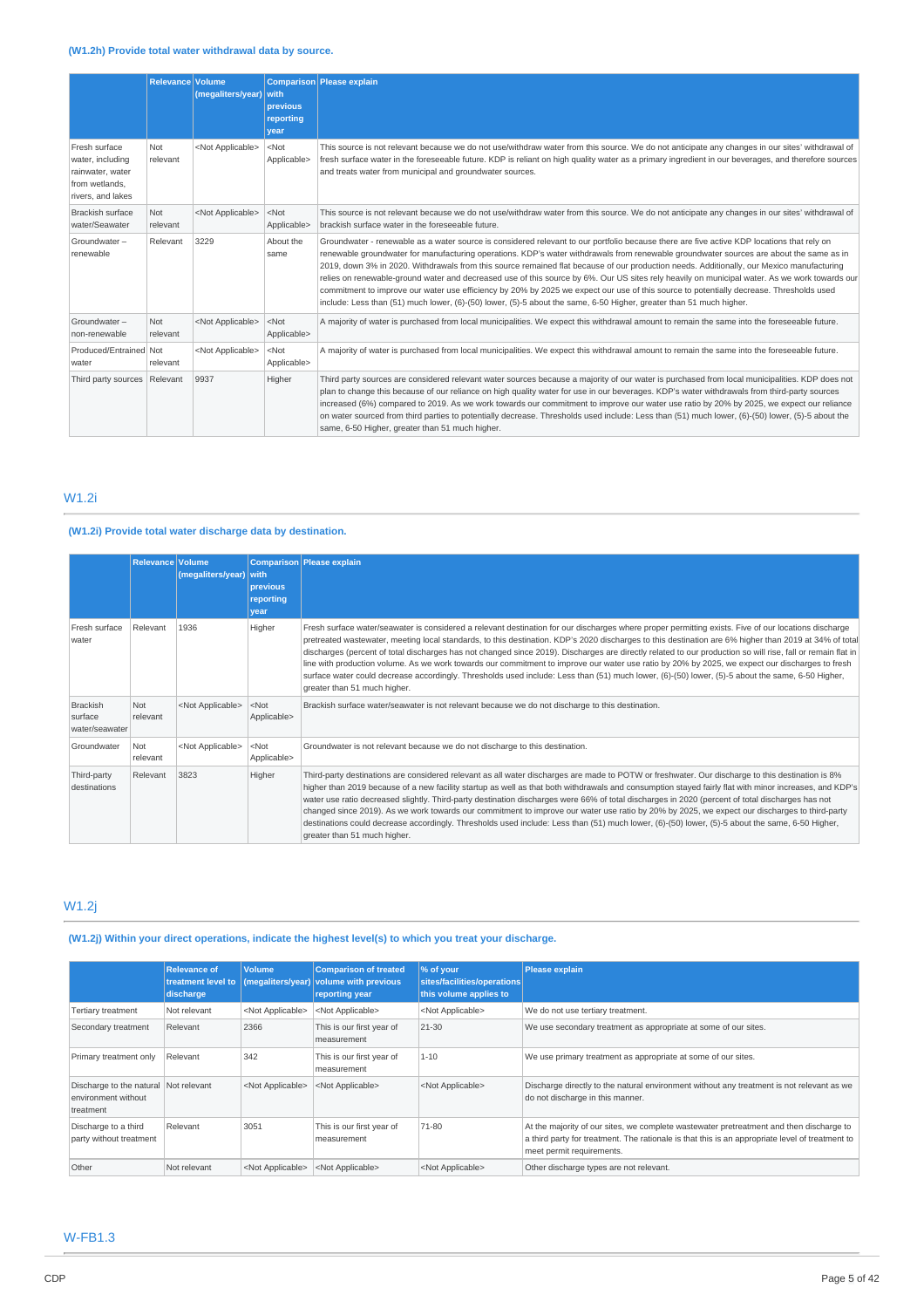#### **(W-FB1.3) Do you collect/calculate water intensity for each commodity reported in question W-FB1.1a?**

| <b>Agricultural</b><br><b>commodities</b>                                | <b>Water intensity</b><br>information for this<br>produced<br>commodity is | <b>Water intensity</b><br>information for this<br>sourced commodity<br>is.<br>collected/calculated collected/calculated | <b>Please explain</b>                                                                                                                                                                                                                                                                                                                                                                                                                                                                                                                                                                                         |
|--------------------------------------------------------------------------|----------------------------------------------------------------------------|-------------------------------------------------------------------------------------------------------------------------|---------------------------------------------------------------------------------------------------------------------------------------------------------------------------------------------------------------------------------------------------------------------------------------------------------------------------------------------------------------------------------------------------------------------------------------------------------------------------------------------------------------------------------------------------------------------------------------------------------------|
| Other<br>commodities<br>from W-<br>FB1.1a,<br>please specify<br>(Apples) | Not applicable                                                             | Yes                                                                                                                     | Yes, the water intensity values for commodities were obtained from literature published by the Water Footprint Network. The water intensity of an<br>agricultural commodity is expressed in terms of the volume (m3) of freshwater (i.e., rainwater plus surface and/or groundwater) consumed per unit mass<br>(metric tons) of production. KDP's apples were sourced within the United States (US). A weighted average water intensity of Apples was calculated<br>based on KDP's 2020 sourcing regions within the US and the corresponding proportion of sourcing.                                          |
| Other<br>commodities<br>from W-<br>FB1.1a,<br>please specify<br>(Coffee) | Not applicable                                                             | Yes                                                                                                                     | Yes, the water intensity values for commodities were obtained from literature published by the Water Footprint Network. The water intensity of an<br>agricultural commodity is expressed in terms of the volume (m3) of freshwater (i.e., rainwater plus surface and/or groundwater) consumed per unit mass<br>(metric tons) of production. The water intensity of a commodity varies based on country of origin. Coffee is sourced from multiple countries, so a<br>weighted average intensity was estimated based on KDP's 2020 sourcing regions and the corresponding proportion of green coffee procured. |
| Maize                                                                    | Not applicable                                                             | Yes                                                                                                                     | Yes, the water intensity values for commodities were obtained from literature published by the Water Footprint Network. The water intensity of an<br>agricultural commodity is expressed in terms of the volume (m3) of freshwater (i.e., rainwater plus surface and/or groundwater) consumed per unit mass<br>(metric tons) of production. The water intensity of High Fructose Corn Syrup was based on the United States country average.                                                                                                                                                                   |
| Sugar                                                                    | Not applicable                                                             | Yes                                                                                                                     | Yes, the water intensity values for commodities were obtained from literature published by the Water Footprint Network. The water intensity of an<br>agricultural commodity is expressed in terms of the volume (m3) of freshwater (i.e., rainwater plus surface and/or groundwater) consumed per unit mass<br>(metric tons) of production. Sugar produced from sugarcane is sourced from multiple countries, so a weighted average intensity was estimated based ori<br>KDP's 2020 sourcing regions and the corresponding proportion of sourcing.                                                            |

## W-FB1.3b

(W-FB1.3b) Provide water intensity information for each of the agricultural commodities identified in W-FB1.3 that you source.

#### **Agricultural commodities**

Other sourced commodities from W-FB1.3, please specify (Apples)

## **Water intensity value (m3)**

306

#### **Numerator: Water aspect** Freshwater consumption

**Denominator**

Other, please specify (Metric tons)

## **Comparison with previous reporting year**

About the same

#### **Please explain**

KDP ran its first enterprise water footprint analysis in 2018, covering the full value chain to inform our risk assessment and responsible sourcing program. The footprint analysis leveraged the Water Footprint Network (WFN) research as a proxy for agricultural commodity suppliers' water use intensity. The WFN data used includes both "blue" and "green" water intensity expressed in terms of the volume (m3) of freshwater (i.e., rainwater plus surface and/or groundwater) consumed per unit mass (metric tons) of production. The water intensity of apples varies based on country of origin. Currently KDP's apples are primarily sourced from the USA. As we work with suppliers that meet standards outlined in our Code of Conduct and corresponding product-specific standards, intensity figures have not varied year to year, because WFN values and sourcing regions have remained similar, although may in the future. We consider these metrics internally for evaluation of our water footprint and development of responsible sourcing programming.

#### **Agricultural commodities**

Other sourced commodities from W-FB1.3, please specify (Coffee)

**Water intensity value (m3)** 12380

**Numerator: Water aspect** Freshwater consumption

**Denominator** Other, please specify (Metric tons)

**Comparison with previous reporting year** About the same

#### **Please explain**

KDP ran its first enterprise water footprint analysis in 2018. The analysis leveraged the Water Footprint Network (WFN) research as a proxy for agricultural commodity suppliers' water use intensity. The water intensity of coffee varies based on country of origin. KDP sources coffee from regions around the world. In 2019, a weighted average intensity was estimated based on mass procured from each country. The water intensity was updated based on 2020 coffee procurement data and country of origin. This figure could vary from year to year depending on changes to coffee procurement. In 2020 the intensity was only slightly higher due to the changes in volumes from countries of origin with different water intensities. Also, as we work with suppliers that meet standards outlined in our Code of Conduct and corresponding productspecific standards, intensity figures could change in response. We consider these metrics internally for evaluation of our water footprint and development of responsible sourcing programming.

**Agricultural commodities** Maize

**Water intensity value (m3)** 592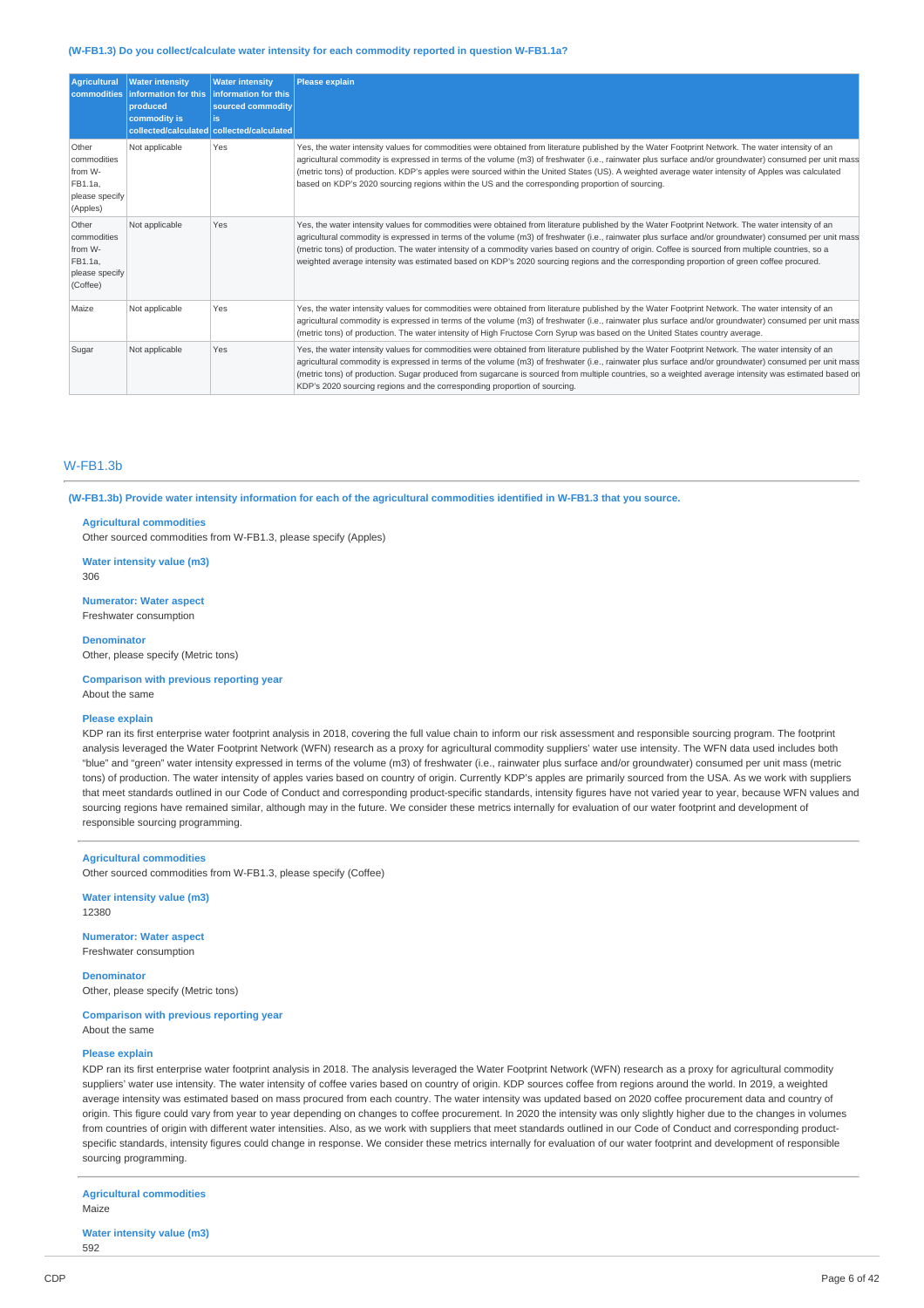## **Numerator: Water aspect**

Freshwater consumption

## **Denominator**

Other, please specify (Metric tons)

## **Comparison with previous reporting year**

About the same

#### **Please explain**

KDP ran its first enterprise water footprint analysis in 2018, covering the full value chain to inform our risk assessment and responsible sourcing program. The footprint analysis leveraged the Water Footprint Network (WFN) research as a proxy for agricultural commodity suppliers' water use intensity. The WFN data used includes both "blue" and "green" water intensity expressed in terms of the volume (m3) of freshwater (i.e., rainwater plus surface and/or groundwater) consumed per unit mass (metric tons) of production. The water intensity of maize varies based on country of origin. Currently maize is primarily sourced from the USA. As we work with suppliers that meet standards outlined in our Code of Conduct and corresponding product-specific standards, intensity figures have not varied year to year, although may in the future. We consider these metrics internally for evaluation of our water footprint and development of responsible sourcing programming.

**Agricultural commodities**

Sugar

**Water intensity value (m3)** 1148

**Numerator: Water aspect** Freshwater consumption

**Denominator**

Other, please specify (Metric tons)

**Comparison with previous reporting year** About the same

#### **Please explain**

KDP ran its first enterprise water footprint analysis in 2018, covering the full value chain to inform our risk assessment and responsible sourcing program. The footprint analysis leveraged the Water Footprint Network (WFN) research as a proxy for agricultural commodity suppliers' water use intensity. The WFN data used includes both "blue" and "green" water intensity expressed in terms of the volume (m3) of freshwater (i.e., rainwater plus surface and/or groundwater) consumed per unit mass (metric tons) of production. The water intensity of sugar varies based on country of origin. KDP sources sugar from regions around the world. In 2019, the water intensity was calculated by considering that sugar was procured predominantly from global sources (90%). In 2020, we obtained supplier-specific information on sugar sourcing regions for the year. A weighted average intensity was estimated based on 2020 sugar procurement data and country of origin. This figure could either increase or decrease in future years depending on changes to sugar procurement. As we work with suppliers that meet standards outlined in our Code of Conduct and corresponding productspecific standards, intensity figures could change in response. We consider these metrics internally for evaluation of our water footprint and development of responsible sourcing programming.

# W1.4

**(W1.4) Do you engage with your value chain on water-related issues?** Yes, our suppliers Yes, our customers or other value chain partners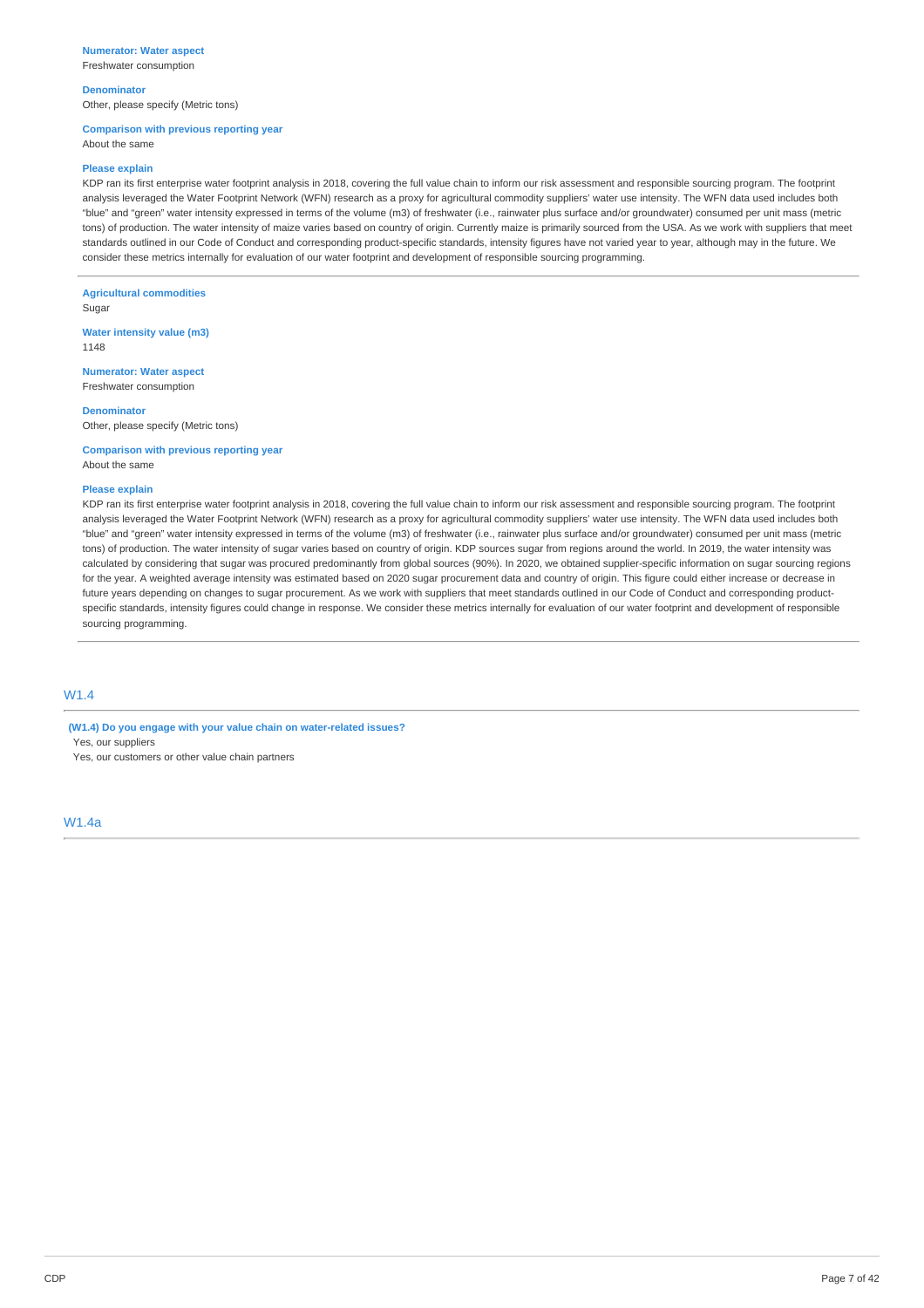(W1.4a) What proportion of suppliers do you request to report on their water use, risks and/or management information and what proportion of your procurement **spend does this represent?**

#### **Row 1**

**% of suppliers by number** 76-100

#### **% of total procurement spend**

76-100

#### **Rationale for this coverage**

For this section, we have focused the scope on green coffee. The rationale is that coffee is a significant agricultural raw material for our Coffee Systems segment (which contributed 38% of 2020 net sales and 51% of 2020 income from operations for KDP) and is also one where climate change is having obvious impacts on the success of coffee cultivation and thus on the livelihoods of coffee farmers. This past year, we achieved our goal to responsibly source 100% of our coffee through purchases of certified/verified sustainably sourced coffee. The rationale for coverage (i.e., percentage of suppliers and percentage total procurement spend) is that it is based on the number of suppliers that participate in our responsible sourcing commitment and the % of spend represented by the 82% of our total volume that we purchased as Responsibly Sourced in 2020 (by the end of 2020, all coffee contracted to be received going forward is 100% responsibly sourced). To sell coffee to KDP, suppliers must achieve and maintain the certification, including the criteria focused on water (e.g. water use, water treatment, water protection), and are therefore incentivized to report this information to the relevant certification body.

## **Impact of the engagement and measures of success**

We currently work with Fair Trade USA, Fairtrade International, Rainforest Alliance and Utz. Each of these programs includes specific water-smart agricultural practices as part of achieving the certification. To sell coffee to KDP, suppliers must achieve and maintain the certification, including the criteria focused on water (e.g. water use, water treatment, water protection). The information requested of suppliers is certification compliance of each farm/group, which is what KDP relies on in order to purchase 'responsibly sourced' coffee from that farm/group. Success for KDP is measured by the % of responsibly sourced coffee that is delivered each fiscal year (82% in 2020; by the end of 2020, all coffee contracted to be received going forward is 100% responsibly sourced). KDP is also supporting coffee farms (via investments) to increase their climate- and water-smart practices and this work in turn supports farmers to achieve and maintain their certification status in addition to realizing environmental outcomes for their communities.

#### **Comment**

This response pertains to our green coffee business only.

## W1.4b

**(W1.4b) Provide details of any other water-related supplier engagement activity.**

#### **Type of engagement**

Innovation & collaboration

#### **Details of engagement**

Encourage/incentivize innovation to reduce water impacts in products and services Encourage/incentivize suppliers to work collaboratively with other users in their river basins Provide training and support on sustainable agriculture practices to improve water stewardship Other, please specify (Provide financial support for upgrading of drinking water infrastructure )

#### **% of suppliers by number**

1-25

# **% of total procurement spend**

Less than 1%

#### **Rationale for the coverage of your engagement**

Water is a crucial component in growing and brewing coffee. That's why we are committed to being a water steward in our operations, in coffee communities, and in our local communities. Within the supply chain, we support projects that teach coffee farmers to be good water stewards, which can improve water quality and quantity, and reduce the impact of climate change on their farms and in their communities. KDP has invested more than \$5.7 million in Blue Harvest over the last seven years to promote sustainable farming practices and increase access to clean water for coffee farmers and communities in Central America.

#### **Impact of the engagement and measures of success**

We measure success of this program through a set of impact indicators including: # of farmers adopting water-smart practices, # of liters of water saved, # of mills upgraded, # of hectares restored or protected, and # of people benefiting from improved drinking water sources (among others). The Blue Harvest program has trained more than 4500 farmers to apply water-smart practices on their coffee farms, protected more than 73,000 hectares of critical watersheds, and improved drinking water for more than 145,000 people.

#### **Comment**

This response pertains to our green coffee business only.

**Type of engagement** Innovation & collaboration

## **Details of engagement**

Provide training and support on sustainable agriculture practices to improve water stewardship Other, please specify (Provide financial support for upgrading of drinking water infrastructure)

**% of suppliers by number** 1-25

## **% of total procurement spend** Less than 1%

#### **Rationale for the coverage of your engagement**

Two important focus areas in our Colombia coffee supply chain sustainability work, driven by our risk analysis, are: (1) addressing environmental risks in coffee wastewater treatment and (2) supporting smallholder farmers to adapt to climate change. Through our program with Ron Gabbay Coffee (RGC, a green coffee supplier), we support an important Fair Trade Colombian cooperative supplier to implement climate-smart agricultural practices especially reforestation, soil management practices, waste-water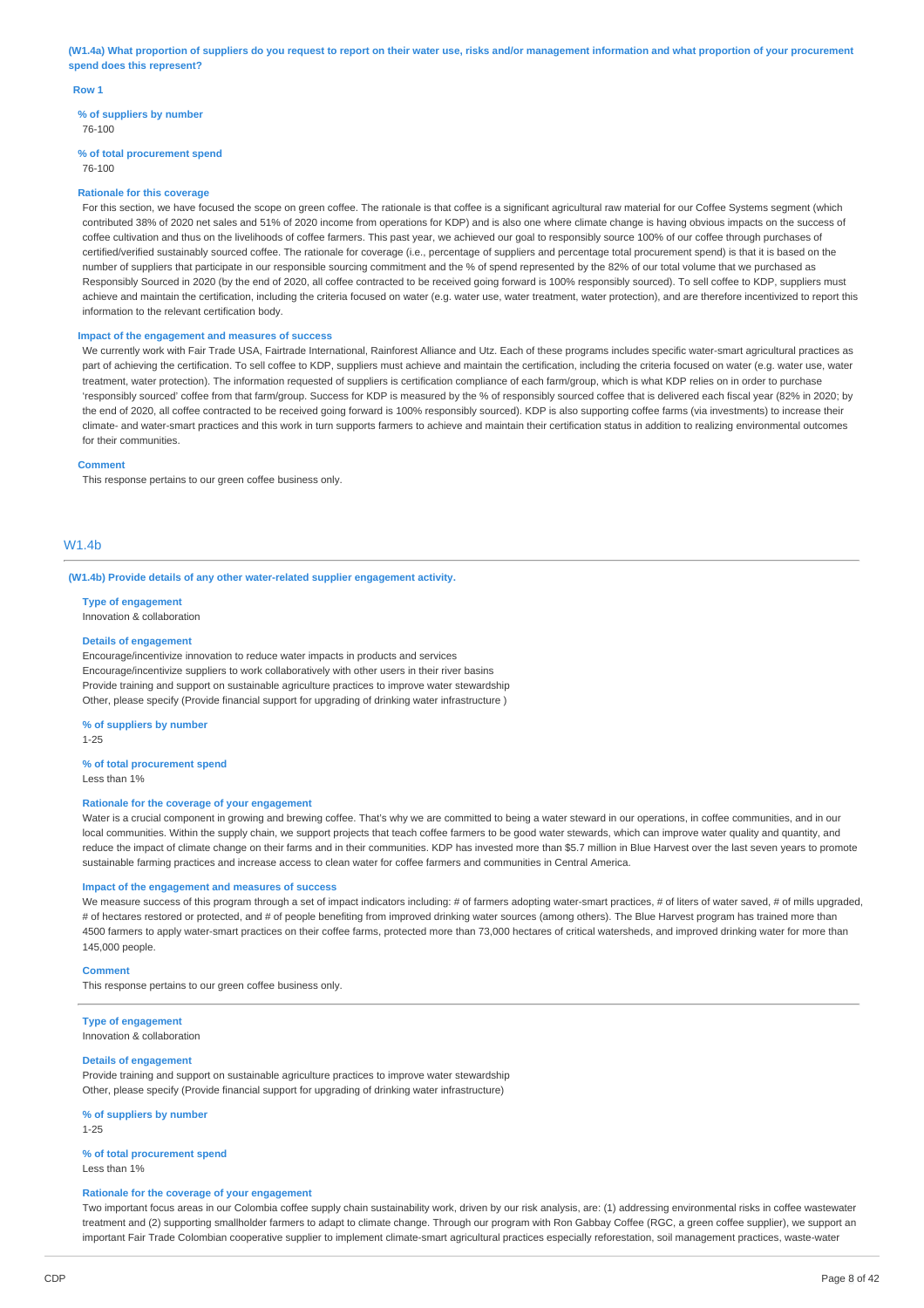#### management, and community education.

## **Impact of the engagement and measures of success**

We measure success by a set of impact indicators including number of farmers adopting water and climate-smart agricultural practices, number of mills upgraded, and number of hectares reforested. This program aims to reach 387 smallholder coffee farmers with training on improved water and climate-smart coffee farm management, improve water consumption and waste management in over 150 wet mills, and reforest 13 hectares of protected areas (while ensuring good soil management on another 1000 hectares).

#### **Comment**

This response pertains to our green coffee business only.

## **Type of engagement**

Innovation & collaboration

## **Details of engagement**

Provide training and support on sustainable agriculture practices to improve water stewardship Other, please specify (Provide financial support for upgrading of drinking water infrastructure)

**% of suppliers by number** 1-25

#### **% of total procurement spend**

Less than 1%

## **Rationale for the coverage of your engagement**

Two important focus areas in our Colombia coffee supply chain sustainability work, driven by our risk analysis, are: (1) addressing environmental risks in coffee wastewater treatment and (2) supporting smallholder farmers to adapt to climate change. Through our program with the National Federation of Colombian Coffee Growers (FNC), we have invested \$600,000 to support community-driven water access and management initiatives to promote environmental sustainability, climate-smart coffee crop management, profitable farms and female leadership.

#### **Impact of the engagement and measures of success**

We measure success by a set of impact indicators including number of farmers adopting water and climate-smart agricultural practices, number of mills upgraded, and number of people with improved access to drinking water. This program aims to: (1) reach 1,695 smallholder coffee farmers with training on new local water regulations and water-friendly farm management, (2) upgrade 390 coffee wet mills owned by women to reduce water and improve treatment, and (3) upgrade local drinking water systems improving access and quality for over 5,000 people.

#### **Comment**

This response pertains to our green coffee business only.

## W1.4c

#### (W1.4c) What is your organization's rationale and strategy for prioritizing engagements with customers or other partners in its value chain?

KDP's rationale for engagement with the value chain is a direct result of our interdependence on these partners for success. Our strategy for prioritizing engagements with customers or other partners in the value chain is guided by our core beliefs in the human right to water, safe working conditions, and fair compensation. The method of engagement is tailored for partners and may include direct outreach, response to requests or inquiries, and project development in consideration of the mutual goals and benefits we may share. Equally important, we care about how our value chain impacts the environment. In 2018 we completed a water footprint assessment of our value chain and found our own operations contribute less than 0.5% of our total water footprint making it vital to engage partners who impact our water footprint. Stakeholders we engage across our value chain include farmers, suppliers, partners, customers, regulatory agencies, nongovernmental organizations (NGOs), industry peers, consumers, employees, investors and others.

With these priorities, we engage with value chain partners of our prioritized inputs to ensure sustainable practices, optimal working conditions and safe products. To support these values in our coffee systems supply chain, we work with Fair Trade USA and Fairtrade International, The Rainforest Alliance, UTZ and the Responsible Business Alliance. These organizations ensure compliance to their standards through regular third-party audits at farm level and along the supply chain. Audit results are aggregated and anonymized for tracking purposes.

We will partner with our highest water-risk operating communities to replenish 100% of water used for our beverages in those communities by 2025.

Success of these engagements is measured both by progress toward our water stewardship and supply chain sustainability goals, and the strength of our relationships.

## W2. Business impacts

# W2.1

**(W2.1) Has your organization experienced any detrimental water-related impacts?** Yes

## W2.1a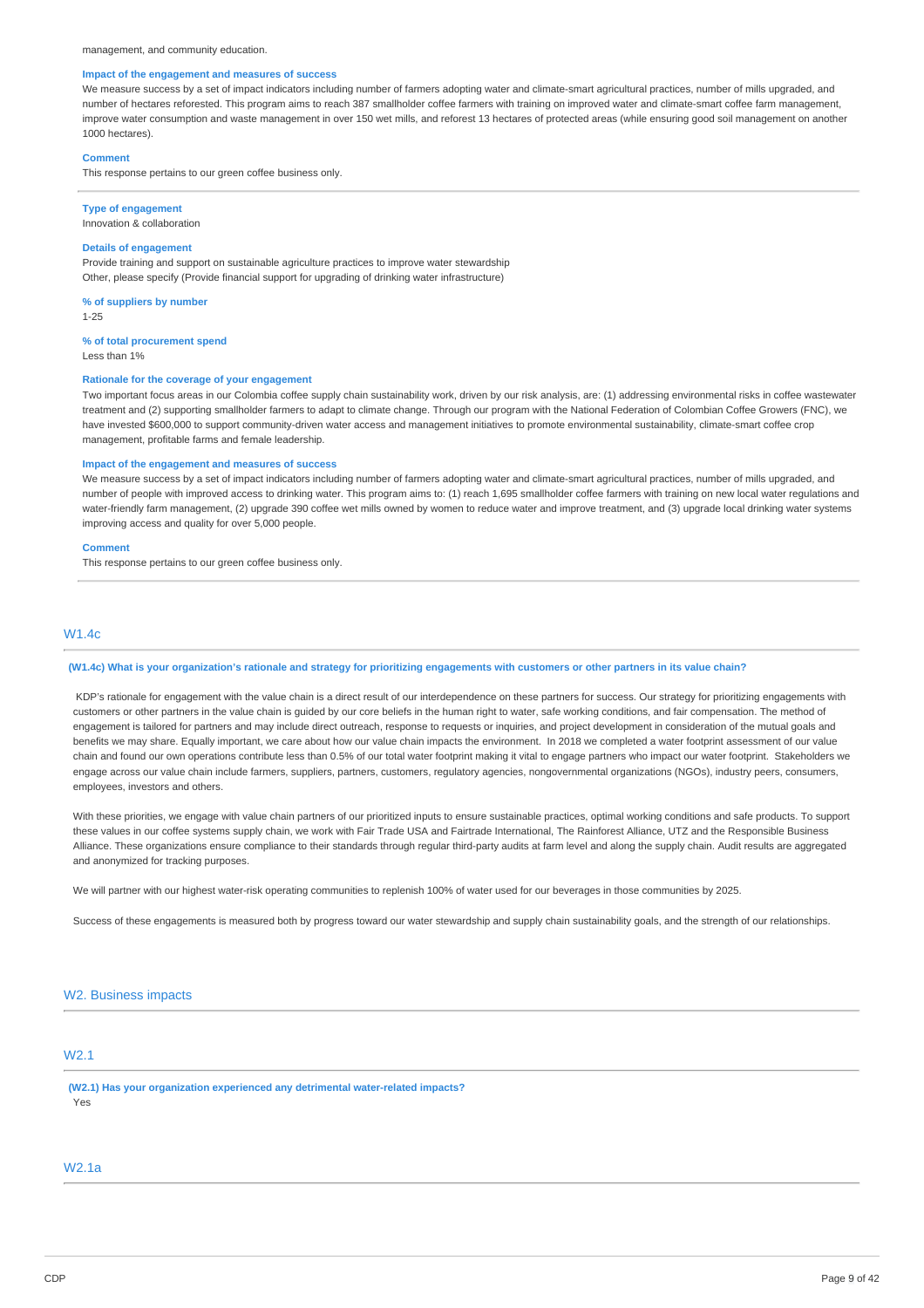## (W2.1a) Describe the water-related detrimental impacts experienced by your organization, your response, and the total financial impact.

## **Country/Area & River basin**

| United States of America | susquehanna River |
|--------------------------|-------------------|
|                          |                   |

#### **Type of impact driver & Primary impact driver**

| <b>Dhysics</b> | nual variability<br>supply variability/inter and<br>Seasons |
|----------------|-------------------------------------------------------------|

#### **Primary impact**

Reduction or disruption in production capacity

# **Description of impact**

In 2020, we faced compliance challenges related to dry weather and our ability to meet our permit requirements for use of our groundwater wells. The financial impact of the non-compliance fee is not anticipated to be material and is estimated to be less than \$50,000.

#### **Primary response**

Adopt water efficiency, water reuse, recycling and conservation practices

# **Total financial impact**

50000

# **Description of response**

We introduced greater monitoring, water use efficiency, well-field management measures, and proactively engaged with the water authority.

# W2.2

(W2.2) In the reporting year, was your organization subject to any fines, enforcement orders, and/or other penalties for water-related regulatory violations? Yes, fines, enforcement orders or other penalties but none that are considered as significant

## W2.2a

**(W2.2a) Provide the total number and financial value of all water-related fines.**

## **Row 1**

**Total number of fines**

**Total value of fines**

**% of total facilities/operations associated**

**Number of fines compared to previous reporting year**

### **Comment**

W3. Procedures

# W-FB3.1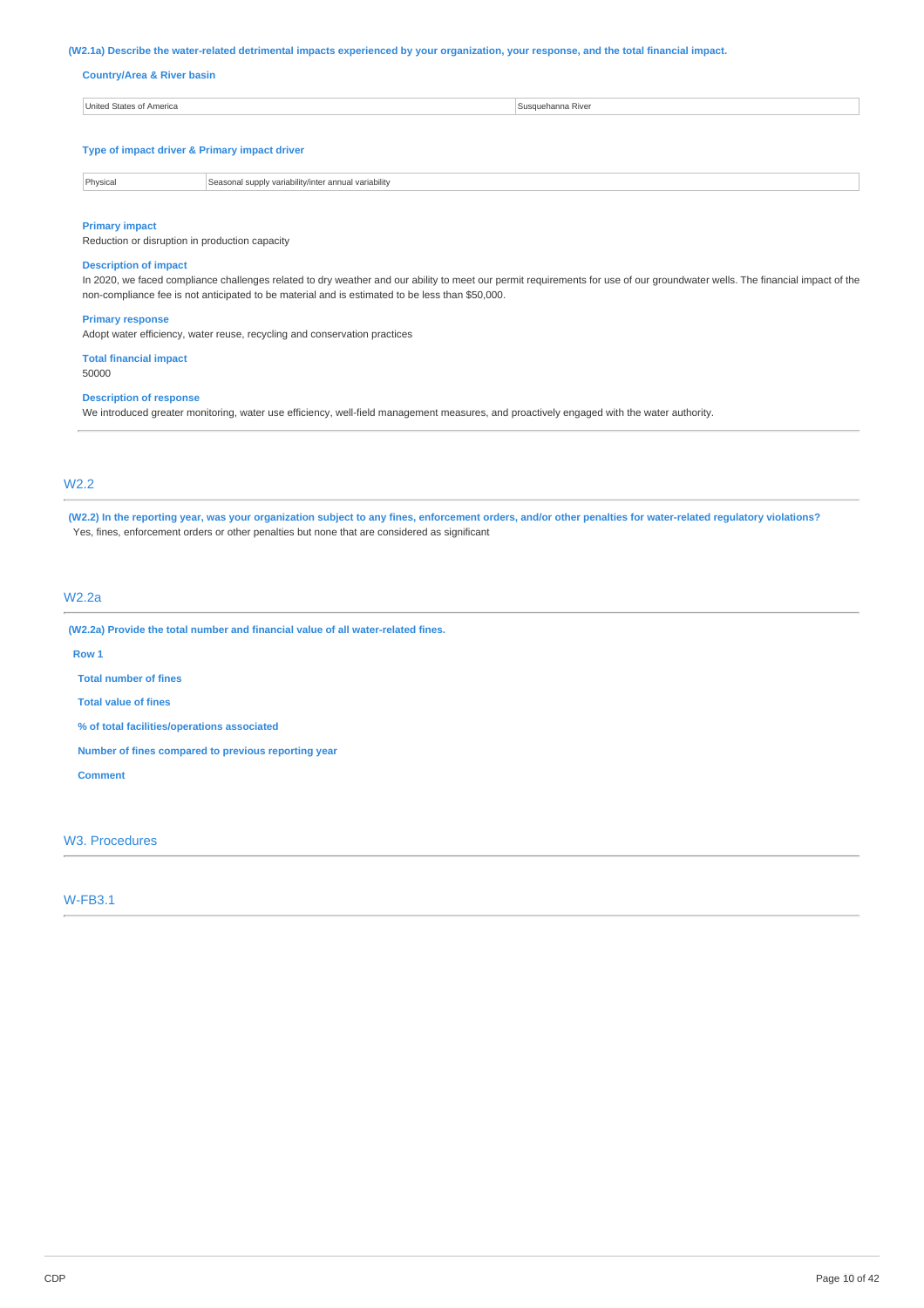## (W-FB3.1) How does your organization identify and classify potential water pollutants associated with its food, beverage, and tobacco sector activities that could **have a detrimental impact on water ecosystems or human health?**

KDP identifies and classifies potential water pollutants that could have a detrimental impact on ecosystems or human health through our environmental management programs that incorporate consideration of all established laws at the federal, state, and local levels. Because most of our water footprint is due to upstream consumption. KDP is developing product-specific sustainable sourcing programs that via standards or certifications address water quality and may include the identification and tracking of potential water pollutants by our agricultural suppliers under auditable standards with required mechanisms to ensure compliance.

Under our Environmental Policy, KDP prioritizes compliance with applicable federal, state, and local levels at its manufacturing locations – including wastewater and stormwater compliance. We identify and manage potential water pollutants that could have detrimental impact on water ecosystems in planning and operating of our facilities. During design and permitting of new facilities and facility improvements, we work with regulators to identify aspects of our manufacturing operation that have potential for adverse environmental impact and compliance implications. Our EHS staff and engineers design and implement infrastructure, management processes, and monitoring systems aimed at meeting compliance obligations. Once our facilities are operational, we implement programs to monitor wastewater quantity and composition (e.g., BOD, TSS, COD, etc.) in light of applicable limits set by jurisdictions to protect water resources from deterioration of water quality.

In addition, KDP's Chemicals Management Policy ("Policy"), available on our website, applies to all raw materials including water, ingredients and food contact packaging materials related to our food and beverage products. KDP utilized a cross-functional approach to form a team made up of representatives from Corporate Affairs, Food Safety, and Regulatory & Scientific Affairs to develop our Policy. This Policy is reviewed on an annual basis to help identify opportunities for continuous improvement.

We ensure our products and packaging comply with all applicable regulatory standards and laws and require our suppliers to meet or exceed these standards through this Policy and our Supplier Code of Conduct. KDP monitors and assesses supplier compliance to our Policy. Suppliers are required to provide declarations that all materials used in manufacturing of the packaging/ingredient meet all applicable regulatory and policy requirements.

Under this Policy, KDP reviews its products against a comprehensive catalog of authoritative and regulatory bodies that identify chemicals of concern, including FDA Bottled Water Regulations, EPA Prop 65, and World Health Organization (IARC) regulatory lists, among others, for screening chemicals. We categorize the presence of chemicals under this Policy in three different areas: water, ingredients, and food contact packaging. The risk of exposure (e.g., migration from packaging to product) and potential hazard classification (e.g., level of chemical present) are evaluated to determine overall use recommendations. KDP assesses chemicals in the following categories: trace contaminants, agrochemicals, phthalates, and Bisphenol A (BPA). We complete comprehensive water quality testing to ensure any trace contaminants in the water we use are within safe levels set by regulators.

Lastly, we work to continuously improve our management of water-related requirements through internal compliance assessments. We use audit tools and 3rd party compliance assessments to assess compliance of our operations through routine compliance assessments that include wastewater and stormwater compliance programs. In this manner, we have established a consistent approach to how we allocate resources, assign responsibilities and evaluate our practices, procedures and processes to maintain compliance and reduce our environmental footprint.

## W-FB3.1a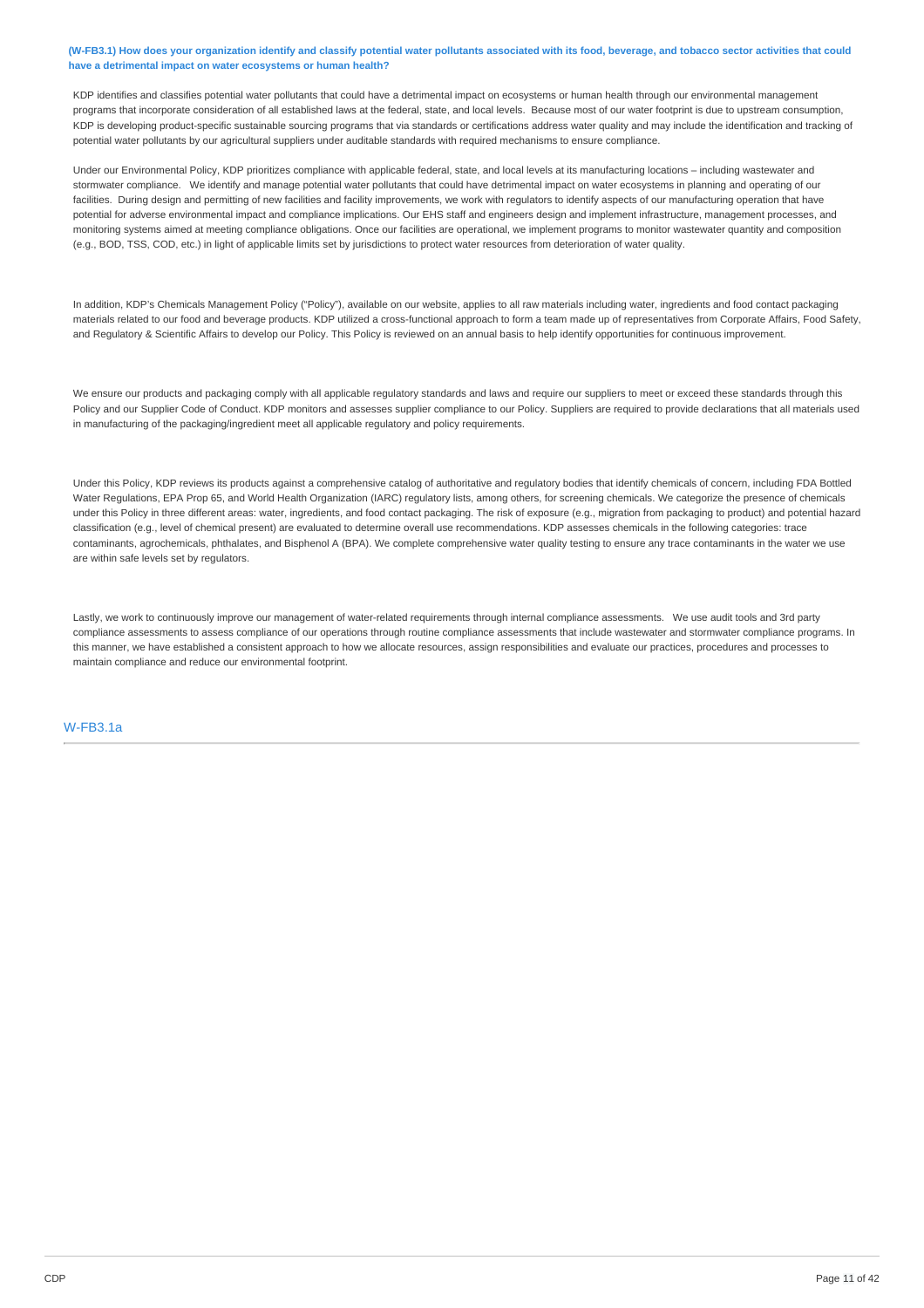(W-FB3.1a) Describe how your organization minimizes the adverse impacts of potential water pollutants on water ecosystems or human health associated with **your food, beverage, and tobacco sector activities.**

## **Potential water pollutant** Fertilizers

**Activity/value chain stage** Agriculture – supply chain

#### **Description of water pollutant and potential impacts**

KDP products require agricultural inputs. Growing these commodities can require applying nutrients to promote plant growth. Adding nutrients can cause eutrophication due to over application.

## **Management procedures**

Crop management practices Sustainable irrigation and drainage management Fertilizer management Pesticide management Waste water management

#### **Please explain**

KDP requires its agricultural suppliers to incorporate the universal standards outlined in our supplier code of conduct when conducting business with KDP. For our most important supply chains, we also specify product-specific sustainable sourcing programs that provide auditable standards and required mechanisms to ensure compliance such as: Fair Trade USA, Fairtrade International, Rainforest Alliance or UTZ. Each standard ensures that we, through our supply chain partners, are using water wisely through sustainable irrigation practices, protecting soil health through crop management, and minimizing adverse impacts of pesticides and other agrochemical products on water ecosystems and human health. Audits are completed by a third party according to their standards and aggregated anonymized results are shared to understand the general program success. For example, Fairtrade standards include requirements for environmentally sound agricultural practices including focus on minimized and safe use of agrochemicals, proper and safe management of waste, and maintenance of soil fertility and water resources. UTZ Sustainable Farming program's Code of Conduct for Farming Practices includes soil fertility management, diversification of production to support ecological diversity, integrated pest management, responsible use of agrochemicals and fertilizers, and irrigation. Certified partners receive training in treatment of waste water from processing. Similarly, The Rainforest Alliance certified farmers must meet the Sustainable Agriculture Standard to conserve ecosystems, protect biodiversity and waterways, conserve forests, reduce agrochemical use, and safeguard the well-being of workers and local communities. Success of our program is regularly evaluated and is measured by progress toward our goal to responsibly source 100% of our coffee by 2020, a goal we met in 2020 (during 2020, 82% of our purchases of green coffee were responsibly sourced through third party sourcing programs. By the end of 2020, all coffee contracted to be received going forward is 100% responsibly sourced.). In 2021, we have set a new goal to responsibly source our brewers and 100% of our priority inputs.

## W3.3

**(W3.3) Does your organization undertake a water-related risk assessment?** Yes, water-related risks are assessed

## W3.3a

**(W3.3a) Select the options that best describe your procedures for identifying and assessing water-related risks.**

#### **Direct operations**

**Coverage** Full

#### **Risk assessment procedure**

Water risks are assessed as part of an enterprise risk management framework

**Frequency of assessment** Annually

## **How far into the future are risks considered?** More than 6 years

#### **Type of tools and methods used**

Tools on the market Enterprise Risk Management Databases

# **Tools and methods used**

WRI Aqueduct WWF Water Risk Filter Other, please specify (External consultants)

#### **Comment**

At KDP, a variety of approaches and processes lend themselves to identifying, assessing and responding to water-related risks and opportunities, applied at relevant frequencies for the related topics. At KDP, Enterprise Risk Management (ERM) is a periodic process designed to identify potential risk events that may significantly impact the achievement of the company's objectives and to manage those risks to be within the company's risk tolerance (i.e. willingness and/or ability to take risks). Through this process climate change, particularly its potential for operational disruption, and the issue of water security, are key risk areas. Water security is assessed annually at the local level and takes into account water availability and community water needs. In 2020 we used the WWF Water Risk Filter and the World Resources Institute's Aqueduct Water Risk Atlas, and KDP manufacturing site surveys to evaluate water risk in our operating footprint.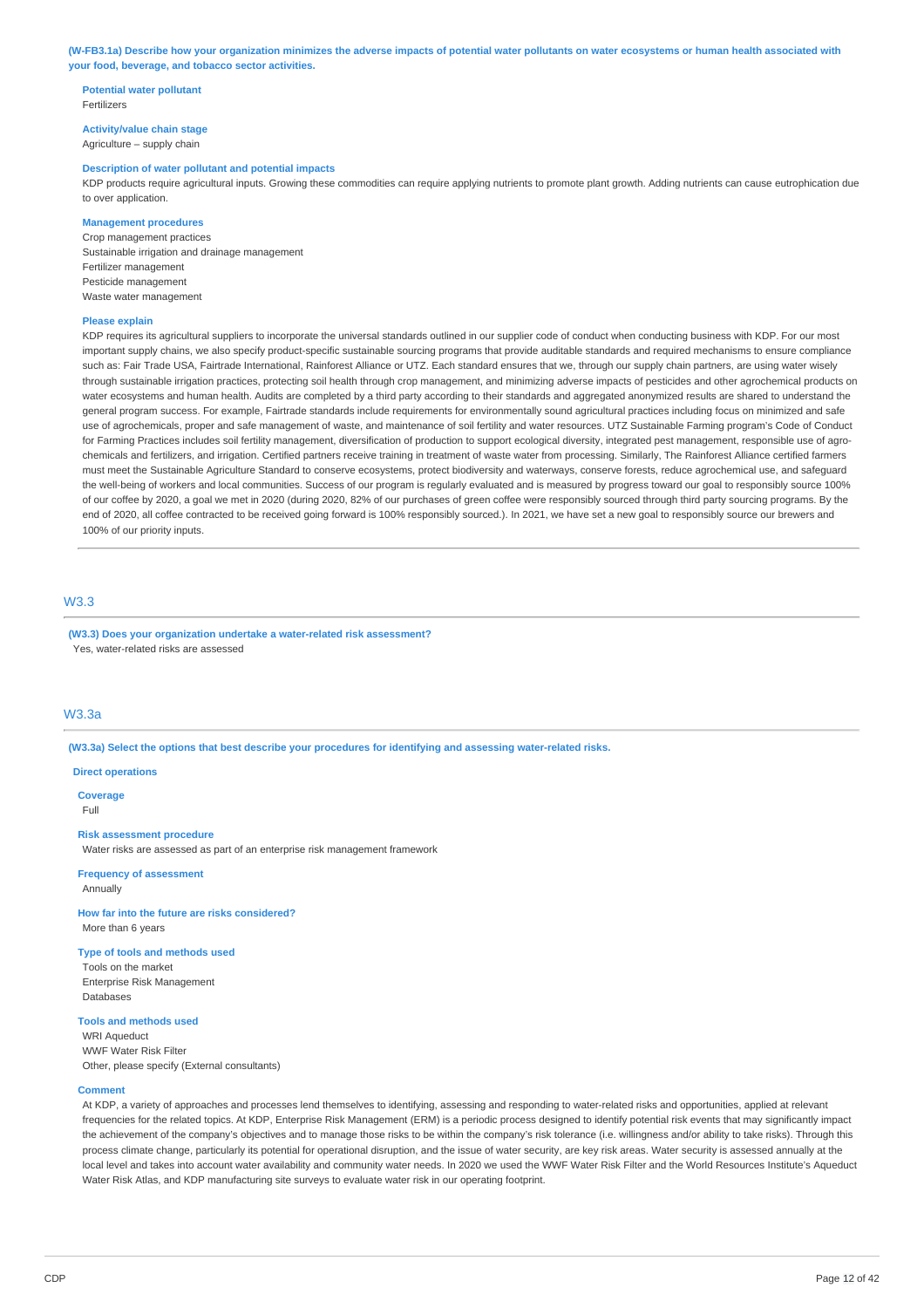## **Supply chain**

**Coverage** Partial

#### **Risk assessment procedure**

Water risks are assessed as part of an enterprise risk management framework

**Frequency of assessment**

Annually

**How far into the future are risks considered?** More than 6 years

# **Type of tools and methods used**

Tools on the market Enterprise Risk Management Databases

#### **Tools and methods used**

WRI Aqueduct

Other, please specify (External consultants)

#### **Comment**

At KDP, a variety of approaches and processes lend themselves to identifying, assessing and responding to climate-related risks and opportunities, applied at relevant frequencies for the related topics. At KDP, Enterprise Risk Management (ERM) is a periodic process designed to identify potential risk events that may significantly impact the achievement of the company's objectives and to manage those risks to be within the company's risk tolerance (i.e. willingness and/or ability to take risks). Through this process climate change, particularly its potential for operational disruption, and the issue of water security, are key risk areas. Water security is assessed annually at the local level and takes into account water availability and community water needs. We use the WWF Water Risk Filter and the World Resources Institute's Aqueduct Water Risk Atlas, and KDP manufacturing site surveys to evaluate water risk in our operating footprint. Additionally, we conducted water risk assessment of priority raw materials from our supply chain in 2020. The supply chain risk assessment was conducted using information on sourcing regions for priority raw materials and risk tools including the World Resources Institute's Aqueduct Water Risk Atlas.

#### **Other stages of the value chain**

**Coverage** None

**Risk assessment procedure** <Not Applicable>

**Frequency of assessment** <Not Applicable>

**How far into the future are risks considered?** <Not Applicable>

**Type of tools and methods used** <Not Applicable>

**Tools and methods used** <Not Applicable>

#### **Comment**

Water risks are not assessed in this stage of our value chain.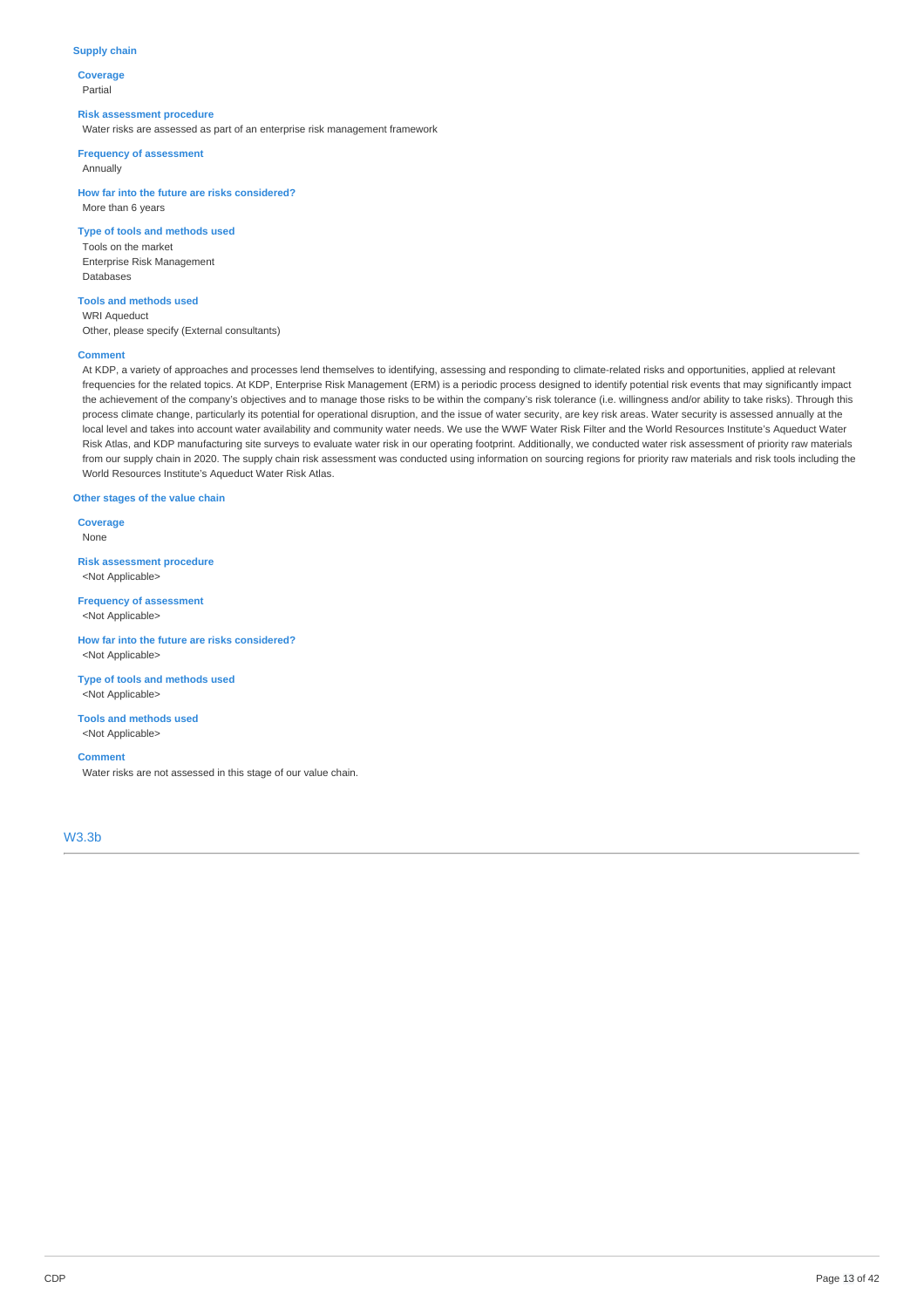# **(W3.3b) Which of the following contextual issues are considered in your organization's water-related risk assessments?**

|                                                                                                 | &<br>inclusion                  | Relevance Please explain                                                                                                                                                                                                                                                                                                                                                                                                                                                                                                                                                                                                                                                                                                                                                                                                                                                                                                                                                                                                                                                                                                                                                                                                                                                                                                                                                                                                                                                                                                                                                                                                                                                                                                                                                                                                                   |
|-------------------------------------------------------------------------------------------------|---------------------------------|--------------------------------------------------------------------------------------------------------------------------------------------------------------------------------------------------------------------------------------------------------------------------------------------------------------------------------------------------------------------------------------------------------------------------------------------------------------------------------------------------------------------------------------------------------------------------------------------------------------------------------------------------------------------------------------------------------------------------------------------------------------------------------------------------------------------------------------------------------------------------------------------------------------------------------------------------------------------------------------------------------------------------------------------------------------------------------------------------------------------------------------------------------------------------------------------------------------------------------------------------------------------------------------------------------------------------------------------------------------------------------------------------------------------------------------------------------------------------------------------------------------------------------------------------------------------------------------------------------------------------------------------------------------------------------------------------------------------------------------------------------------------------------------------------------------------------------------------|
| Water<br>availability at a<br>basin/catchment<br>level                                          | Relevant,<br>always<br>included | Water availability at a basin/catchment level is considered a highly relevant contextual issue, fundamental to the continuity of our business operation. Water availability is critical to the<br>production of our products both in KDP's operations and throughout our value chain. Water is a primary ingredient in substantially all of our beverages. All our cold beverage<br>manufacturing processes require water to ensure cleanliness and quality. Additionally, our agricultural suppliers require water to produce raw materials that are used in our beverages<br>Water availability is always included in our water-related risk assessments. To evaluate water availability risks in our operating footprint, we use the World Resources Institute's (WRI)<br>Aqueduct Water Risk Atlas tool, WWF Water Risk Filter tool, and manufacturing site surveys. The risk tool provides a current and future risk score at the basin/catchment level to plan<br>for water-related risks. Site surveys are used to understand the conditions of site's water supply sources. Sites with high or extremely high WRI Aqueduct scores among a number of<br>indicators are added to our annual water stewardship risk response planning and strategy process. Using the WRI Aqueduct tool we assess our suppliers' water availability risk. Raw<br>materials sourced from areas with high water stress are identified based on KDP's sourcing regions at the country level and the Baseline Water Stress indicator from the WRI's Water<br>Risk Atlas tool. These tools allow us to manage our value chain better. We can, as a result, potentially identify water-stressed basins, assess current and future procurement<br>challenges, plan for potential alternative withdrawal basins, and help alleviate stress on water supplies. |
| Water quality at<br>a<br>basin/catchment   included<br>level                                    | Relevant,<br>always             | Water quality at a basin/catchment level is considered a highly relevant contextual issue as it has the potential to impact the quality and safety of our product. Water quality is always<br>included in our water-related risk assessments. Site surveys and existing databases were used to assess water quality risks at KDP operating locations. Site surveys provide an<br>understanding of any source water quality issues faced by the site presently or in the past, and mitigation measures that are put in place to prevent water quality threats. Databases<br>used identify potential water quality risks to water supply resources and priority emerging water quality issues in the basin. Using the WRI Aqueduct tool we assess our suppliers'<br>water quality risk. The two risk indicators from WRI Aqueduct tool that were used to assess the water quality risk in the supply chain include the Untreated Connected Wastewater and<br>Coastal Eutrophication Potential. These tools allow us to manage our value chain better. We can, as a result, potentially identify water-stressed basins, assess current and future<br>procurement challenges, plan for potential alternative withdrawal basins, and help alleviate stress on water supplies.                                                                                                                                                                                                                                                                                                                                                                                                                                                                                                                                                                   |
| Stakeholder<br>conflicts<br>concerning<br>water resources<br>at a<br>basin/catchment<br>level   | Relevant,<br>always<br>included | Stakeholder conflicts concerning water resources at a basin/catchment level are considered relevant contextual issues and are always considered in our risk assessment. We ensure<br>we are in compliance with local regulation as this is a crucial foundation for avoiding current and future conflict among stakeholder groups. We share water resources and therefore<br>also the related risks at the basin/catchment level with other stakeholders. The tool used to assess potential risk is a media scan of reputational risks for insights into potential water<br>and environmental related issues in areas where KDP operating sites are located. Conflicts at times of water-stress events could occur. To address this, we have started partnering<br>with local stakeholders and engaging in dialogue on water issues. This has helped build relationships, the ability to plan collaboratively for short and long-term concerns and<br>proactively address them when they arise. In Victorville, we operate in a water scarce area and have worked with the City to treat wastewater from our local KDP bottling plant along<br>with domestic wastewater from the Southern California Logistics Airport (SCLA) and the northwestern area of the City of Victorville. High-quality recycled water is produced from the<br>plant and these other sources that is used for irrigation at the SCLA and for cooling water for a power generation plant.                                                                                                                                                                                                                                                                                                                                                                          |
| Implications of<br>water on your<br>key<br>commodities/raw<br>materials                         | Relevant,<br>always<br>included | As stated in our Form 10K, price increases for our raw materials could exert pressure on our costs and we may not be able to effectively hedge or pass along any such increases to<br>our customers or consumers. Furthermore, any price increases passed along to our customers or consumers could reduce demand for our products. Such increases could negatively<br>affect our business and financial performance. Using the WRI Aqueduct tool we assess some of our priority raw materials to understand water availability, quality, and reputational<br>risks. We use this information in our risk assessment to monitor, anticipate and plan for implications of water risk on our products. The raw materials we assess include coffee beans<br>and maize. Within the supply chain, we contribute to projects that support coffee farmers to be good water stewards, which can reduce the impact of climate change on their farms<br>and in their communities. KDP has invested more than \$5.7 million in Blue Harvest over the last seven years to promote sustainable farming practices and increase access to clean<br>water for coffee farmers and communities in Central America.                                                                                                                                                                                                                                                                                                                                                                                                                                                                                                                                                                                                                                            |
| Water-related<br>regulatory<br>frameworks                                                       | Relevant,<br>always<br>included | Both impending legislation and existing regulatory frameworks are considered highly relevant contextual issues as compliance is essential for the responsible management of our<br>water-related activities. Water-related regulatory frameworks are always included in our water-related risk assessments. As part of our continuous compliance-focused management<br>we engage with regulatory bodies on water issues whether we are locating a new manufacturing facility, or a site has been in operation for decades. Part of the risk assessment<br>includes understanding the likelihood of non-compliance and impact to brand, cost, and environmental impact. We use a scale for likelihood from remote to probable, and an impact<br>scale from negligible to extreme against which we assess and work to mitigate individual risks.                                                                                                                                                                                                                                                                                                                                                                                                                                                                                                                                                                                                                                                                                                                                                                                                                                                                                                                                                                                             |
| Status of<br>ecosystems and<br>habitats                                                         | Relevant,<br>always<br>included | We care about ecosystems and natural habitats as they help provide the natural infrastructure to protect water quality and they are relevant and always included in our organization's<br>water-related risk assessments. To evaluate water risk to ecosystems and habitats in our operating footprint, our risk assessment includes a media scan of reputational risks for<br>insights into potential water and environmental related issues in areas where KDP operating sites are located. Additionally, we partner to positively impact water quality and availability<br>in several ways. We work with The Nature Conservancy and other partners to identify and understand the watersheds in the areas where we operate, collaborating to invest in<br>targeted solutions. Since 2011, we have committed \$5 million to The Nature Conservancy's local chapters in Vermont, Washington, Texas and California, where we have production<br>facilities. As a result of this collaboration and other active projects, we have restored 5,824 ML of water, balancing 79% (5,824 / 7,327) of the volume used in our coffee beverages<br>and those produced from our 6 high water risk operating communities. In Houston, Texas, our investments contributed to a native prairie restoration project to protect freshwater<br>coastal habitat. Restoring native grasses decreased runoff and enabled the land to absorb and disperse water from storm surges and floods, providing a cost-effective way to protect<br>coastal communities from the impacts of storms and hurricanes.                                                                                                                                                                                                                                                       |
| Access to fully-<br>functioning,<br>safely managed<br><b>WASH services</b><br>for all employees | Relevant,<br>always<br>included | KDP ensures WASH services for all our workers as a standard practice. Potable water is available and monitored continually in-line with all our other operational needs for high quality<br>water. Using the WRI Aqueduct tool we assess our facilities' access to high quality potable water. The United Nations' Universal Declaration of Human Rights defines the Human<br>Right to Water as all people's right to safe, sufficient, acceptable, physically accessible and affordable water for personal and domestic use. Keurig Dr Pepper supports the Human<br>Right to Water, and this is why this issue is included in the assessment.                                                                                                                                                                                                                                                                                                                                                                                                                                                                                                                                                                                                                                                                                                                                                                                                                                                                                                                                                                                                                                                                                                                                                                                             |
| Other contextual<br>issues, please<br>specify                                                   | Please<br>select                |                                                                                                                                                                                                                                                                                                                                                                                                                                                                                                                                                                                                                                                                                                                                                                                                                                                                                                                                                                                                                                                                                                                                                                                                                                                                                                                                                                                                                                                                                                                                                                                                                                                                                                                                                                                                                                            |

W3.3c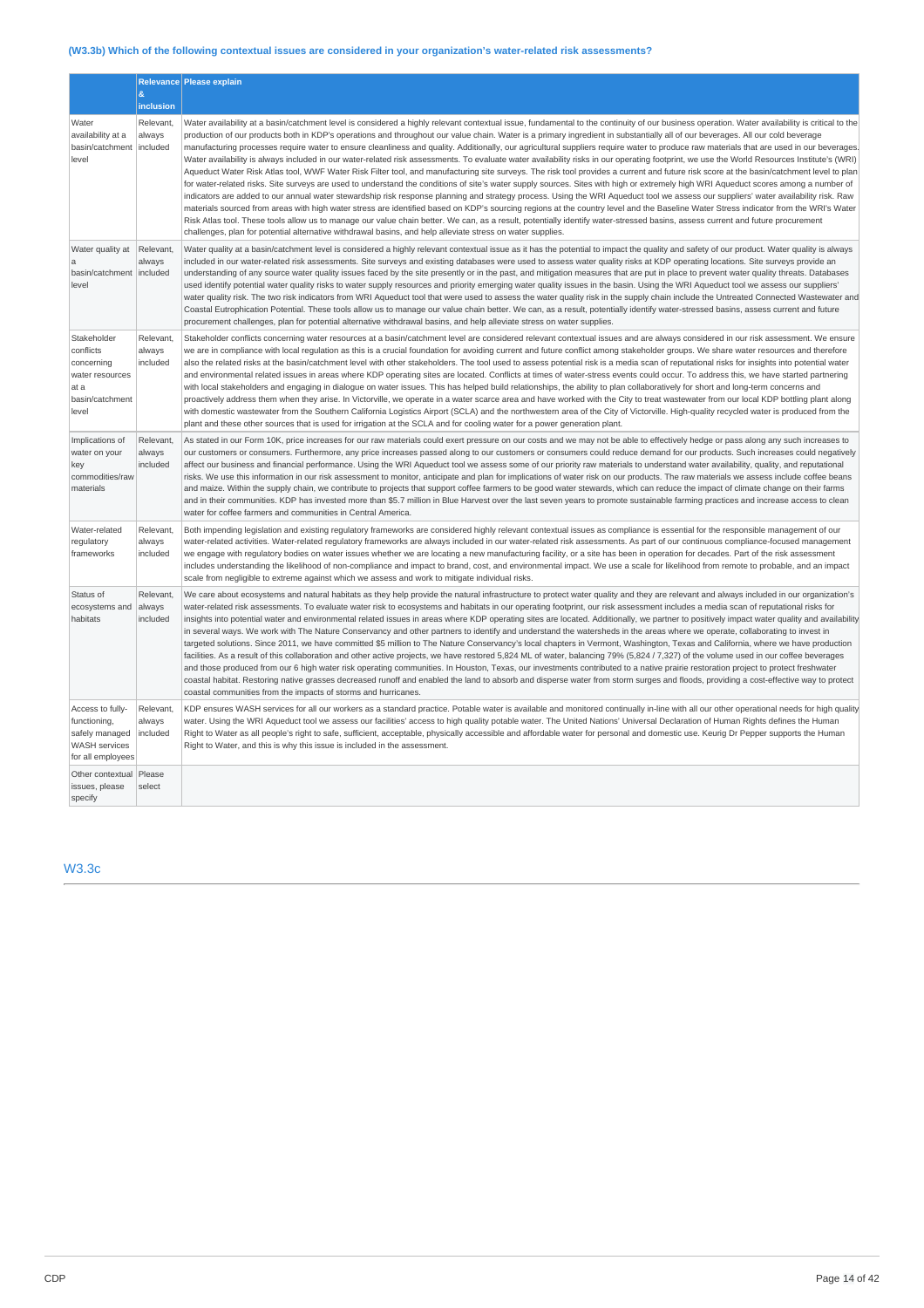# **(W3.3c) Which of the following stakeholders are considered in your organization's water-related risk assessments?**

|                                                                | &                               | Relevance Please explain                                                                                                                                                                                                                                                                                                                                                                                                                                                                                                                                                                                                                                                                                                                                                                                                                                                                                                                                                                                                                                                                                                                                                        |
|----------------------------------------------------------------|---------------------------------|---------------------------------------------------------------------------------------------------------------------------------------------------------------------------------------------------------------------------------------------------------------------------------------------------------------------------------------------------------------------------------------------------------------------------------------------------------------------------------------------------------------------------------------------------------------------------------------------------------------------------------------------------------------------------------------------------------------------------------------------------------------------------------------------------------------------------------------------------------------------------------------------------------------------------------------------------------------------------------------------------------------------------------------------------------------------------------------------------------------------------------------------------------------------------------|
|                                                                | <b>inclusion</b>                |                                                                                                                                                                                                                                                                                                                                                                                                                                                                                                                                                                                                                                                                                                                                                                                                                                                                                                                                                                                                                                                                                                                                                                                 |
| Customers                                                      | Relevant,<br>always<br>included | Customers are relevant and always included in our risk assessment process as customer and consumer perceptions could impact the success and viability of our product. The method<br>of engagement we use is to ask consumers about product attributes and brand perception via marketing studies and consumer insight research conducted or purchased by KDP, and<br>we engage with our customers via the CDP and direct dialogue on water and other sustainability issues.                                                                                                                                                                                                                                                                                                                                                                                                                                                                                                                                                                                                                                                                                                     |
| Employees                                                      | Relevant,<br>always<br>included | Employees are relevant to our business and are always included in our risk assessment process. Employees are closest to our business operations and thus help in the identification of<br>water-related risk. To mitigate current and future water risks, KDP has a goal to improve our water use efficiency by 20% by 2025. To integrate water efficiency into KDP operations,<br>the method of engagement for employees is awareness training on the importance of reducing water use as well as monitoring and reporting of progress.                                                                                                                                                                                                                                                                                                                                                                                                                                                                                                                                                                                                                                        |
| Investors                                                      | Relevant,<br>always<br>included | Investors are relevant to our business and are always included in our risk assessment process, as we see growing concern about water-related risk and corporate sustainability efforts<br>from this stakeholder group. KDP reports risks in our annual Form 10K under item 1A. Risk Factors. The method of engagement KDP employs with investors is by making our 10K<br>available publicly and sending it to shareholders. Our 2020 10K included this statement on weather, climate change and the availability of water: Climate change may cause water<br>scarcity and a deterioration of water quality in areas where we maintain operations. The competition for water among domestic, agricultural and manufacturing users is increasing in<br>the countries where we operate, and as water becomes more scarce or the quality of the water deteriorates, we may incur increased production costs or face manufacturing<br>constraints which could negatively affect our business and financial performance. Even where water is widely available, water purification and waste treatment infrastructure limitations<br>could increase costs or constrain our operations. |
| Local<br>communities                                           | Relevant,<br>always<br>included | Local communities are included in our risk assessment because water impacts tend to be localized. Because strong communities are integral to KDP's success, we encourage all<br>employees to give back. Our employee volunteer program, Dollars for Doers, encourages employees to support their communities by volunteering, allowing them to earn financial<br>grants for nonprofits of their choice. Employees earn grants of \$100 for every 10 hours volunteered, up to 30 hours per year. In 2020, we supported 75 nonprofits through grants in the<br>U.S. and Canada, despite the limitations of COVID-19 on volunteer opportunities. We've partnered with Keep America Beautiful and The Nature Conservancy to help with efforts<br>protecting our environment and conserving natural resources including placement of over 2,500 recycling bins in public spaces since 2011, and water conservation, respectively.                                                                                                                                                                                                                                                    |
| <b>NGOs</b>                                                    | Relevant.<br>always<br>included | NGOs are relevant to our business because they provide expertise on environmental issues and community engagement and facilitate greater positive impact through partnership.<br>Our work with The Nature Conservancy (TNC) includes updates on watersheds which feeds into our water risk assessment. Through our multi-dimensional partnership with Keep<br>America Beautiful (KAB), and other recycling-oriented NGOs, KDP has invested in improved recycling infrastructure as well as educating and encouraging people to recycle which, in<br>turn, keeps waste out of waterways and oceans.                                                                                                                                                                                                                                                                                                                                                                                                                                                                                                                                                                              |
| Other water<br>users at a<br>basin/catchment included<br>level | Relevant,<br>always             | Engaging with other water users at the local level helps identify best practices and new opportunities. We are locally part of various associations including state beverage associations.<br>Our 2025 water efficiency and stewardship targets use WRI Aqueduct baseline risk information which considers total usage within a basin and our stewardship plans for our 6 focus<br>high water risk locations in our stewardship goal include engagement with other water users as locally relevant.                                                                                                                                                                                                                                                                                                                                                                                                                                                                                                                                                                                                                                                                             |
| Regulators                                                     | Relevant,<br>always<br>included | Because regulations and legislation have a direct impact on our activities, regulators are considered relevant and are always included in our assessment of water-related risk. Our<br>government affairs team and local operational leaders connect with local jurisdictions on a variety of issues including water to inform our understanding of relevant regulations.                                                                                                                                                                                                                                                                                                                                                                                                                                                                                                                                                                                                                                                                                                                                                                                                       |
| River basin<br>management<br>authorities                       | Relevant,<br>always<br>included | Our government affairs team and local operational leaders connect with local jurisdictions on a variety of issues including water. River basin management authorities would be<br>included stakeholders in risk assessment on a site-specific basis whenever relevant because of their direct oversight of water allocation, infrastructure and the health of the water we<br>rely on for our business.                                                                                                                                                                                                                                                                                                                                                                                                                                                                                                                                                                                                                                                                                                                                                                         |
| Statutory<br>special interest<br>groups at a<br>local level    | Relevant,<br>always<br>included | Our stewardship plans for our 6 high water risk locations that are the focus of our water stewardship goal published in 2019 include engagement with other water users as locally<br>relevant. KDP's partnership with The Nature Conservancy helps support ongoing restoration and conservation activities in watersheds in Texas, California, and Jalisco, Mexico, where<br>we have operations, and have identified water risks.                                                                                                                                                                                                                                                                                                                                                                                                                                                                                                                                                                                                                                                                                                                                               |
| Suppliers                                                      | Relevant,<br>always<br>included | Suppliers are relevant and always included in our risk assessment because unseasonable or unusual weather, water availability and quality, or long-term climate changes may<br>negatively impact the price or availability of raw materials, energy and fuel, and demand for our products. One way that we consider water risk to our supply chain is through our annual<br>risk assessment process as part of our supplier performance management program in which natural hazard risks (including water-related hazards such as flooding, cyclones, etc.) are<br>included.                                                                                                                                                                                                                                                                                                                                                                                                                                                                                                                                                                                                    |
| Water utilities at<br>a local level                            | Relevant,<br>always<br>included | Water utilities at a local level are considered relevant stakeholders and are included in our water risk assessment, as they manage municipal water sources we depend on. KDP relies<br>on water for its product so it is essential we engage and create dialogue with our water purveyors.                                                                                                                                                                                                                                                                                                                                                                                                                                                                                                                                                                                                                                                                                                                                                                                                                                                                                     |
| Other<br>stakeholder,<br>please specify                        | Please<br>select                |                                                                                                                                                                                                                                                                                                                                                                                                                                                                                                                                                                                                                                                                                                                                                                                                                                                                                                                                                                                                                                                                                                                                                                                 |

W3.3d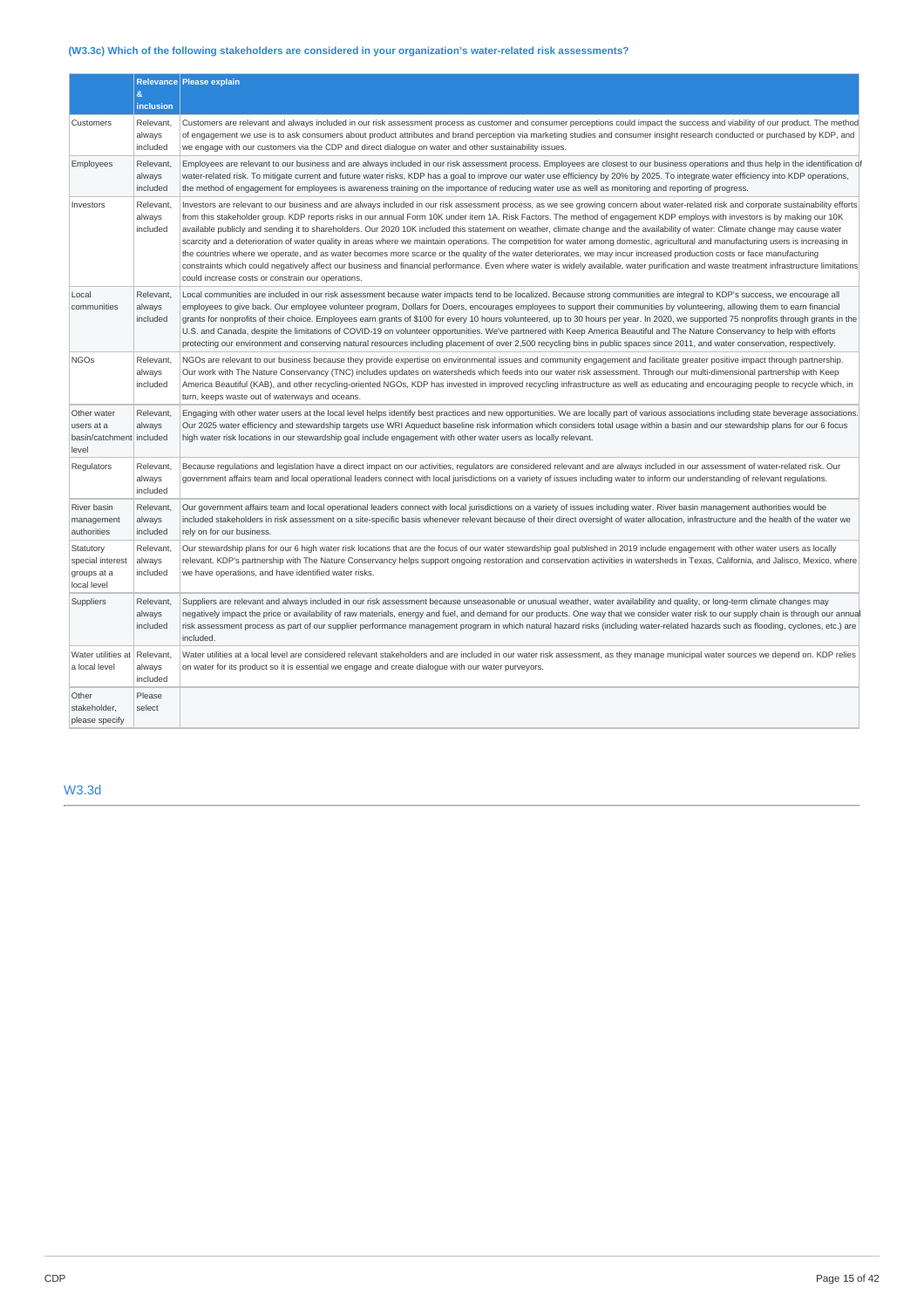(W3.3d) Describe your organization's process for identifying, assessing, and responding to water-related risks within your direct operations and other stages of **your value chain.**

Water is the main ingredient in substantially all of our products. KDP tracks our watersheds to ensure high quality water is in good supply for our operations and supply chain. Specific risks that could impact our operations and financial performance include impacts of climate change, and increased water scarcity, decreased water quality, and changes in consumer behavior.

Specific to water, we recently updated our risk assessment. Our robust approach covers our own operations (full coverage) and key inputs from our supply chain (partial coverage). We are currently reviewing the outcomes to incorporate them into our annual strategy and planning process. Our updated approach utilizes WRI's Aqueduct Water Risk Atlas (v3.0, 2019), WWF's Water Risk Filter, key crop databases MapSpam and EarthStat, a KDP manufacturing site survey, and the external expertise of consultants and partners to assist us in assessing our risk relative to our water use and needs. We use WRI's Aqueduct to look at both our operational sites' water risks (full coverage), and supply chain risks for key commodities (partial coverage). We additionally used WWF's Water Risk Filter to assess water risk related to our manufacturing plants (full coverage). Findings from the assessment confirmed our highest water stress operating locations continue to be in California, Texas and Mexico, and additionally, based on the spatial resolution updates in the 3.0 version of the WRI tool and use of the WWF tool, geographies have been flagged for water risk that overlap with our site locations in Florida, and additional sites in California and Texas. As noted above, these outcomes will be used in our water stewardship and risk response planning.

Our previous risk assessment, which used the prior version of WRI's Aqueduct tool (2.1, 2015), and Ecolab's Water Risk Monetizer along with consultant expertise, informed our response to water risks via water stewardship targets and focus locations (6 manufacturing sites in the US and Mexico), and was considered in the development of our responsible sourcing strategy. Our water stewardship goal with 6 focus locations remains in place. We will continue to conduct annual water risk assessment updates and use resulting data to inform and adapt our water strategy and stewardship over time.

Through our ERM process, company level risks are identified and prioritized based on consideration of the following criteria:

• Impact – The severity of loss of business, loss of assets, reputational damage, lack of return on investment, and/or operating inefficiency, due to occurrence.

• Likelihood – The probability and/or frequency of risk occurrence.

• Velocity – The speed at which one goes from the onset of risk occurrence to the resulting impact of the risk, which reduces advance warning/lead time available for reaction and adjustment of strategy/operations to minimize impact.

The outcomes of the ERM risk assessment are used to inform the internal decision-making process via a risk prioritization exercise and action planning led by our Legal & Internal Audit functions that is completed to address the most important risks.

## W4. Risks and opportunities

## **MA1**

(W4.1) Have you identified any inherent water-related risks with the potential to have a substantive financial or strategic impact on your business? Yes, both in direct operations and the rest of our value chain

## W4.1a

**(W4.1a) How does your organization define substantive financial or strategic impact on your business?**

KDP defines a water related 'substantive' impact at the corporate level as a risk that could cause material financial change to our business. This definition is inclusive of direct and indirect impacts to operations, services and our supply chain. This distinction is in line with other KDP ERM risk assessment and audit processes. An impact that constitutes a water related substantive change could occur through any or a combination of the following:

- Frequency of impact a single or multiple occurrence over a 10-year time horizon.
- Disruption to production at our manufacturing or distribution facilities as well as facilities of our suppliers, bottlers, contract manufacturers or distributors.
- U.S. and international laws and regulations could adversely affect our business.
- Weather, natural disasters, climate change legislation and the availability of water could adversely affect our business.
- Costs and supply for commodities, such as raw materials and energy, may change substantially and shortages may occur.
- Damage to our reputation Product safety and quality concerns could negatively affect our business.

Good decisions about water resources happen at a local level and take into account water availability and community water needs. We use the World Resources Institute's Aqueduct Water Risk Atlas and WWF's Water Risk Filter to evaluate water risk in our operating footprint and supply chain.

An example of substantive change could be a one-time flooding event that requires the closure of our plant that manufactures almost all our beverage concentrates. This impact could surpass a substantive magnitude and/or create strategic change to our business. The Beverage Concentrates segment made up 11% of our 2020 net sales and our concentrate plant supplies critical ingredients to some of our Packaged Beverages' facilities.

## W4.1b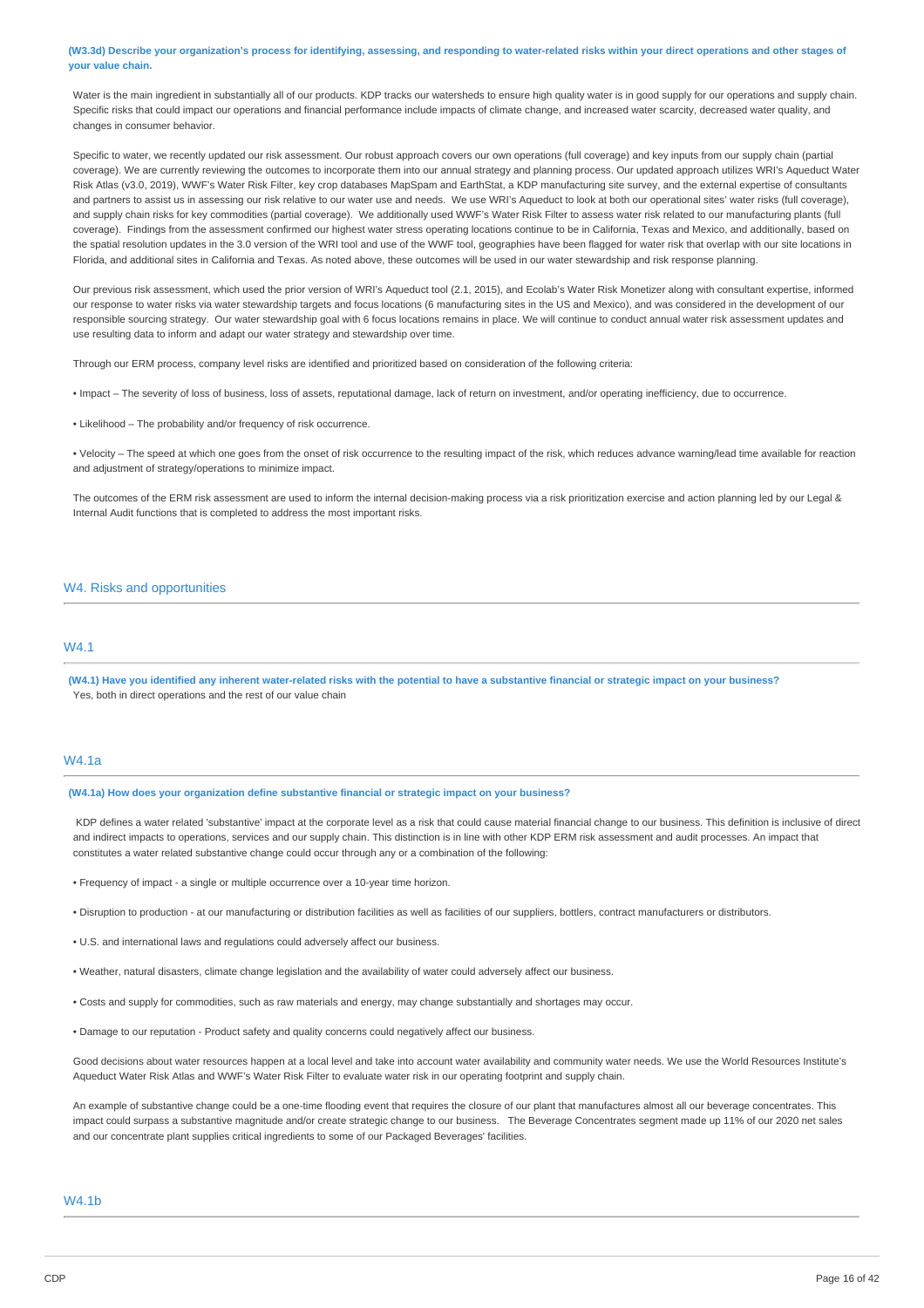(W4.1b) What is the total number of facilities exposed to water risks with the potential to have a substantive financial or strategic impact on your business, and **what proportion of your company-wide facilities does this represent?**

|        | <b>Total</b><br>of<br>exposed this<br>risk | $\frac{1}{2}$<br>number company-<br>wide<br>facilities facilities<br>to water represents | <b>Comment</b>                                                                                                                                                                                                                                                                                                                                                                                                                                                                                                                                                                                                                                                                                                                                                                                                                                                                                                                                                                                                                                                                                                                                                                                                            |
|--------|--------------------------------------------|------------------------------------------------------------------------------------------|---------------------------------------------------------------------------------------------------------------------------------------------------------------------------------------------------------------------------------------------------------------------------------------------------------------------------------------------------------------------------------------------------------------------------------------------------------------------------------------------------------------------------------------------------------------------------------------------------------------------------------------------------------------------------------------------------------------------------------------------------------------------------------------------------------------------------------------------------------------------------------------------------------------------------------------------------------------------------------------------------------------------------------------------------------------------------------------------------------------------------------------------------------------------------------------------------------------------------|
| Row 10 |                                            | 26-50                                                                                    | Manufacturing facilities are considered because of the nature of our business and relatively non-material water impact of distribution centers, and offices by comparison. 10 out of 30<br>manufacturing locations, representing 33% of our manufacturing locations, have been identified as being exposed to substantive water risk. These facilities are within regions of varying<br>types of water risk that can create substantive change. Water is the main ingredient in substantially all of our products. As such, even where water is widely available, water purification<br>and waste treatment infrastructure limitations could increase costs or constrain our operations. As of Dec. 31, 2020, we operated manufacturing locations across the U.S., Canada, and<br>Mexico. Our manufacturing facility in Newbridge, Ireland, is currently under construction and not operational. We expect this facility to be operational during 2021. We utilize the WRI<br>Water Risk Atlas Aqueduct tool and the WWF Water Risk Atlas to provide an analysis covering physical, reputational and regulatory variables on a current and forward-looking basis, in<br>addition to risk information for key commodities. |

## W4.1c

(W4.1c) By river basin, what is the number and proportion of facilities exposed to water risks that could have a substantive financial or strategic impact on your **business, and what is the potential business impact associated with those facilities?**

## **Country/Area & River basin**

|  | <b>States</b><br>Jnited<br>Othe<br>snec<br>Jacinto)<br>∵of America<br>ulease.<br>15ar<br>--- |  |
|--|----------------------------------------------------------------------------------------------|--|
|--|----------------------------------------------------------------------------------------------|--|

#### **Number of facilities exposed to water risk**

1

#### **% company-wide facilities this represents**

1-25

**Production value for the metals & mining activities associated with these facilities**

<Not Applicable>

**% company's annual electricity generation that could be affected by these facilities** <Not Applicable>

**% company's global oil & gas production volume that could be affected by these facilities** <Not Applicable>

## **% company's total global revenue that could be affected**

Please select

#### **Comment**

Water is the main ingredient in substantially all of our products. As such, even where water is widely available, water purification and waste treatment infrastructure limitations could increase costs or constrain our operations. We have expanded our risk understanding further with the WRI Aqueduct tool and the WWF Water Risk Filter which provides an analysis covering physical, reputational and regulatory variables on a current and forward-looking basis, in addition to risk information for key commodities.

| <b>Country/Area &amp; River basin</b>                                                                                                                                                                                                                                                                                                                                                                                                                                                                                                      |                       |
|--------------------------------------------------------------------------------------------------------------------------------------------------------------------------------------------------------------------------------------------------------------------------------------------------------------------------------------------------------------------------------------------------------------------------------------------------------------------------------------------------------------------------------------------|-----------------------|
| United States of America                                                                                                                                                                                                                                                                                                                                                                                                                                                                                                                   | Trinity River (Texas) |
|                                                                                                                                                                                                                                                                                                                                                                                                                                                                                                                                            |                       |
| Number of facilities exposed to water risk<br>1                                                                                                                                                                                                                                                                                                                                                                                                                                                                                            |                       |
| % company-wide facilities this represents<br>$1 - 25$                                                                                                                                                                                                                                                                                                                                                                                                                                                                                      |                       |
| Production value for the metals & mining activities associated with these facilities<br><not applicable=""></not>                                                                                                                                                                                                                                                                                                                                                                                                                          |                       |
| % company's annual electricity generation that could be affected by these facilities<br><not applicable=""></not>                                                                                                                                                                                                                                                                                                                                                                                                                          |                       |
| % company's global oil & gas production volume that could be affected by these facilities<br><not applicable=""></not>                                                                                                                                                                                                                                                                                                                                                                                                                     |                       |
| % company's total global revenue that could be affected<br>Please select                                                                                                                                                                                                                                                                                                                                                                                                                                                                   |                       |
| <b>Comment</b><br>Water is the main ingredient in substantially all of our products. As such, even where water is widely available, water purification and waste treatment infrastructure<br>limitations could increase costs or constrain our operations. We have expanded our risk understanding further with the WRI Aqueduct tool and the WWF Water Risk Filter<br>which provides an analysis covering physical, reputational and regulatory variables on a current and forward-looking basis, in addition to risk information for key |                       |

commodities.

**Country/Area & River basin**

United States of America St. Johns River Communications and St. Johns River Communications of America St. Johns River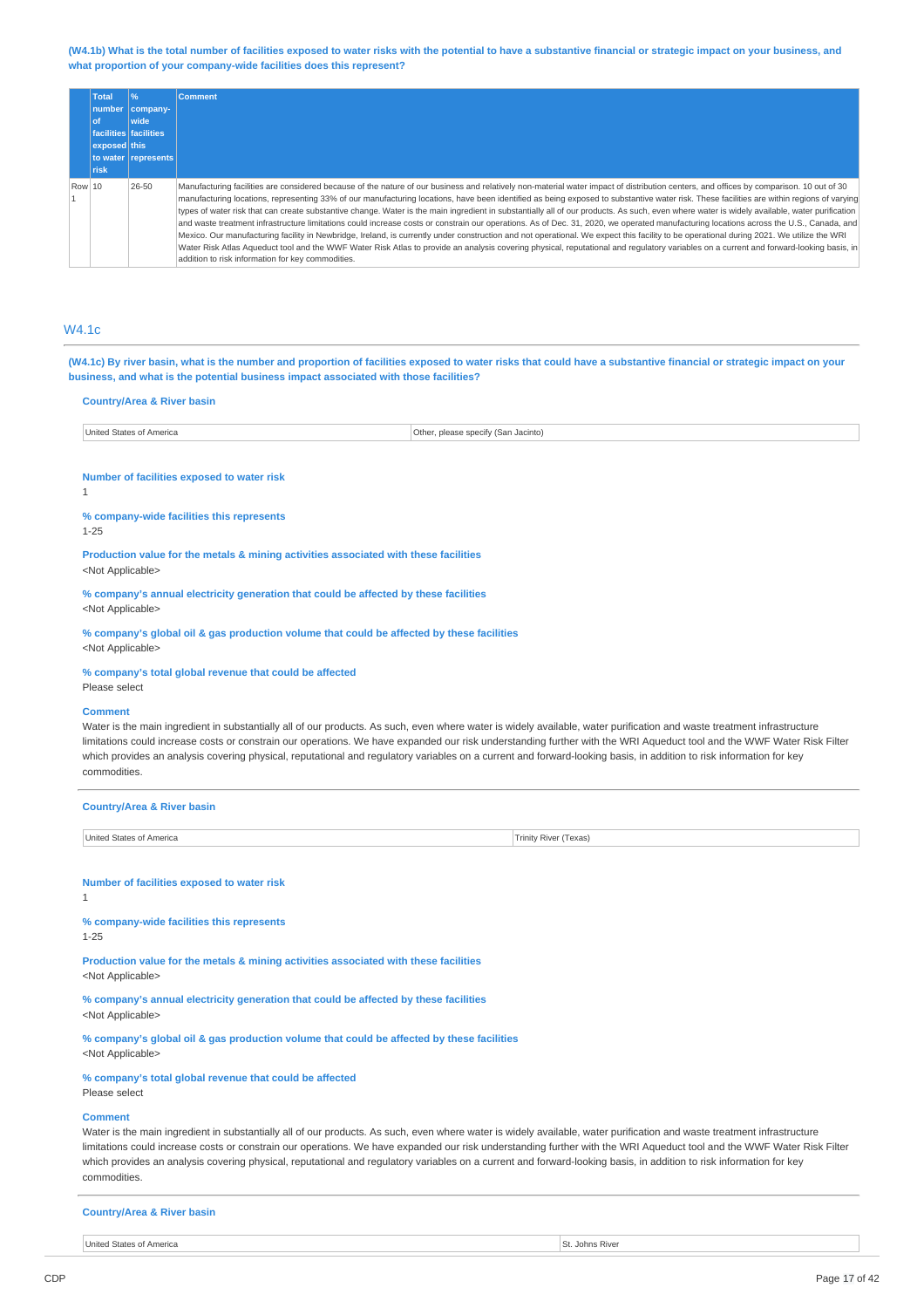**Number of facilities exposed to water risk** 1

#### **% company-wide facilities this represents** 1-25

**Production value for the metals & mining activities associated with these facilities** <Not Applicable>

**% company's annual electricity generation that could be affected by these facilities** <Not Applicable>

**% company's global oil & gas production volume that could be affected by these facilities** <Not Applicable>

**% company's total global revenue that could be affected**

Please select

## **Comment**

Water is the main ingredient in substantially all of our products. As such, even where water is widely available, water purification and waste treatment infrastructure limitations could increase costs or constrain our operations. We have expanded our risk understanding further with the WRI Aqueduct tool and the WWF Water Risk Filter which provides an analysis covering physical, reputational and regulatory variables on a current and forward-looking basis, in addition to risk information for key commodities.

| <b>Country/Area &amp; River basin</b> |                                    |  |
|---------------------------------------|------------------------------------|--|
| United States of America              | Other, please specify (Everglades) |  |

## **Number of facilities exposed to water risk**

1

**% company-wide facilities this represents** 1-25

**Production value for the metals & mining activities associated with these facilities** <Not Applicable>

**% company's annual electricity generation that could be affected by these facilities** <Not Applicable>

**% company's global oil & gas production volume that could be affected by these facilities** <Not Applicable>

**% company's total global revenue that could be affected**

Please select

#### **Comment**

Water is the main ingredient in substantially all of our products. As such, even where water is widely available, water purification and waste treatment infrastructure limitations could increase costs or constrain our operations. We have expanded our risk understanding further with the WRI Aqueduct tool and the WWF Water Risk Filter which provides an analysis covering physical, reputational and regulatory variables on a current and forward-looking basis, in addition to risk information for key commodities.

**Country/Area & River basin** United States of America **Other, please specify (Lower American)** 

**Number of facilities exposed to water risk**

## 1

**% company-wide facilities this represents**

1-25

**Production value for the metals & mining activities associated with these facilities** <Not Applicable>

**% company's annual electricity generation that could be affected by these facilities**

<Not Applicable>

**% company's global oil & gas production volume that could be affected by these facilities** <Not Applicable>

#### **% company's total global revenue that could be affected**

Please select

#### **Comment**

Water is the main ingredient in substantially all of our products. As such, even where water is widely available, water purification and waste treatment infrastructure limitations could increase costs or constrain our operations. We have expanded our risk understanding further with the WRI Aqueduct tool and the WWF Water Risk Filter which provides an analysis covering physical, reputational and regulatory variables on a current and forward-looking basis, in addition to risk information for key commodities.

## **Country/Area & River basin**

United States of America Colorado River (Pacific Ocean)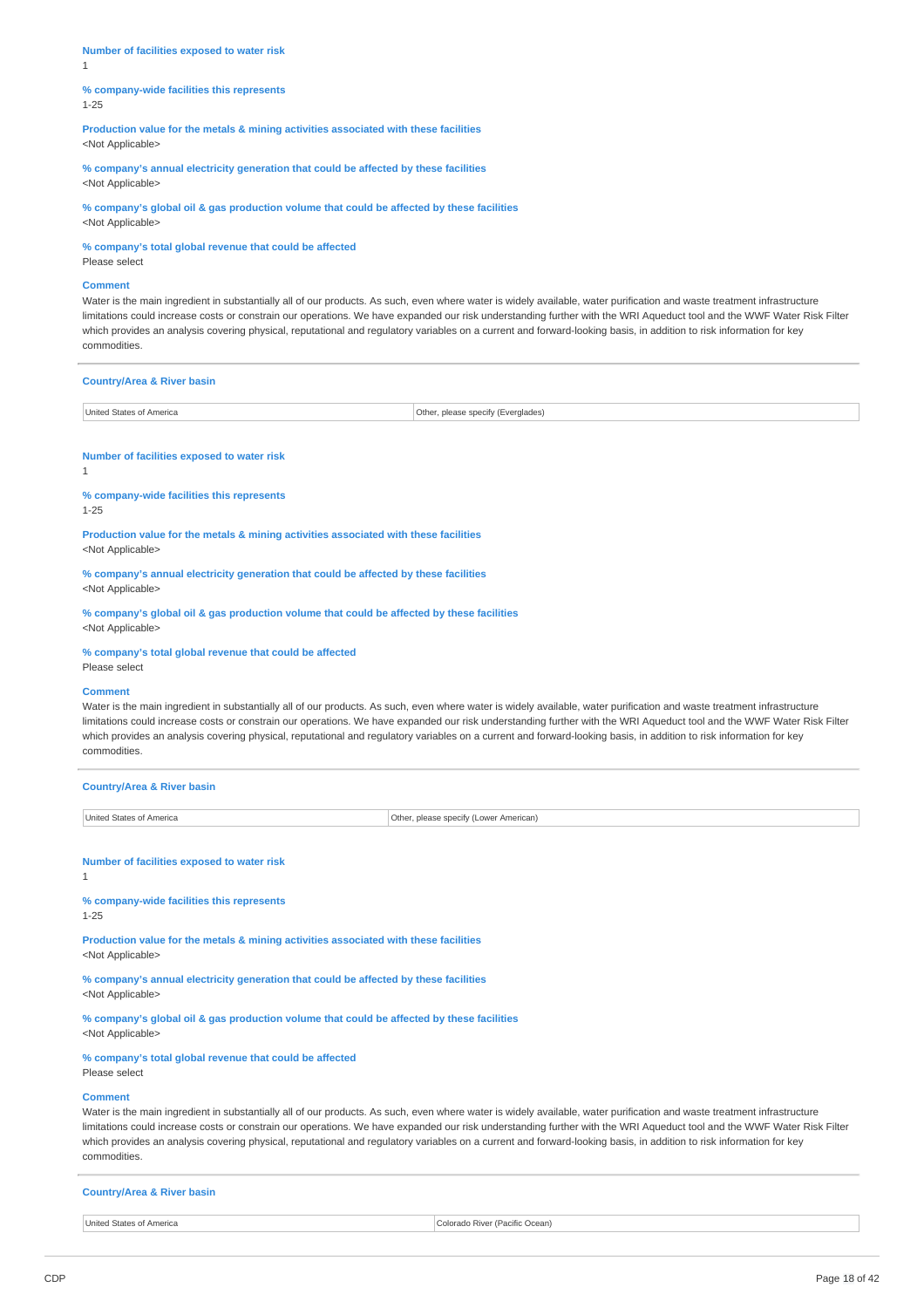**Number of facilities exposed to water risk** 1

#### **% company-wide facilities this represents** 1-25

**Production value for the metals & mining activities associated with these facilities** <Not Applicable>

**% company's annual electricity generation that could be affected by these facilities** <Not Applicable>

**% company's global oil & gas production volume that could be affected by these facilities** <Not Applicable>

**% company's total global revenue that could be affected**

Please select

## **Comment**

Water is the main ingredient in substantially all of our products. As such, even where water is widely available, water purification and waste treatment infrastructure limitations could increase costs or constrain our operations. We have expanded our risk understanding further with the WRI Aqueduct tool and the WWF Water Risk Filter which provides an analysis covering physical, reputational and regulatory variables on a current and forward-looking basis, in addition to risk information for key commodities.

| <b>Country/Area &amp; River basin</b> |                                |
|---------------------------------------|--------------------------------|
| United States of America              | Other, please specify (Mojave) |

#### **Number of facilities exposed to water risk**

1

**% company-wide facilities this represents** 1-25

**Production value for the metals & mining activities associated with these facilities** <Not Applicable>

**% company's annual electricity generation that could be affected by these facilities** <Not Applicable>

**% company's global oil & gas production volume that could be affected by these facilities** <Not Applicable>

**% company's total global revenue that could be affected**

Please select

#### **Comment**

Water is the main ingredient in substantially all of our products. As such, even where water is widely available, water purification and waste treatment infrastructure limitations could increase costs or constrain our operations. We have expanded our risk understanding further with the WRI Aqueduct tool and the WWF Water Risk Filter which provides an analysis covering physical, reputational and regulatory variables on a current and forward-looking basis, in addition to risk information for key commodities.

| <b>Country/Area &amp; River basin</b>                                                                                  |            |  |
|------------------------------------------------------------------------------------------------------------------------|------------|--|
| Mexico                                                                                                                 | Papaloapan |  |
| Number of facilities exposed to water risk<br>$\mathbf{1}$                                                             |            |  |
| % company-wide facilities this represents<br>$1 - 25$                                                                  |            |  |
| Production value for the metals & mining activities associated with these facilities<br><not applicable=""></not>      |            |  |
| % company's annual electricity generation that could be affected by these facilities<br><not applicable=""></not>      |            |  |
| % company's global oil & gas production volume that could be affected by these facilities<br><not applicable=""></not> |            |  |

#### **% company's total global revenue that could be affected**

Please select

#### **Comment**

Water is the main ingredient in substantially all of our products. As such, even where water is widely available, water purification and waste treatment infrastructure limitations could increase costs or constrain our operations. We have expanded our risk understanding further with the WRI Aqueduct tool and the WWF Water Risk Filter which provides an analysis covering physical, reputational and regulatory variables on a current and forward-looking basis, in addition to risk information for key commodities.

#### **Country/Area & River basin**

Mexico Santiago in the Santiago Santiago in the Santiago in the Santiago in the Santiago in the Santiago in the Santiago in the Santiago in the Santiago in the Santiago in the Santiago in the Santiago in the Santiago in th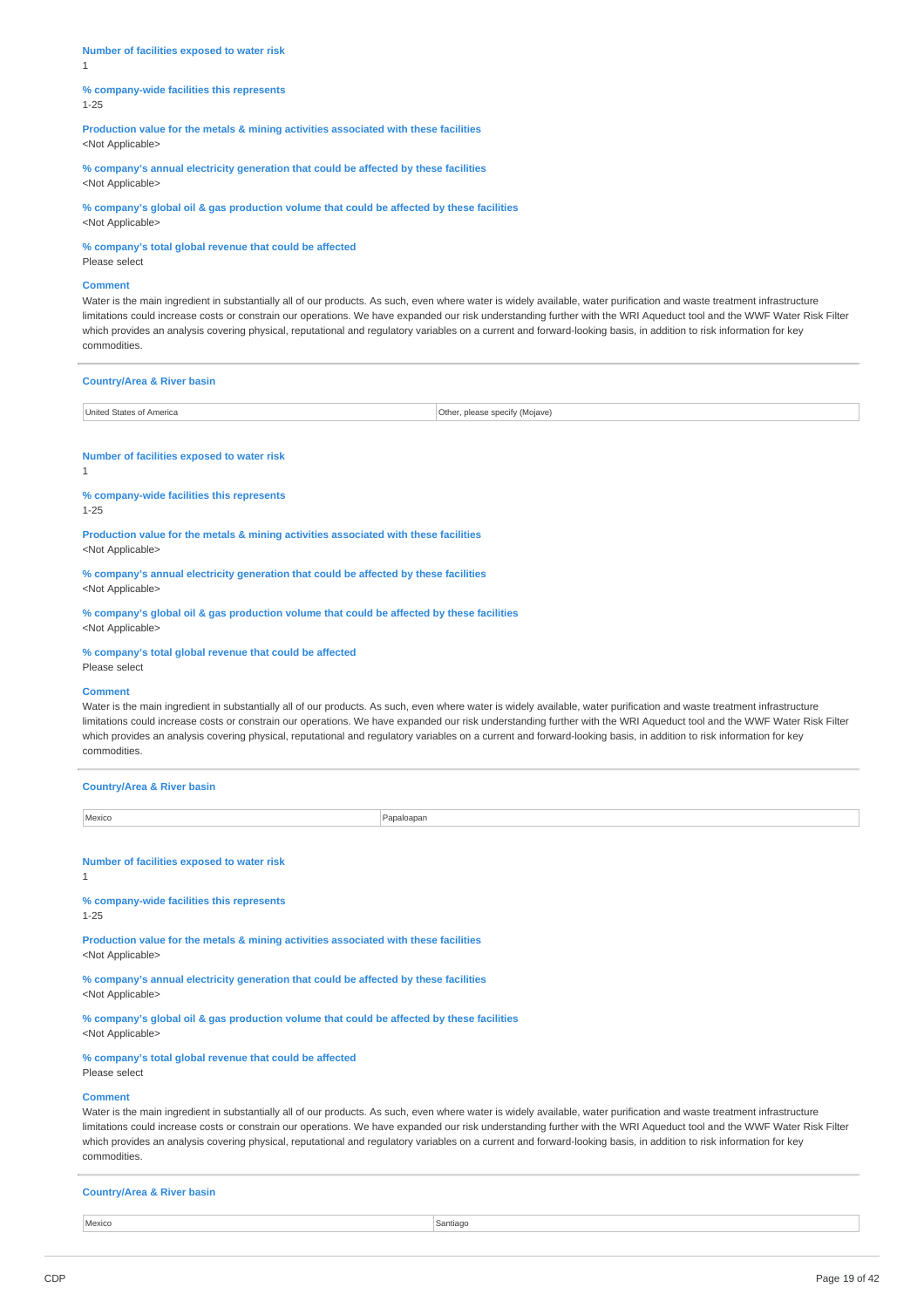**Number of facilities exposed to water risk** 1

#### **% company-wide facilities this represents** 1-25

**Production value for the metals & mining activities associated with these facilities** <Not Applicable>

**% company's annual electricity generation that could be affected by these facilities** <Not Applicable>

**% company's global oil & gas production volume that could be affected by these facilities** <Not Applicable>

**% company's total global revenue that could be affected**

Please select

## **Comment**

Water is the main ingredient in substantially all of our products. As such, even where water is widely available, water purification and waste treatment infrastructure limitations could increase costs or constrain our operations. We have expanded our risk understanding further with the WRI Aqueduct tool and the WWF Water Risk Filter which provides an analysis covering physical, reputational and regulatory variables on a current and forward-looking basis, in addition to risk information for key commodities.

## **Country/Area & River basin**

| Mexico | $\sim$ $\sim$<br>anuco'<br>. |
|--------|------------------------------|

#### **Number of facilities exposed to water risk**

1

**% company-wide facilities this represents** 1-25

**Production value for the metals & mining activities associated with these facilities** <Not Applicable>

**% company's annual electricity generation that could be affected by these facilities** <Not Applicable>

**% company's global oil & gas production volume that could be affected by these facilities** <Not Applicable>

**% company's total global revenue that could be affected**

Please select

#### **Comment**

Water is the main ingredient in substantially all of our products. As such, even where water is widely available, water purification and waste treatment infrastructure limitations could increase costs or constrain our operations. We have expanded our risk understanding further with the WRI Aqueduct tool and the WWF Water Risk Filter which provides an analysis covering physical, reputational and regulatory variables on a current and forward-looking basis, in addition to risk information for key commodities.

## W4.2

(W4.2) Provide details of identified risks in your direct operations with the potential to have a substantive financial or strategic impact on your business, and your **response to those risks.**

## **Country/Area & River basin**

| United States of America | Other, please specify (Multiple in US and Mexico) |
|--------------------------|---------------------------------------------------|
|                          |                                                   |
|                          |                                                   |

## **Type of risk & Primary risk driver**

**Physical** Physical **Declining water quality** 

# **Primary potential impact**

Increased operating costs

#### **Company-specific description**

Sufficient water quality is required to ensure our beverages meet or exceed all drinking water and product quality standards. Declining quality of water withdrawals for our manufacturing facilities could result in input water requiring additional water treatment and investment in supplementary water treatment technology, and therefore higher operating costs. We produce unflavored mineral water products under the brand Peñafiel. Trace elements of heavy metals, such as arsenic, naturally occur in our environment and can be found in aquifers where mineral water is sourced. Arsenic levels in aquifer sources can vary over time. In 2019, our testing indicated elevated levels of arsenic in some product, and we immediately took action. We suspended production at all facilities that produce Peñafiel and installed enhanced filtration systems. The product now being produced is within regulatory guidelines.

**Timeframe**

More than 6 years

**Magnitude of potential impact**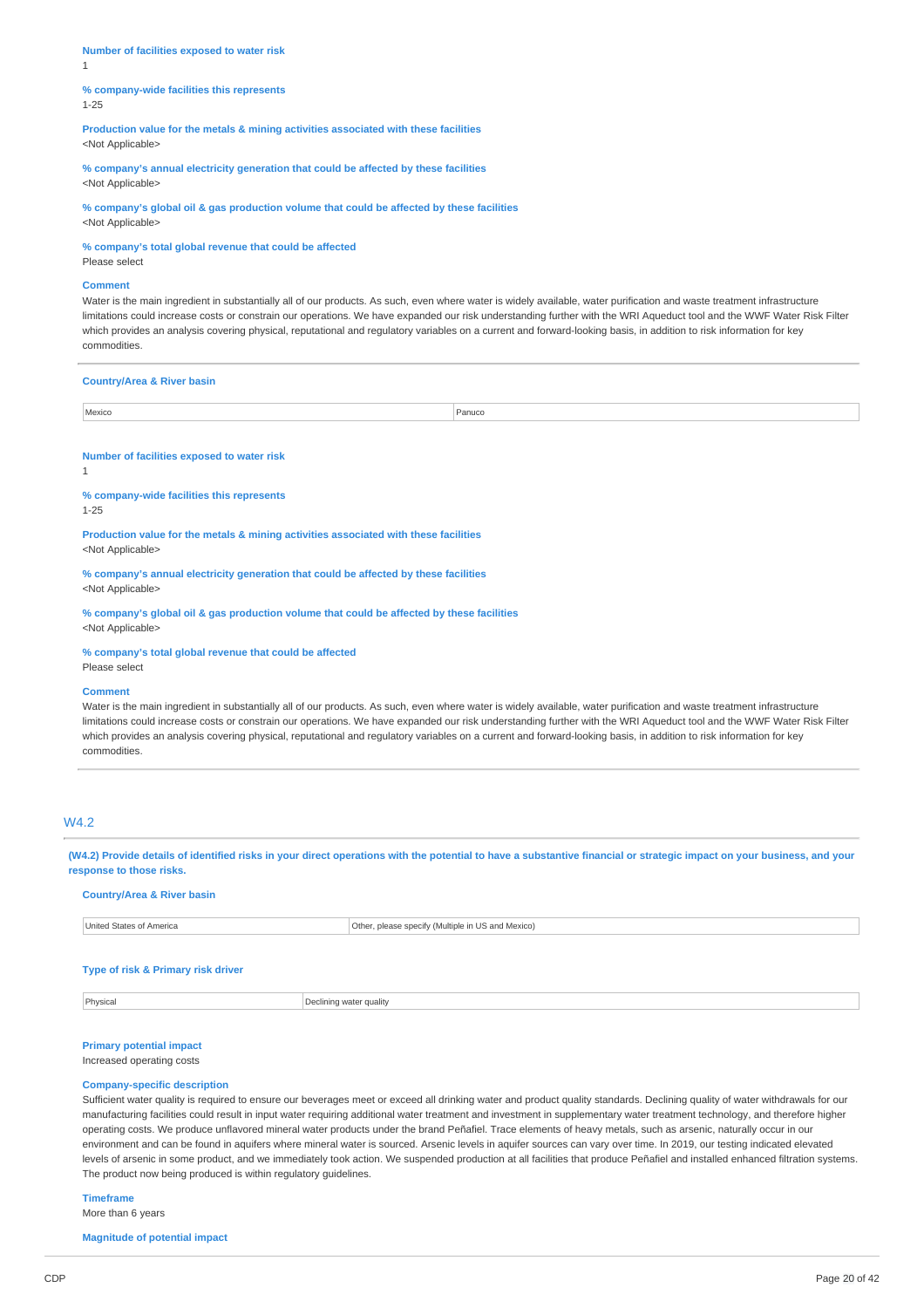#### Low

#### **Likelihood**

Very unlikely

#### **Are you able to provide a potential financial impact figure?** Yes, an estimated range

**Potential financial impact figure (currency)**

<Not Applicable>

**Potential financial impact figure - minimum (currency)** 100000

**Potential financial impact figure - maximum (currency)** 1000000

## **Explanation of financial impact**

The financial impact estimate is based on the average costs for increasing the capability of our treatment process by adding the appropriate treatment option given the quality characteristics of the water.

**Primary response to risk** Increase investment in new technology

#### **Description of response**

We mitigate water risks through ongoing maintenance and facilities improvements, system upgrades on our production lines and the implementation of best practices in our manufacturing processes and technology. Most of our water is derived from municipal sources, and wastewater in our KDP cold manufacturing facilities is pre-treated to meet local specifications prior to discharge to municipal wastewater treatment plants. If water quality declined significantly, we would evaluate options for increasing pretreatment. Introducing additional treatment would likely also have effects on wastewater management costs, but these would be highly site-specific.

**Cost of response**

## 500000

### **Explanation of cost of response**

Financial impact could range depending on the appropriate treatment process required, with an up-front cost estimate for a facility in the range of \$100,000 up to \$1,000,000. The cost of management figure is therefore likely between the two figures, estimated at \$500,000.

# **Country/Area & River basin**

| I Inited States<br>America | Othe<br>Colorado and Moiave)<br>please specify (Multiple<br>including<br>.<br>____ |
|----------------------------|------------------------------------------------------------------------------------|
|                            |                                                                                    |

## **Type of risk & Primary risk driver**

| Physical<br>ິ |  |
|---------------|--|
|               |  |

## **Primary potential impact**

Reduction or disruption in production capacity

## **Company-specific description**

Sufficient water quantity is required to produce our beverages. Some of our California facilities are in river basins with increased water scarcity. These river basins are specified by the WRI Aqueduct Water Risk Atlas tool to have a range of current baseline water stress, but face continued and increasing stressors such as declining supply, groundwater contamination, and low precipitation. As water becomes scarce, we may face negative perception that could affect business continuity and financial performance.

**Timeframe** More than 6 years

**Magnitude of potential impact**

Medium

**Likelihood** Unlikely

**Are you able to provide a potential financial impact figure?** Yes, an estimated range

**Potential financial impact figure (currency)** <Not Applicable>

**Potential financial impact figure - minimum (currency)** 15000000

**Potential financial impact figure - maximum (currency)** 23000000

## **Explanation of financial impact**

The potential financial impact is estimated based on a hypothetical situation where water becomes so scarce that we could not maintain operations and a plant in a high water-risk region such as California where we have two facilities in areas with elevated water risk, would temporarily be idled. For purposes of this example, we assume the shutdown of a plant would last for one year due to drought conditions severely limiting water supply. While other implications of a plant being idled such as changes to distribution or labor could come into play, we are describing the impact of fixed costs only.

## **Primary response to risk**

Support river basin restoration

## **Description of response**

By partnering with our highest water-risk operating communities with a goal to replenish 100% of water used for our beverages in those communities by 2025, we aim to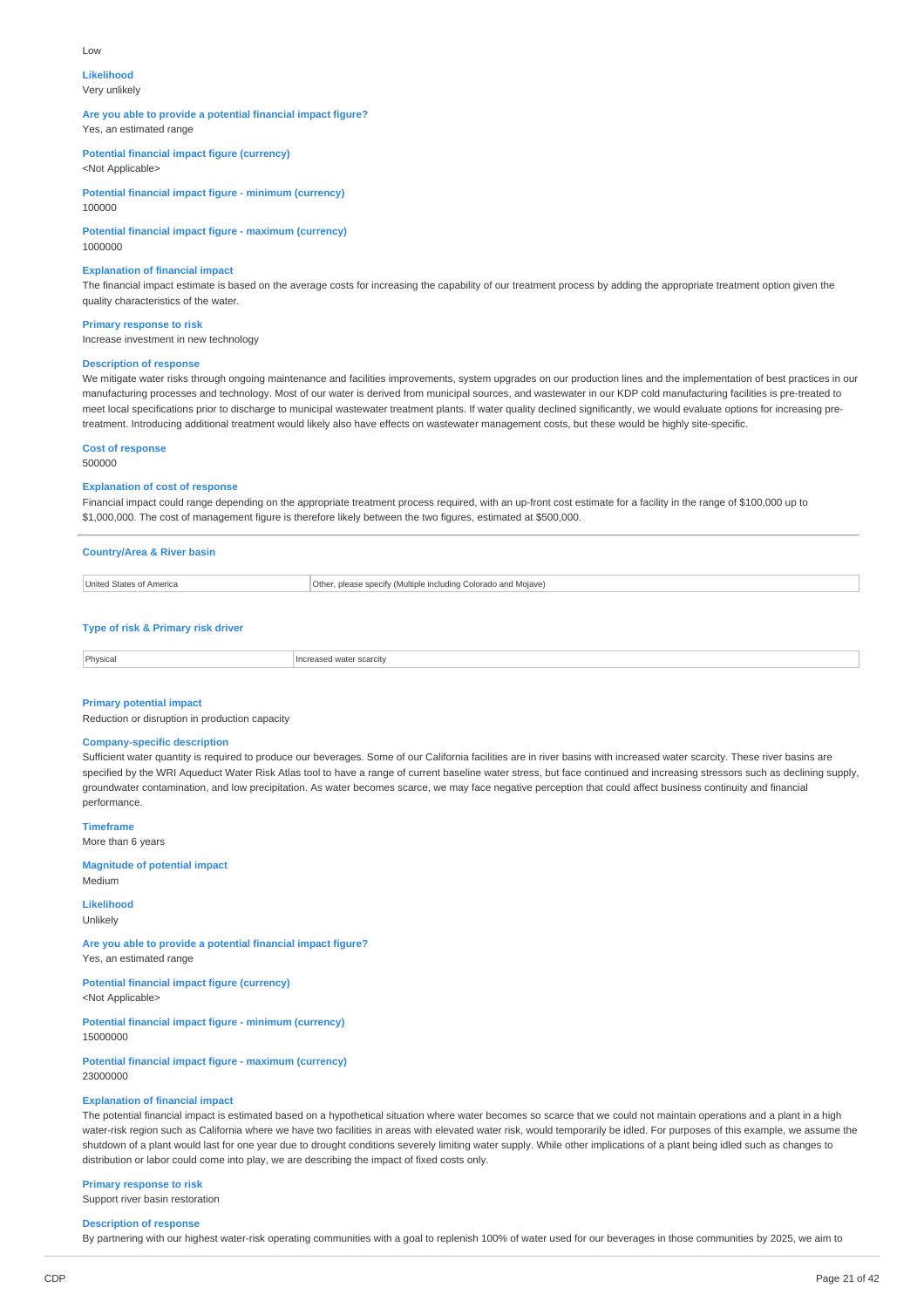improve the environment and our local communities. Our strategy to partner with our highest water-risk operating communities was informed by evaluating water risk in our operating footprint using the WRI Aqueduct tool and identified six operating communities with high water risk in Texas, California and Mexico. These investments will continue as KDP moves towards its 2025 goals. Note, as described elsewhere, in 2020 we updated our water risk assessment using WRI's Aqueduct 3.0 and WWF's Water Risk Filter and findings confirmed our highest water stress operating locations continue to be in California, Texas and Mexico, and additionally, based on the spatial resolution updates in the 3.0 version of the WRI tool and use of the WWF tool, geographies have been flagged for water risk that overlap with our site locations in Florida, and additional sites in California and Texas. As noted above, we are currently reviewing the outcomes to incorporate them into our annual strategy and planning process.

#### **Cost of response** 550000

#### **Explanation of cost of response**

This figure is based on our water stewardship work since 2011 with The Nature Conservancy. To date, we have committed \$5 million (approximately \$550 thousand per year) to The Nature Conservancy's local chapters in Vermont, Washington, Texas and California, and Mexico, where we have production facilities. As a result of this collaboration and other active projects, we have restored 5,824 ML of water, balancing 79% (5,824 / 7,327) of the volume used for beverages in our highest water-risk communities and across the communities where our hot beverages are consumed.

## W4.2a

(W4.2a) Provide details of risks identified within your value chain (beyond direct operations) with the potential to have a substantive financial or strategic impact **on your business, and your response to those risks.**

| <b>Country/Area &amp; River basin</b>       |                        |                                  |
|---------------------------------------------|------------------------|----------------------------------|
| United States of America                    |                        | Other, please specify (Multiple) |
|                                             |                        |                                  |
| <b>Stage of value chain</b><br>Supply chain |                        |                                  |
| Type of risk & Primary risk driver          |                        |                                  |
| Physical                                    | Increased water stress |                                  |
|                                             |                        |                                  |
| <b>Primary potential impact</b>             |                        |                                  |

Increased production costs due to changing input prices from supplier

#### **Company-specific description**

The principal raw materials used in our business, are aluminum cans and ends, PET bottles and caps, K-Cup® pod packaging materials, glass bottles and enclosures, and agricultural commodities including green coffee, paper products, juices, teas, fruit, sweeteners, as well as water, and other ingredients. We also use post-consumer recycled materials for certain beverage bottles, and the manufacturing of our single-serve brewing systems. These ingredients and packaging costs can fluctuate substantially and comprise almost 60% of our cost of sales. As outlined in KDP's climate policy, according to the IPCC and the U.S. National Climate Assessment, climate change is already affecting the agricultural sector, and disruptions to crop growing conditions are expected to increase with extreme weather events, increasing temperatures, and changing water availability. This may cause changes in geographical ranges of crops, as well as weeds, diseases and pests that affect those crops. While changing prices, or climate-related short-term or chronic disruptions to supply, for any of KDP's inputs could materially and adversely affect our business, we provide examples here related to corn. Corn, in the form of high fructose corn syrup (HFCS), is a key ingredient in many of our beverages with limited substitutability. We procure corn sweetener from domestic suppliers. If water becomes scarce (drought), or too abundant (flooding, storms), or the quality deteriorates, increased corn sweetener prices could exert pressure on our costs and we may not be able to effectively hedge or pass along any such increases to our customers or consumers. Furthermore, any price increases passed along to our customers or consumers could reduce demand for our products. Such increases could negatively affect our business. When appropriate, we mitigate the exposure to volatility in the prices of certain commodities used in our production process through the use of forward contracts and supplier pricing agreements. The intent of the contracts and agreements is to provide a certain level of short-term predictability. Although we have contracts with a relatively small number of suppliers, we have generally not experienced any difficulties in obtaining the required amount of raw materials. Note, the risk presented here is of a long-term nature due to chronic changes in weather patterns, and does not reflect short-term inflation pressure or other agricultural commodity market dynamics.

#### **Timeframe**

More than 6 years

**Magnitude of potential impact** Medium

**Likelihood** About as likely as not

**Are you able to provide a potential financial impact figure?** Yes, an estimated range

**Potential financial impact figure (currency)** <Not Applicable>

**Potential financial impact figure - minimum (currency)** 55000000

**Potential financial impact figure - maximum (currency)** 75000000

#### **Explanation of financial impact**

This financial estimate assumes the risk of the change in agricultural commodity prices is entirely unhedged. KDP utilizes commodities derivative instruments and supplier pricing agreements to hedge the risk of movements in commodity prices for limited time periods and certain commodities. For the purpose of this response, we note that as of December 2020, the impact of a 10% change (increase or decrease) in agricultural commodities market prices (not reflecting short-term inflation pressure) is estimated to be approximately \$75M, again, assuming no hedging or other adjustments are implemented.

**Primary response to risk**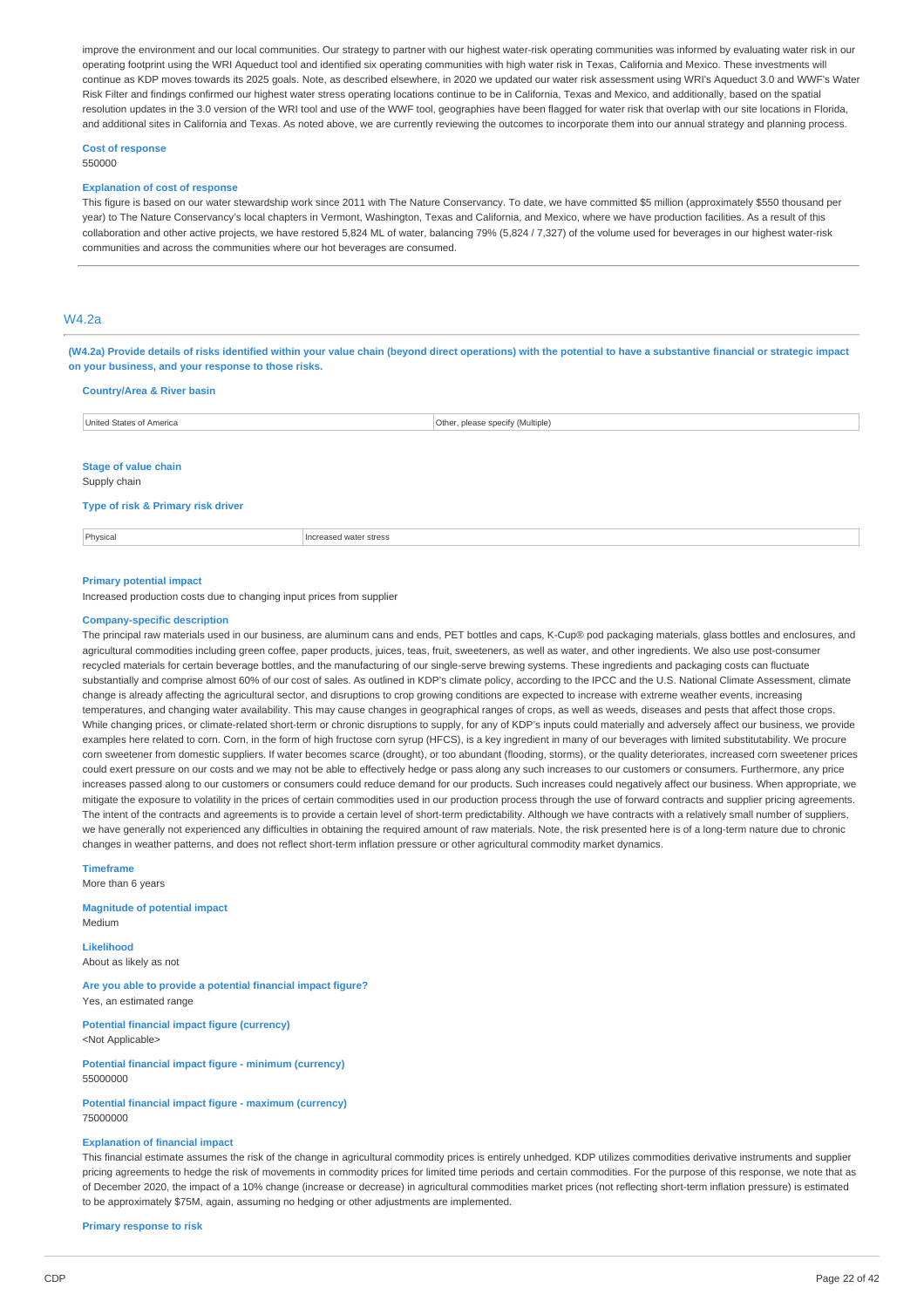| œ,<br>э,<br>N S. |
|------------------|
|------------------|

#### **Description of response**

To mitigate the risk of climate change and the implications on the cost of raw agricultural materials, KDP is expanding its responsible sourcing program and in 2021 set a new goal to support regenerative agriculture and conservation on 250,000 acres of land by 2030. KDP will partner with key suppliers and farmers to achieve the goal, which represents 50 percent of the land used to grow the Company's top climate-sensitive crops, including coffee, corn and apples. This new goal will accelerate the Company's efforts to protect water resources within its supply chain, as regenerative agriculture practices contribute to improved water quality and quantity, while also supporting biodiversity and strengthening farmer economic resilience. During 2020, we expanded our sustainable supply chain efforts beyond coffee, by improving traceability and assessing the material environmental issues and climate impacts of these raw materials to align our adaptation and mitigation investments accordingly For corn and other agricultural commodities besides coffee (where we have extensive programming to promote climate resiliency), costs of management for this risk are associated with the full-time employees who manage contracts for agricultural commodities, including use of risk transfer instruments, as part of regular business. When appropriate, we mitigate the exposure to volatility in the prices of certain commodities used in our production process through the use of forward contracts and supplier pricing agreements. The intent of the contracts and agreements is to provide a certain level of short-term predictability. We may incur additional costs of management for climate risk and water stress in 2021 as we launch new programs in response to our Regenerative Agriculture goal.

**Cost of response**

#### **Explanation of cost of response**

For corn and other agricultural commodities besides coffee (where we have extensive programming to promote climate resiliency), costs of management for this risk are associated with the full-time employees who manage contracts for agricultural commodities, as part of regular business. Even as water stress may change, the cost of this management is not incremental and therefore we indicate the cost of response as \$0. We may incur additional costs of management for climate risk and water stress in 2021 as we launch new programs in response to our Regenerative Agriculture goal.

## $MA<sub>3</sub>$

 $\overline{0}$ 

(W4.3) Have you identified any water-related opportunities with the potential to have a substantive financial or strategic impact on your business? Yes, we have identified opportunities, and some/all are being realized

## $MA$  3a

(W4.3a) Provide details of opportunities currently being realized that could have a substantive financial or strategic impact on your business.

**Type of opportunity** Resilience

#### **Primary water-related opportunity**

Increased supply chain resilience

#### **Company-specific description & strategy to realize opportunity**

Part of our sustainability strategy is to support programs that seek to improve the lives of 1 million people in our supply chain by 2020 - a goal we achieved in 2020 (note, our commitment to improving livelihoods remains, and we set a new goal in 2021 to advance inclusion by addressing barriers to entry and prosperity in our supply chain). That's why we believe sourcing coffee ethically and responsibly goes beyond traceability or an audit checklist. Through engagement, action, and partnerships, we collaborate with farmers to address challenges, helping them thrive in a changing world. KDP has invested more than \$5.7 million in Blue Harvest over the last seven years to promote sustainable farming practices and increase access to clean water for coffee farmers and communities in Central America. This program has trained more than 4,500 farmers to apply water-smart practices on their coffee farms, protected more than 73,000 hectares of critical watersheds and improved drinking water for more than 145,000 people.

**Estimated timeframe for realization**

1 to 3 years

**Magnitude of potential financial impact** Low-medium

**Are you able to provide a potential financial impact figure?** Yes, an estimated range

**Potential financial impact figure (currency)** <Not Applicable>

**Potential financial impact figure – minimum (currency)** 10000000

**Potential financial impact figure – maximum (currency)** 100000000

#### **Explanation of financial impact**

The financial figure is determined by the shared value created upstream in our supply chain. It does not represent a direct financial return to the company but improves the sustainability and viability of coffee farming. The estimated financial figure range is based on engaging 1 million people in our supply chain to significantly improve their lives by 2020, a goal KDP achieved in 2020. The figure is based on the intrinsic value (e.g., from a protected watershed providing cleaner drinking water) or the financial value (e.g., from improved coffee crop yields increasing incomes) for those impacted by our work. The assumptions used for the Min and Max figures are \$10 per person and \$100 per person respectively.

**Type of opportunity** Markets

**Primary water-related opportunity** Improved community relations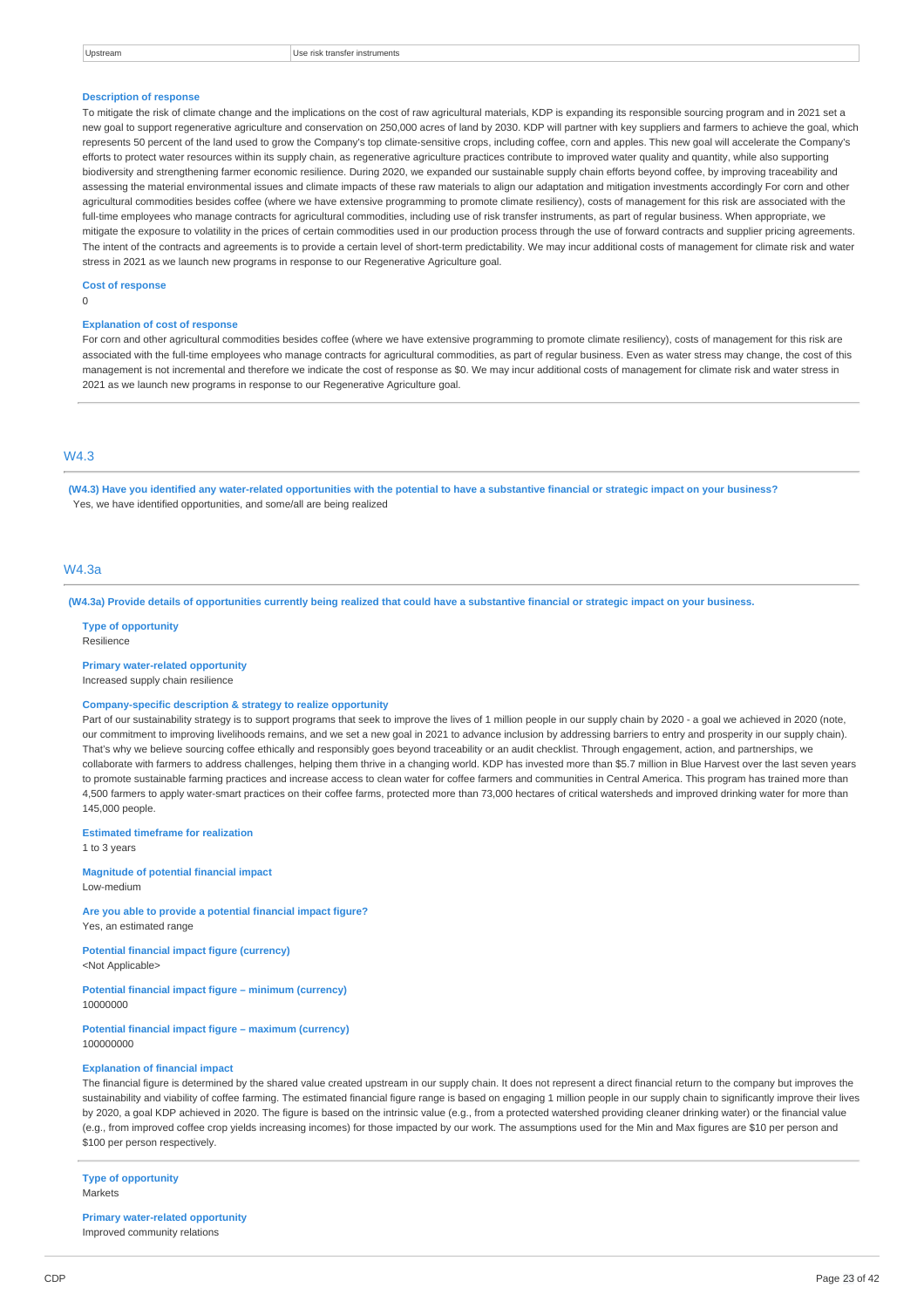#### **Company-specific description & strategy to realize opportunity**

Our goal is to partner with our highest water-risk operating communities to replenish 100% of water used for our beverages in those communities by 2025. This strategy was informed by evaluating water risk in our operating footprint using the WRI Aqueduct Risk Atlas tool in 2018/2019. This analysis identified six operating communities with high underlying water risk in Texas, California and Mexico. Since 2011, we have committed \$5 million to The Nature Conservancy's local chapters in Vermont, Washington, Texas and California, and in Mexico, where we have production facilities. As a result of this collaboration and other active projects, we have restored 5,824 ML of water, balancing 79% (5,824 / 7,327) of the volume used in our coffee beverages and those produced from our 6 high water risk operating communities. These investments will continue as KDP moves towards its 2025 goals.

**Estimated timeframe for realization** 4 to 6 years

**Magnitude of potential financial impact** Medium

**Are you able to provide a potential financial impact figure?** Yes, an estimated range

**Potential financial impact figure (currency)** <Not Applicable>

**Potential financial impact figure – minimum (currency)** 35000000

**Potential financial impact figure – maximum (currency)** 70000000

#### **Explanation of financial impact**

The financial figure is determined by the shared value created upstream in our supply chain. It does not represent a financial return to the company, but rather the benefit to the underlying water resources that we and others depend on in these areas. The financial figure range is based on replenishing 100% of the water used at our facilities within the 6 basins identified at risk. The total water withdrawn from those basins in 2020 was 3,825 ML. The min value is based on the average cost of industrial water in the United States according to a Department of Energy publication \$3.38/kgal or \$893/ML. Due to newer information in the DOE report which shows higher (approximately double the previous values published) cost of water increases, we have updated the potential financial impacts cited here. The max value is assuming an increased cost of water of \$6.76/kgal or \$1,786/ML, and then multiplying by a factor of 10 as the work is intended to remain in place for at least 10 years.

**Type of opportunity Efficiency** 

**Primary water-related opportunity**

Improved water efficiency in operations

## **Company-specific description & strategy to realize opportunity**

We have a 20% by 2025 water efficiency improvement target. While coffee processing is relatively dry, all of our cold beverage manufacturing processes require water to ensure cleanliness and quality. We strive for operational efficiency in these areas: • Equipment cleaning: we use water to clean manufacturing equipment, both for sanitation and to maintain flavor integrity when changing from one drink flavor to another. We optimize our manufacturing schedules to reduce flavor changeovers, which saves water while meeting food safety requirements. • Ingredient water preparation: Where we use reverse osmosis to pretreat water that goes into our beverages, we are optimizing these operations to reduce waste water from this process. • Product quality: We continually work to reduce product rejected for quality reasons, which will avoid wasting water.

**Estimated timeframe for realization** 4 to 6 years

**Magnitude of potential financial impact** Medium

**Are you able to provide a potential financial impact figure?** Yes, a single figure estimate

**Potential financial impact figure (currency)** 20000000

**Potential financial impact figure – minimum (currency)** <Not Applicable>

**Potential financial impact figure – maximum (currency)** <Not Applicable>

#### **Explanation of financial impact**

By improving our water use efficiency by 20% by 2025, we estimated a potential cost savings figure based on our current average cost of 1 kgal of water. The figure was developed assuming our production stays flat and the efficiency projects continue to produce savings over 5 years.

W5. Facility-level water accounting

## W5.1

(W5.1) For each facility referenced in W4.1c, provide coordinates, water accounting data, and a comparison with the previous reporting year.

**Facility reference number**

Facility 1

**Facility name (optional)**

**Country/Area & River basin**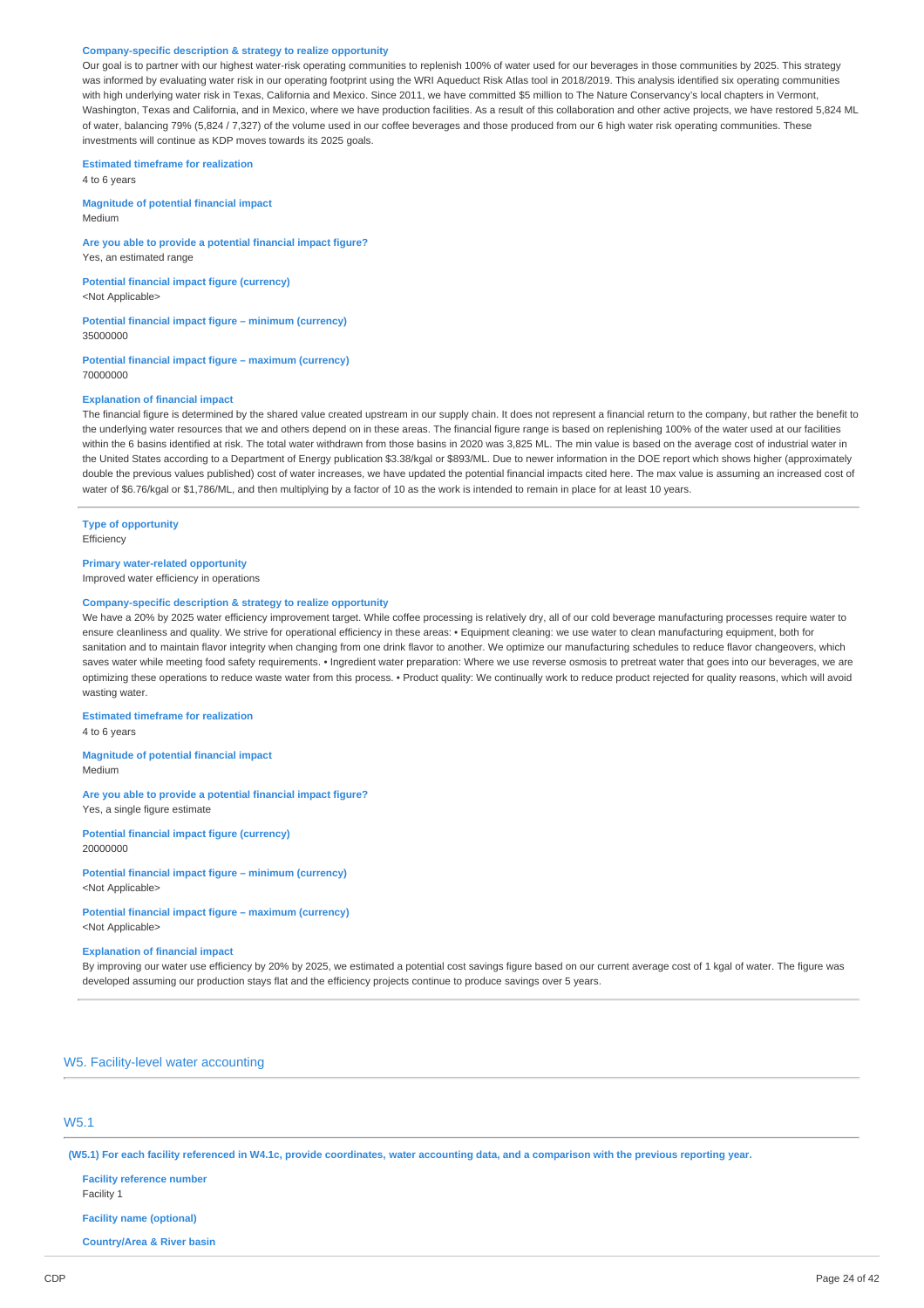|          | Latitude<br>29.685                                                                                            |
|----------|---------------------------------------------------------------------------------------------------------------|
|          | Longitude<br>$-95.394$                                                                                        |
| Yes      | <b>Located in area with water stress</b>                                                                      |
|          | Primary power generation source for your electricity generation at this facility<br><not applicable=""></not> |
|          | Oil & gas sector business division<br><not applicable=""></not>                                               |
| 569      | Total water withdrawals at this facility (megaliters/year)                                                    |
|          | Comparison of total withdrawals with previous reporting year<br>Higher                                        |
| $\Omega$ | Withdrawals from fresh surface water, including rainwater, water from wetlands, rivers and lakes              |
| $\Omega$ | Withdrawals from brackish surface water/seawater                                                              |
| 0        | <b>Withdrawals from groundwater - renewable</b>                                                               |
| $\Omega$ | Withdrawals from groundwater - non-renewable                                                                  |
| $\Omega$ | Withdrawals from produced/entrained water                                                                     |
| 569      | <b>Withdrawals from third party sources</b>                                                                   |
| 187      | Total water discharges at this facility (megaliters/year)                                                     |
|          | Comparison of total discharges with previous reporting year<br>About the same                                 |
| $\Omega$ | <b>Discharges to fresh surface water</b>                                                                      |
| 0        | <b>Discharges to brackish surface water/seawater</b>                                                          |
| 0        | <b>Discharges to groundwater</b>                                                                              |
| 187      | <b>Discharges to third party destinations</b>                                                                 |
| 382      | Total water consumption at this facility (megaliters/year)                                                    |
|          | Comparison of total consumption with previous reporting year<br>Higher                                        |
|          | <b>Please explain</b>                                                                                         |

Water use is directly related to our production so will rise, fall or remain flat in line with production volume as mitigated by future efficiency improvements. Thresholds used include: Less than (51) much lower, (6)-(50) lower, (5)-5 about the same, 6-50 Higher, greater than 51 much higher.

| <b>Facility reference number</b><br>Facility 2  |                       |
|-------------------------------------------------|-----------------------|
| <b>Facility name (optional)</b>                 |                       |
| <b>Country/Area &amp; River basin</b>           |                       |
| United States of America                        | Trinity River (Texas) |
| Latitude<br>32.84149                            |                       |
| Longitude<br>$-96.8928$                         |                       |
| <b>Located in area with water stress</b><br>Yes |                       |

**Primary power generation source for your electricity generation at this facility**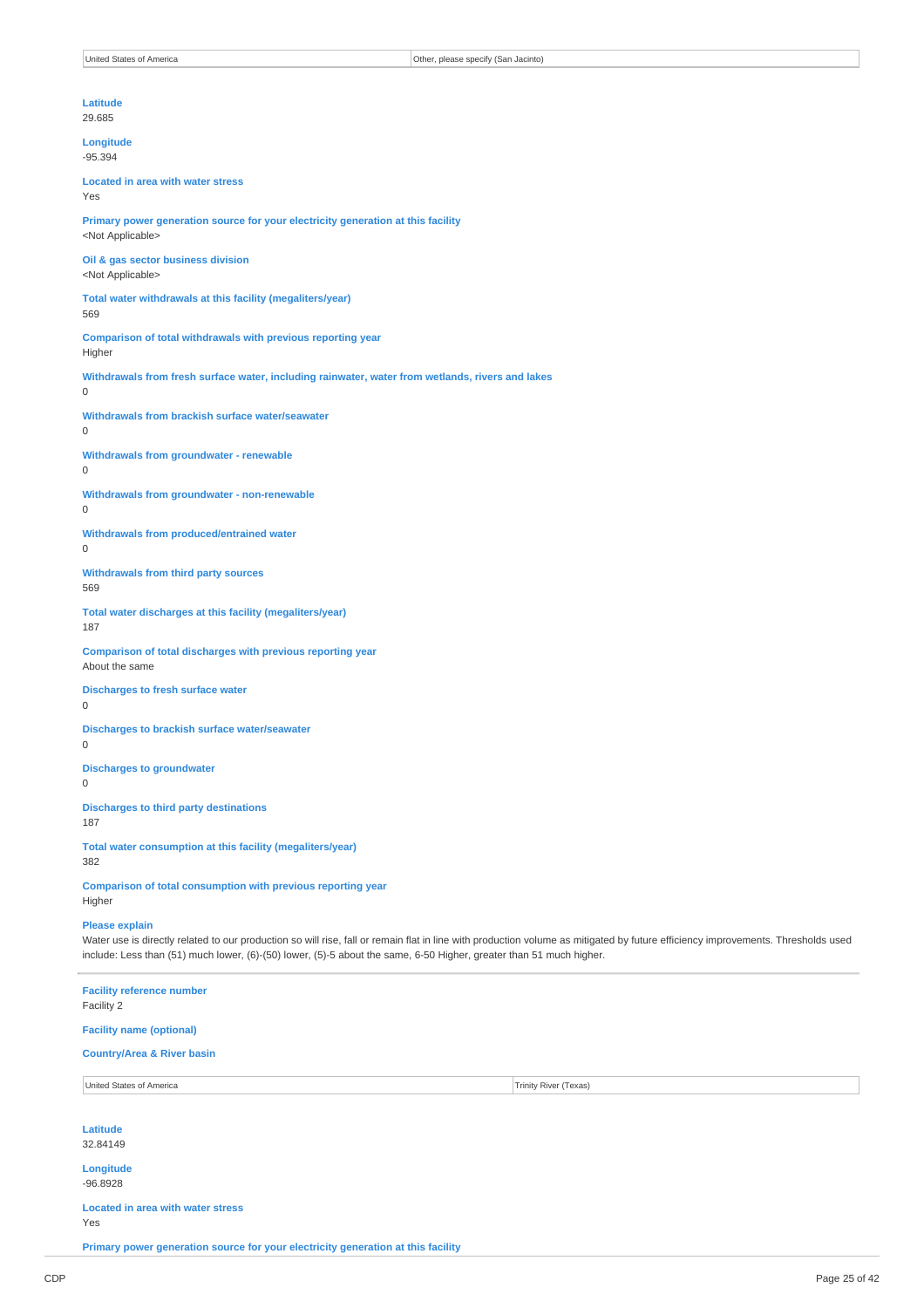<Not Applicable>

**Oil & gas sector business division** <Not Applicable>

**Total water withdrawals at this facility (megaliters/year)** 1307

**Comparison of total withdrawals with previous reporting year**

About the same

**Withdrawals from fresh surface water, including rainwater, water from wetlands, rivers and lakes**  $\Omega$ 

**Withdrawals from brackish surface water/seawater** 0

**Withdrawals from groundwater - renewable**

 $\Omega$ 

**Withdrawals from groundwater - non-renewable** 0

**Withdrawals from produced/entrained water**  $\overline{0}$ 

**Withdrawals from third party sources** 1307

**Total water discharges at this facility (megaliters/year)** 685

**Comparison of total discharges with previous reporting year** About the same

**Discharges to fresh surface water**  $\Omega$ 

**Discharges to brackish surface water/seawater** 0

**Discharges to groundwater**

0

**Discharges to third party destinations** 685

**Total water consumption at this facility (megaliters/year)** 622

**Comparison of total consumption with previous reporting year** About the same

**Please explain**

Water use is directly related to our production so will rise, fall or remain flat in line with production volume as mitigated by future efficiency improvements. Thresholds used include: Less than (51) much lower, (6)-(50) lower, (5)-5 about the same, 6-50 Higher, greater than 51 much higher.

**Facility reference number** Facility 3

**Facility name (optional)**

**Country/Area & River basin**

| United States of |             |
|------------------|-------------|
| f America        | Johns River |
|                  |             |

**Latitude** 30.26012

**Longitude**

-81.60708

**Located in area with water stress**

Yes

**Primary power generation source for your electricity generation at this facility** <Not Applicable>

**Oil & gas sector business division** <Not Applicable>

**Total water withdrawals at this facility (megaliters/year)** 805

**Comparison of total withdrawals with previous reporting year** Higher

**Withdrawals from fresh surface water, including rainwater, water from wetlands, rivers and lakes**

0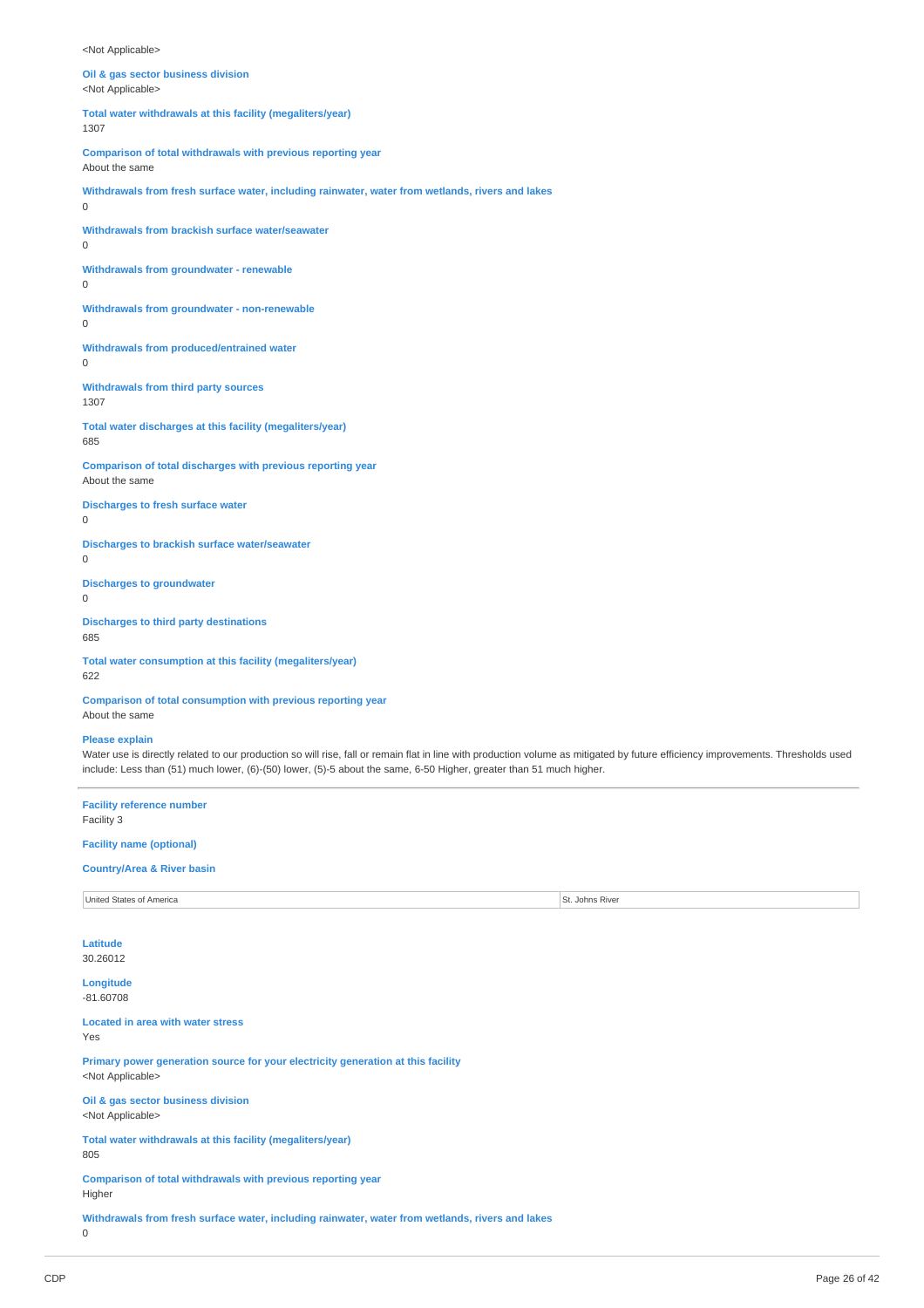**Withdrawals from brackish surface water/seawater**

0

#### **Withdrawals from groundwater - renewable**

0

## **Withdrawals from groundwater - non-renewable**

 $\overline{0}$ 

**Withdrawals from produced/entrained water**

0

**Withdrawals from third party sources** 805

**Total water discharges at this facility (megaliters/year)**

#### 492

**Comparison of total discharges with previous reporting year** Higher

**Discharges to fresh surface water**

 $\Omega$ 

**Discharges to brackish surface water/seawater** 0

**Discharges to groundwater**

0

**Discharges to third party destinations**

492

**Total water consumption at this facility (megaliters/year)** 313

**Comparison of total consumption with previous reporting year** About the same

#### **Please explain**

Water use is directly related to our production so will rise, fall or remain flat in line with production volume as mitigated by future efficiency improvements. Thresholds used include: Less than (51) much lower, (6)-(50) lower, (5)-5 about the same, 6-50 Higher, greater than 51 much higher.

## **Facility reference number**

Facility 4

## **Facility name (optional)**

#### **Country/Area & River basin**

United States of America **Other, please specify (Everglades)** 

**Latitude** 25.8275

**Longitude** -80.31553

**Located in area with water stress**

No

**Primary power generation source for your electricity generation at this facility** <Not Applicable>

**Oil & gas sector business division** <Not Applicable>

**Total water withdrawals at this facility (megaliters/year)**

351

**Comparison of total withdrawals with previous reporting year** Higher

**Withdrawals from fresh surface water, including rainwater, water from wetlands, rivers and lakes**

**Withdrawals from brackish surface water/seawater**

**Withdrawals from groundwater - renewable**

308

 $\Omega$ 

 $\Omega$ 

**Withdrawals from groundwater - non-renewable**  $\Omega$ 

**Withdrawals from produced/entrained water**

 $\Omega$ 

**Withdrawals from third party sources** 43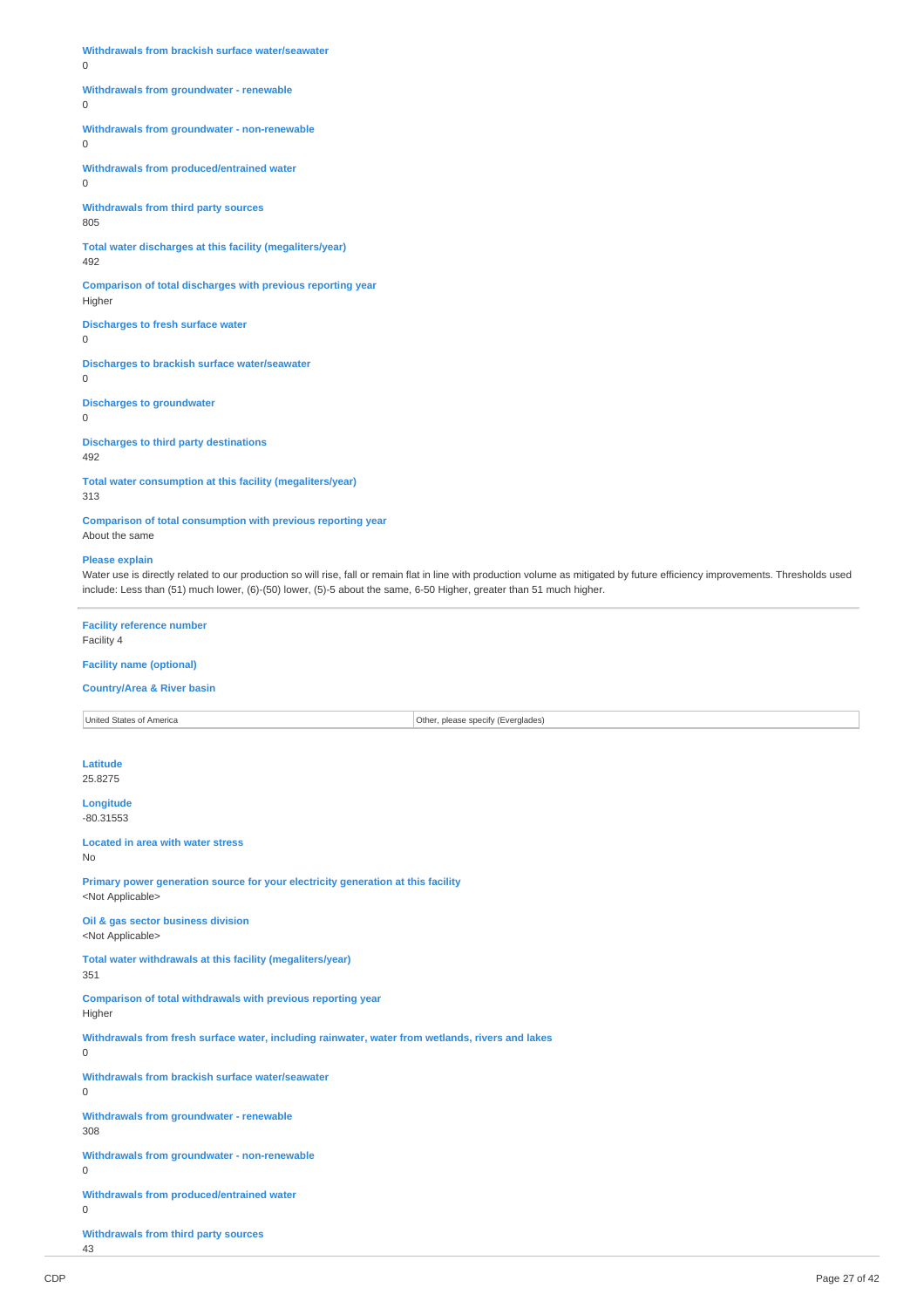**Total water discharges at this facility (megaliters/year)**

4

## **Comparison of total discharges with previous reporting year**

Lower

**Discharges to fresh surface water**

 $\Omega$ 

**Discharges to brackish surface water/seawater**

0

**Discharges to groundwater**

 $\Omega$ 

**Discharges to third party destinations**

4

**Total water consumption at this facility (megaliters/year)**

347

**Comparison of total consumption with previous reporting year** Higher

## **Please explain**

Water use is directly related to our production so will rise, fall or remain flat in line with production volume as mitigated by future efficiency improvements. Thresholds used include: Less than (51) much lower, (6)-(50) lower, (5)-5 about the same, 6-50 Higher, greater than 51 much higher.

**Facility reference number** Facility 5

#### **Facility name (optional)**

# **Country/Area & River basin**

United States of America **Other, please specify (Lower American**)

**Latitude** 38.61496

# **Longitude**

-121.43375

**Located in area with water stress** Yes

**Primary power generation source for your electricity generation at this facility** <Not Applicable>

**Oil & gas sector business division** <Not Applicable>

**Total water withdrawals at this facility (megaliters/year)** 424

**Comparison of total withdrawals with previous reporting year** Lower

**Withdrawals from fresh surface water, including rainwater, water from wetlands, rivers and lakes**

0

**Withdrawals from brackish surface water/seawater** 0 **Withdrawals from groundwater - renewable** 0 **Withdrawals from groundwater - non-renewable** 0 **Withdrawals from produced/entrained water**  $\Omega$ **Withdrawals from third party sources** 424 **Total water discharges at this facility (megaliters/year)** 273 **Comparison of total discharges with previous reporting year** Higher **Discharges to fresh surface water**

0

**Discharges to brackish surface water/seawater** 0

**Discharges to groundwater**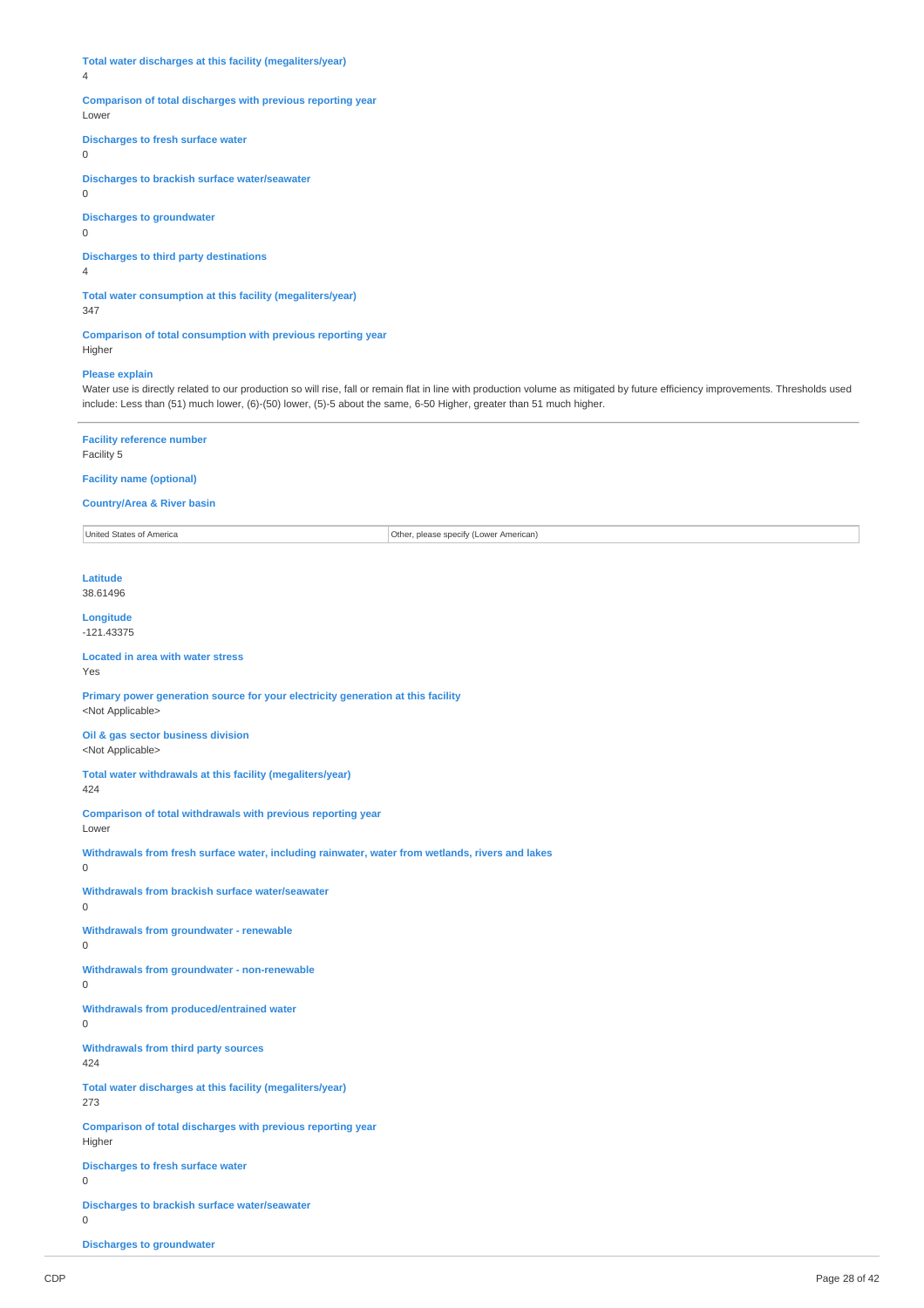## **Discharges to third party destinations**

273

**Total water consumption at this facility (megaliters/year)**

152

**Comparison of total consumption with previous reporting year**

Lower

## **Please explain**

Water use is directly related to our production so will rise, fall or remain flat in line with production volume as mitigated by future efficiency improvements. Thresholds used include: Less than (51) much lower, (6)-(50) lower, (5)-5 about the same, 6-50 Higher, greater than 51 much higher.

| <b>Facility reference number</b><br>Facility 6                                                                |                                |
|---------------------------------------------------------------------------------------------------------------|--------------------------------|
| <b>Facility name (optional)</b>                                                                               |                                |
| <b>Country/Area &amp; River basin</b>                                                                         |                                |
| United States of America                                                                                      | Colorado River (Pacific Ocean) |
| <b>Latitude</b><br>34.024                                                                                     |                                |
| Longitude<br>$-118.204$                                                                                       |                                |
| <b>Located in area with water stress</b><br>Yes                                                               |                                |
| Primary power generation source for your electricity generation at this facility<br><not applicable=""></not> |                                |
| Oil & gas sector business division<br><not applicable=""></not>                                               |                                |
| Total water withdrawals at this facility (megaliters/year)<br>446                                             |                                |
| Comparison of total withdrawals with previous reporting year<br>About the same                                |                                |
| Withdrawals from fresh surface water, including rainwater, water from wetlands, rivers and lakes<br>0         |                                |
| Withdrawals from brackish surface water/seawater<br>0                                                         |                                |
| <b>Withdrawals from groundwater - renewable</b><br>0                                                          |                                |
| Withdrawals from groundwater - non-renewable<br>0                                                             |                                |
| Withdrawals from produced/entrained water<br>0                                                                |                                |
| <b>Withdrawals from third party sources</b><br>446                                                            |                                |
| Total water discharges at this facility (megaliters/year)<br>116                                              |                                |
| Comparison of total discharges with previous reporting year<br>Lower                                          |                                |
| <b>Discharges to fresh surface water</b><br>0                                                                 |                                |
| Discharges to brackish surface water/seawater<br>$\mathsf 0$                                                  |                                |
| <b>Discharges to groundwater</b><br>0                                                                         |                                |
| <b>Discharges to third party destinations</b><br>116                                                          |                                |
| Total water consumption at this facility (megaliters/year)<br>330                                             |                                |

**Comparison of total consumption with previous reporting year** About the same

## **Please explain**

Water use is directly related to our production so will rise, fall or remain flat in line with production volume as mitigated by future efficiency improvements. Thresholds used include: Less than (51) much lower, (6)-(50) lower, (5)-5 about the same, 6-50 Higher, greater than 51 much higher.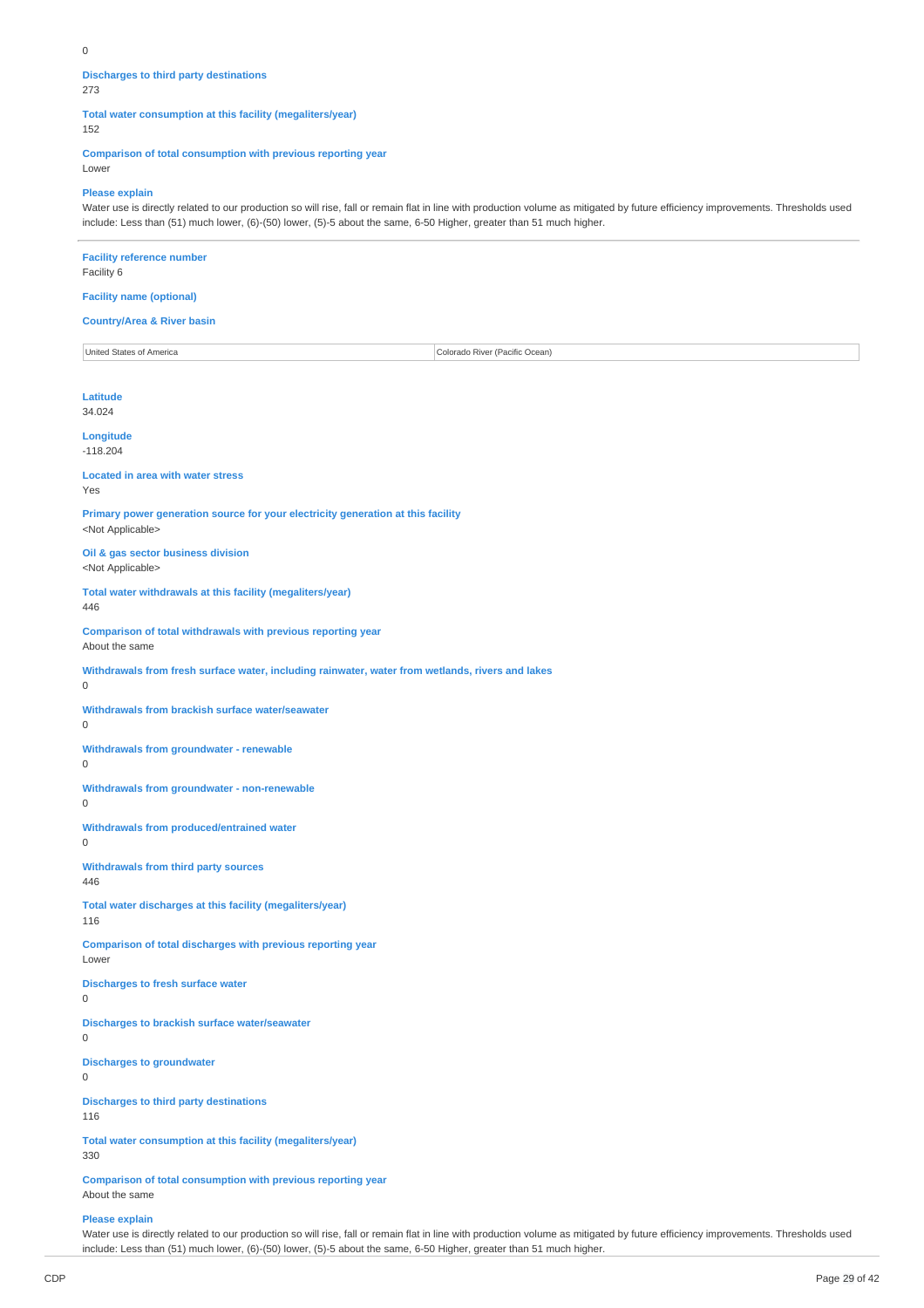## **Facility reference number** Facility 7

**Facility name (optional) Country/Area & River basin** United States of America **Other, please specify (Mojave) Latitude** 34.584 **Longitude** -117.376 **Located in area with water stress** No **Primary power generation source for your electricity generation at this facility** <Not Applicable> **Oil & gas sector business division** <Not Applicable> **Total water withdrawals at this facility (megaliters/year)** 997 **Comparison of total withdrawals with previous reporting year** Higher **Withdrawals from fresh surface water, including rainwater, water from wetlands, rivers and lakes** 0 **Withdrawals from brackish surface water/seawater**  $\Omega$ **Withdrawals from groundwater - renewable**  $\theta$ **Withdrawals from groundwater - non-renewable**  $\Omega$ **Withdrawals from produced/entrained water** 0 **Withdrawals from third party sources** 997 **Total water discharges at this facility (megaliters/year)** 342 **Comparison of total discharges with previous reporting year** Higher **Discharges to fresh surface water** 0 **Discharges to brackish surface water/seawater**  $\Omega$ **Discharges to groundwater**  $\Omega$ **Discharges to third party destinations** 342 **Total water consumption at this facility (megaliters/year)** 655

**Comparison of total consumption with previous reporting year** About the same

#### **Please explain**

Water use is directly related to our production so will rise, fall or remain flat in line with production volume as mitigated by future efficiency improvements. Thresholds used include: Less than (51) much lower, (6)-(50) lower, (5)-5 about the same, 6-50 Higher, greater than 51 much higher.

| <b>Facility reference number</b><br>Facility 8 |            |  |
|------------------------------------------------|------------|--|
| <b>Facility name (optional)</b>                |            |  |
| <b>Country/Area &amp; River basin</b>          |            |  |
| Mexico                                         | Papaloapan |  |
|                                                |            |  |

**Latitude**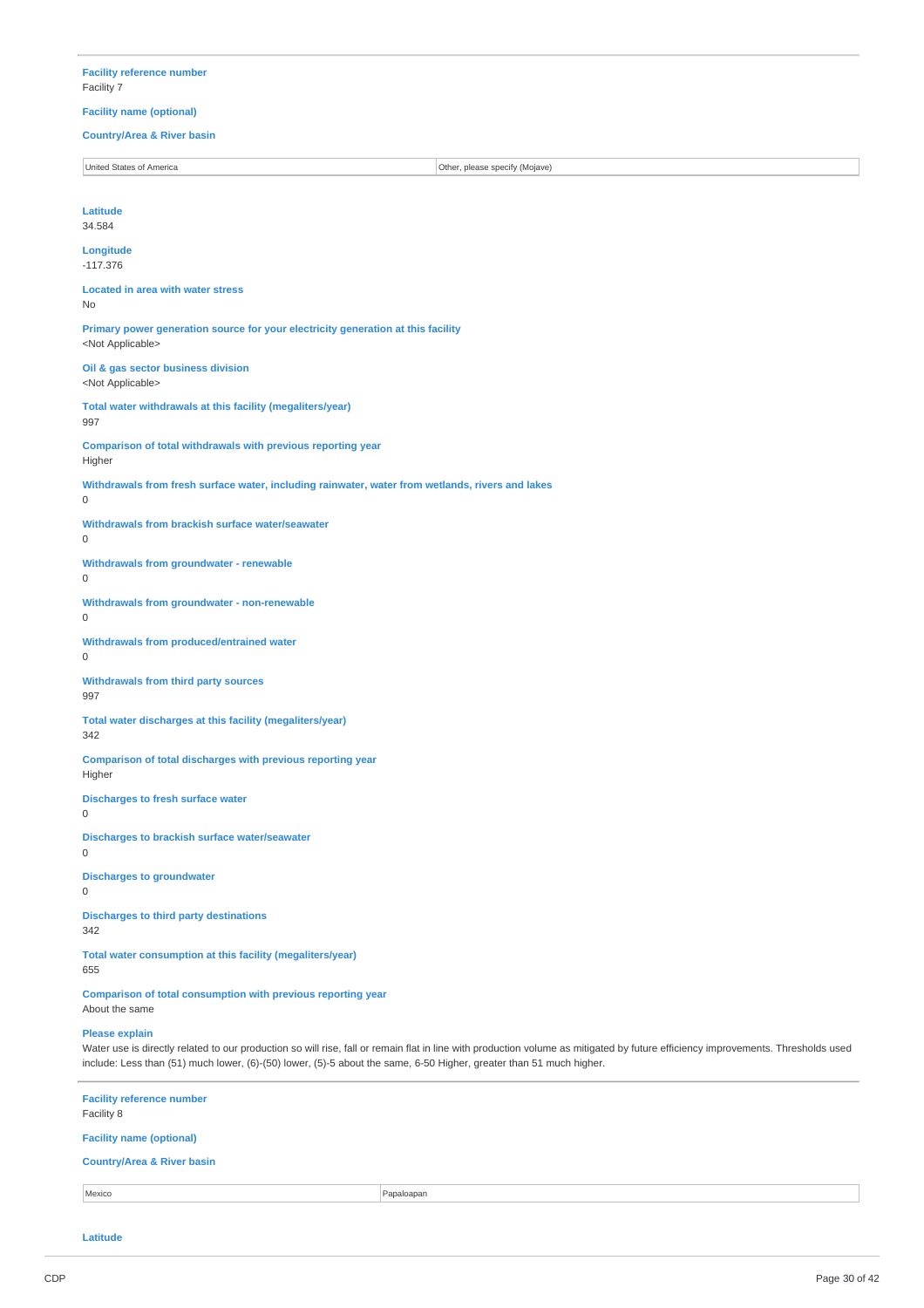#### 18.483

# **Longitude**

-97.403

**Located in area with water stress** Yes

**Primary power generation source for your electricity generation at this facility** <Not Applicable>

**Oil & gas sector business division** <Not Applicable>

**Total water withdrawals at this facility (megaliters/year)** 838

**Comparison of total withdrawals with previous reporting year**

Lower

**Withdrawals from fresh surface water, including rainwater, water from wetlands, rivers and lakes**

 $\Omega$ 

**Withdrawals from brackish surface water/seawater**  $\Omega$ 

**Withdrawals from groundwater - renewable** 838

**Withdrawals from groundwater - non-renewable**

 $\Omega$ 

**Withdrawals from produced/entrained water**

0

**Withdrawals from third party sources**  $\theta$ 

**Total water discharges at this facility (megaliters/year)** 281

**Comparison of total discharges with previous reporting year** Lower

**Discharges to fresh surface water** 281

**Discharges to brackish surface water/seawater**  $\Omega$ 

**Discharges to groundwater**

 $\theta$ 

**Discharges to third party destinations**

 $\overline{0}$ 

**Total water consumption at this facility (megaliters/year)** 557

**Comparison of total consumption with previous reporting year** Lower

## **Please explain**

Water use is directly related to our production so will rise, fall or remain flat in line with production volume as mitigated by future efficiency improvements. Thresholds used include: Less than (51) much lower, (6)-(50) lower, (5)-5 about the same, 6-50 Higher, greater than 51 much higher.

**Facility reference number** Facility 9

## **Facility name (optional)**

#### **Country/Area & River basin**

Mexico Santiago in the Santiago Santiago in the Santiago in the Santiago in the Santiago in the Santiago in the Santiago in the Santiago in the Santiago in the Santiago in the Santiago in the Santiago in the Santiago in th **Latitude** 20.452 **Longitude** -103.433 **Located in area with water stress** Yes **Primary power generation source for your electricity generation at this facility** <Not Applicable> **Oil & gas sector business division** <Not Applicable>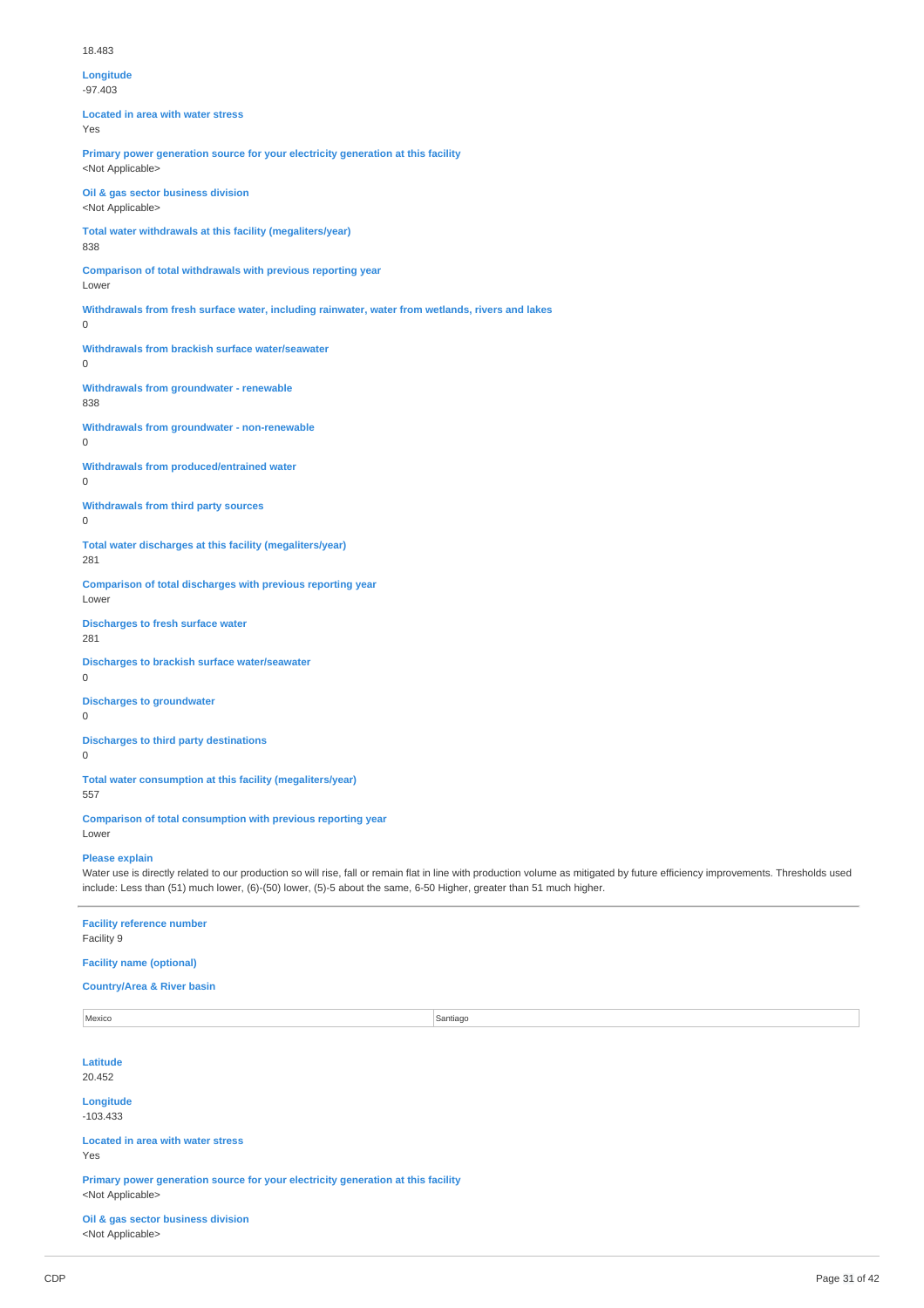**Total water withdrawals at this facility (megaliters/year)** 542 **Comparison of total withdrawals with previous reporting year** About the same **Withdrawals from fresh surface water, including rainwater, water from wetlands, rivers and lakes**  $\overline{0}$ **Withdrawals from brackish surface water/seawater**  $\Omega$ **Withdrawals from groundwater - renewable** 542 **Withdrawals from groundwater - non-renewable** 0 **Withdrawals from produced/entrained water** 0 **Withdrawals from third party sources** 0 **Total water discharges at this facility (megaliters/year)** 97 **Comparison of total discharges with previous reporting year** Much lower

**Discharges to fresh surface water** 97

**Discharges to brackish surface water/seawater**  $\Omega$ 

**Discharges to groundwater**

0

**Discharges to third party destinations**

0

**Total water consumption at this facility (megaliters/year)**

446

**Comparison of total consumption with previous reporting year** Higher

**Please explain**

Water use is directly related to our production so will rise, fall or remain flat in line with production volume as mitigated by future efficiency improvements. Thresholds used include: Less than (51) much lower, (6)-(50) lower, (5)-5 about the same, 6-50 Higher, greater than 51 much higher.

**Facility reference number** Facility 10

**Facility name (optional)**

#### **Country/Area & River basin**

Mexico Panuco Panuco Panuco Panuco Panuco Panuco Panuco Panuco Panuco Panuco Panuco Panuco Panuco Panuco Panuco **Latitude** 19.704 **Longitude** -98.948 **Located in area with water stress** Yes **Primary power generation source for your electricity generation at this facility** <Not Applicable> **Oil & gas sector business division** <Not Applicable> **Total water withdrawals at this facility (megaliters/year)** 432 **Comparison of total withdrawals with previous reporting year** Higher **Withdrawals from fresh surface water, including rainwater, water from wetlands, rivers and lakes**  $\Omega$ **Withdrawals from brackish surface water/seawater**  $\Omega$ **Withdrawals from groundwater - renewable** 432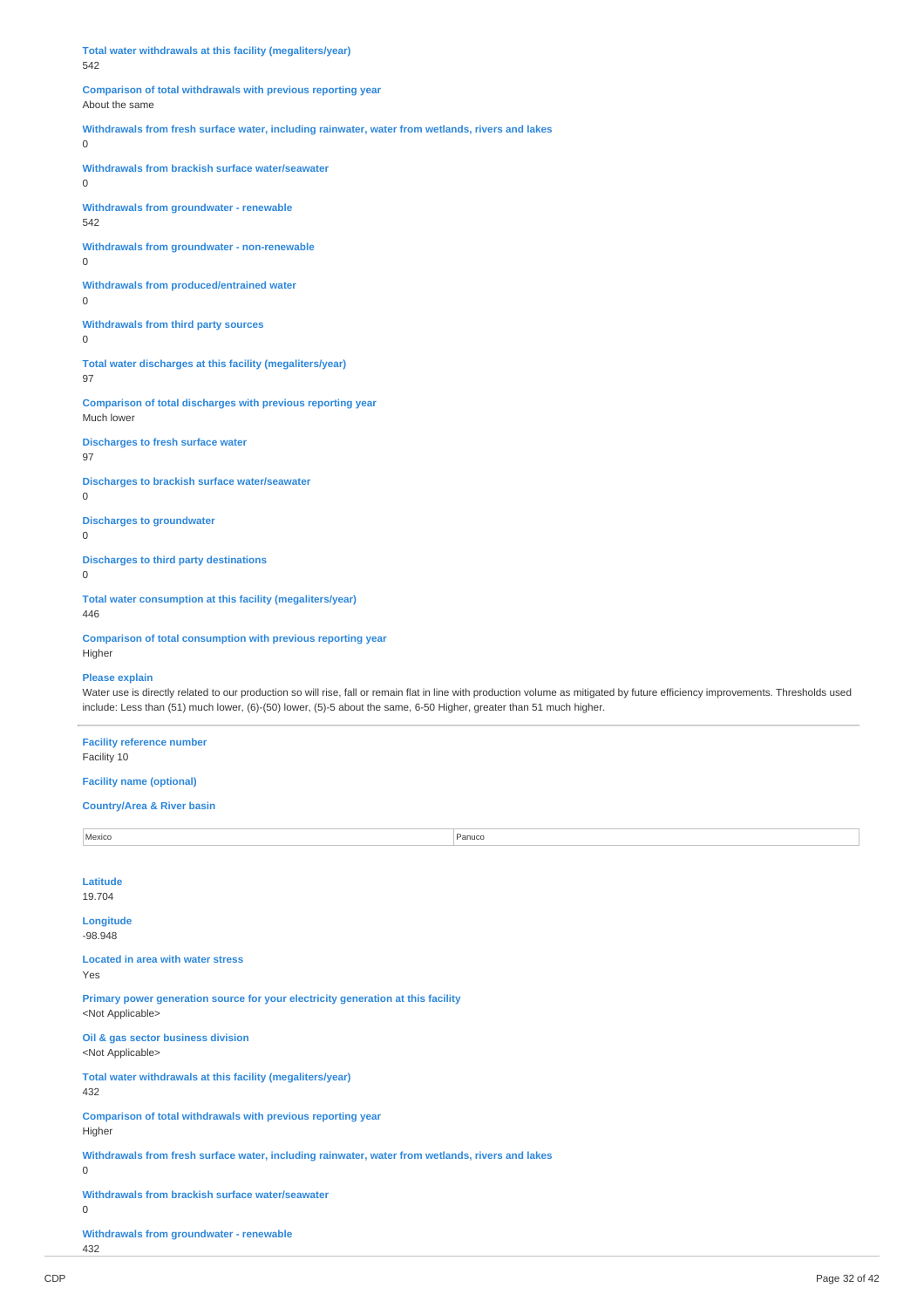**Withdrawals from groundwater - non-renewable**

 $\Omega$ 

#### **Withdrawals from produced/entrained water**

 $\overline{0}$ 

**Withdrawals from third party sources**

 $\Omega$ 

**Total water discharges at this facility (megaliters/year)** 58

**Comparison of total discharges with previous reporting year**

Lower

**Discharges to fresh surface water**

 $\Omega$ 

**Discharges to brackish surface water/seawater**  $\theta$ 

**Discharges to groundwater**

 $\theta$ 

**Discharges to third party destinations** 58

**Total water consumption at this facility (megaliters/year)** 374

**Comparison of total consumption with previous reporting year**

Higher

#### **Please explain**

Water use is directly related to our production so will rise, fall or remain flat in line with production volume as mitigated by future efficiency improvements. Thresholds used include: Less than (51) much lower, (6)-(50) lower, (5)-5 about the same, 6- 50 Higher, greater than 51 much higher.

## W5.1a

(W5.1a) For the facilities referenced in W5.1, what proportion of water accounting data has been externally verified?

## **Water withdrawals – total volumes**

**% verified**

76-100

#### **What standard and methodology was used?**

To validate our external reporting, we obtained third-party assurance from ERM CVS. They verified our water withdrawal total volume data claims covering the period 1 January 2020 - 31 December 2020. ERM CVS verified select water data in accordance with their methodology, based on the International Standard on Assurance Engagements ISAE 3000 (Revised) at limited assurance level. The assurance statement is attached to question W10.1.

**Water withdrawals – volume by source**

**% verified**

76-100

## **What standard and methodology was used?**

To validate our external reporting, we obtained third-party assurance from ERM CVS. They verified our water withdrawal total volume data claims covering the period 1 January 2020 – 31 December 2020. ERM CVS verified select water data in accordance with their methodology, based on the International Standard on Assurance Engagements ISAE 3000 (Revised) at limited assurance level. The assurance statement is attached to question W9.1.

**Water withdrawals – quality**

**% verified** Not verified

**What standard and methodology was used?** <Not Applicable>

**Water discharges – total volumes**

**% verified** 76-100

#### **What standard and methodology was used?**

To validate our external reporting, we obtained third-party assurance from ERM CVS. They verified our water discharge total volume data claims covering the period 1 January 2020 - 31 December 2020. ERM CVS verified select water data in accordance with their methodology, based on the International Standard on Assurance Engagements ISAE 3000 (Revised) at limited assurance level. The assurance statement is attached to question W9.1.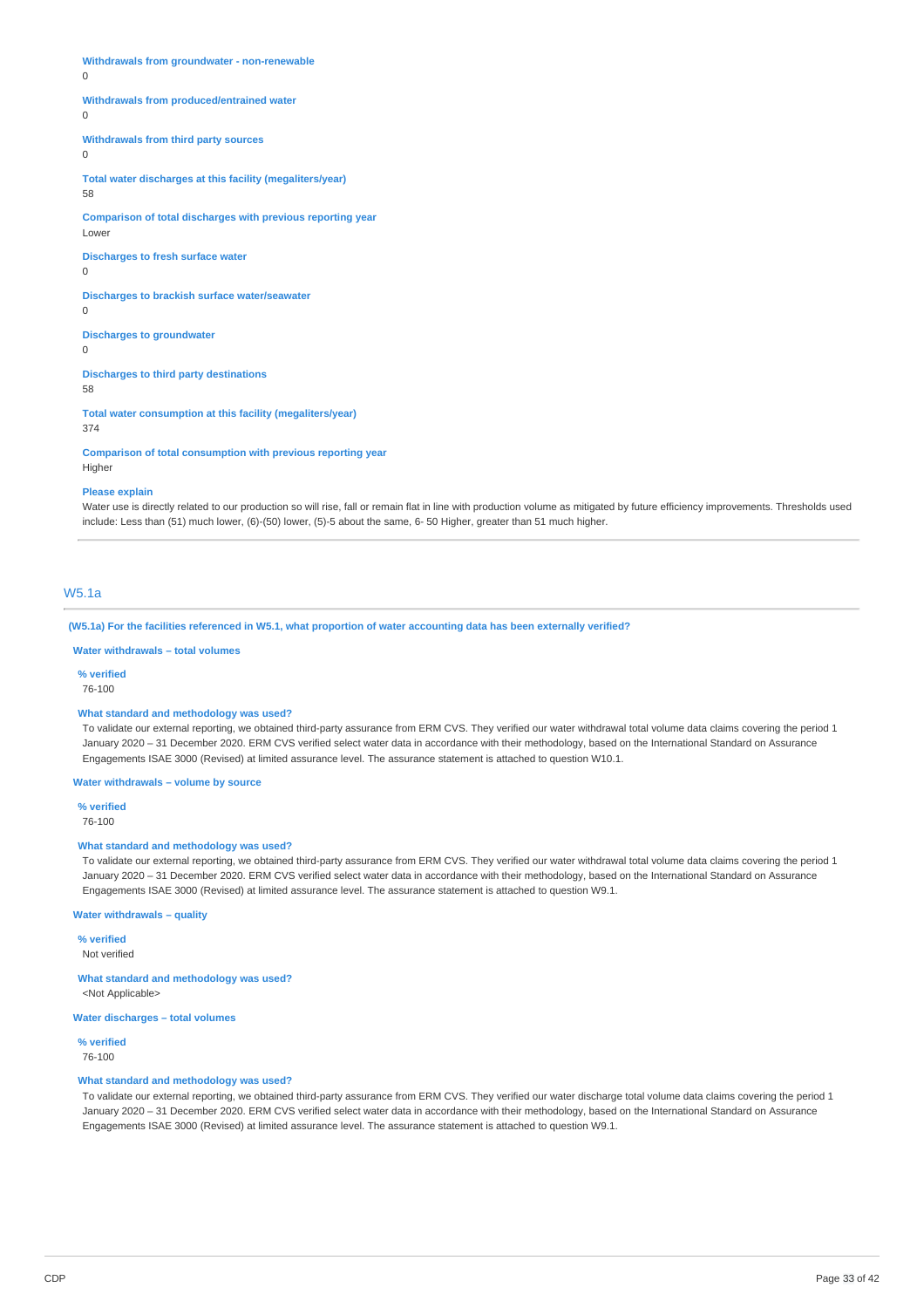#### **Water discharges – volume by destination**

**% verified**

76-100

## **What standard and methodology was used?**

To validate our external reporting, we obtained third-party assurance from ERM CVS. They verified our water discharge % destination data claims covering the period 1 January 2020 – 31 December 2020. ERM CVS verified select water data in accordance with their methodology, based on the International Standard on Assurance Engagements ISAE 3000 (Revised) at limited assurance level. The assurance statement is attached to question W9.1.

### **Water discharges – volume by treatment method**

**% verified**

Not verified

# **What standard and methodology was used?**

<Not Applicable>

**Water discharge quality – quality by standard effluent parameters**

**% verified** Not verified

**What standard and methodology was used?** <Not Applicable>

## **Water discharge quality – temperature**

**% verified** Not verified

**What standard and methodology was used?** <Not Applicable>

#### **Water consumption – total volume**

**% verified** 76-100

## **What standard and methodology was used?**

To validate our external reporting, we obtained third-party assurance from ERM CVS. They verified our water consumption total volume data claims covering the period 1 January 2020 – 31 December 2020. ERM CVS verified select water data in accordance with their methodology, based on the International Standard on Assurance Engagements ISAE 3000 (Revised) at limited assurance level. The assurance statement is attached to question W9.1.

## **Water recycled/reused**

**% verified**

Not verified

**What standard and methodology was used?** <Not Applicable>

## W6. Governance

## W6.1

## **(W6.1) Does your organization have a water policy?**

Yes, we have a documented water policy that is publicly available

# W6.1a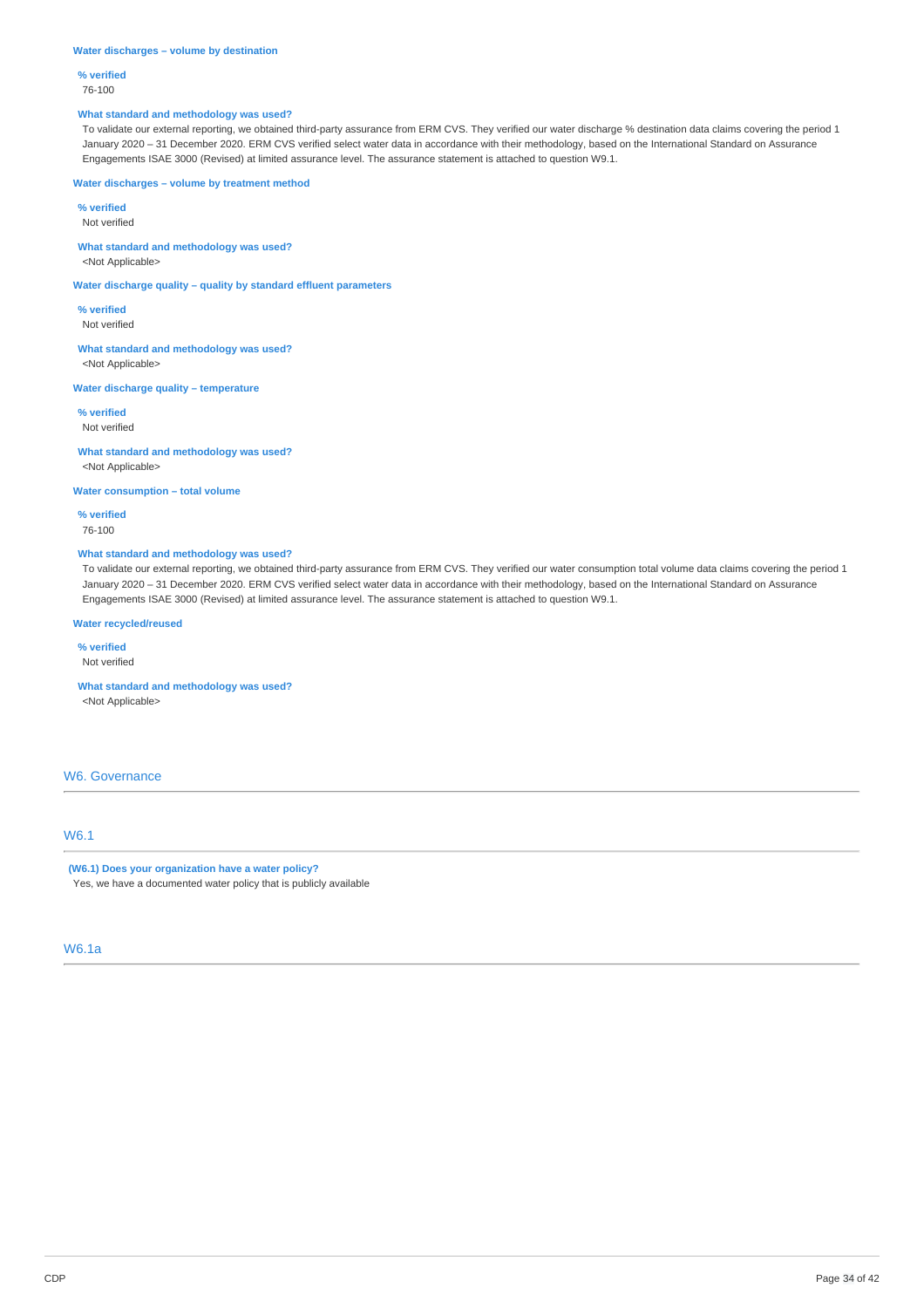## **(W6.1a) Select the options that best describe the scope and content of your water policy.**

|              | <b>Scope</b> | <b>Content</b>                     | <b>Please explain</b>                                                                                                                                                             |
|--------------|--------------|------------------------------------|-----------------------------------------------------------------------------------------------------------------------------------------------------------------------------------|
|              | Row Company  | Description of                     | As a beverage company, KDP recognizes that we have a responsibility to be good stewards of water use in our operations, communities, and supply chain. Improving                  |
| $\mathbf{1}$ | wide         | business                           | freshwater resources and ecosystems benefits our communities and our business. For these reasons, our water policy is company-wide. The policy includes: The business             |
|              |              | dependency on                      | dependency on water as a primary ingredient in our products and critical to our agricultural supply chain, as well as the business impact on water through use in production      |
|              |              | water                              | processes and generation of manufacturing and domestic wastewater; commitment to meeting and exceeding drinking water standards, including local requlations and water            |
|              |              | Description of                     | quality requlations. Beyond requlatory compliance, it establishes commitments to protection of water resources, expansion of equitable access to water and sanitation,            |
|              |              | business impact                    | innovation, building awareness and collaboration; alignment with public policy and water initiatives, acknowledging the Human Right to Water, and supporting SDG 6;               |
|              |              | on water                           | commitment to setting water efficiency, conservation and restoration targets as well as assessing water use across our operations to understand our water footprint. Our policy   |
|              |              | Description of                     | highlights environmental linkages such as climate change by emphasizing impacts on water quality and availability (e.g., rainfall changes may affect agriculture and inputs to    |
|              |              | water-related                      | production). We promote collective action via sharing of water stewardship practices with suppliers, encouraging them to optimize consumption and measure and minimize            |
|              |              | performance                        | water impacts via our Code of Conduct, and via product-specific standards and business practices. Our policy includes statements of commitment to: water innovation and           |
|              |              | standards for                      | procurement -specifically to investing in and encouraging use of new technologies, (e.g., irrigation methods, plant varieties) throughout the value chain; and stakeholder        |
|              |              | direct operations                  | awareness and education by raising awareness of our impact on water resources and educating our consumers, employees, suppliers and other stakeholders on actions they            |
|              |              | Description of                     | can take to address the water crisis locally and globally. The water policy informs internal and external actions. With the formation of our internal water optimization team in  |
|              |              | water-related                      | 2019, we refer to the policy as a foundational part of our charter. Externally, we strive to meet and exceed the expectations of stakeholders through our water stewardship work, |
|              |              | standards for                      | which is founded on several of the principles and frameworks outlined and referenced in our policy.                                                                               |
|              |              | procurement                        |                                                                                                                                                                                   |
|              |              | Reference to                       |                                                                                                                                                                                   |
|              |              | international                      |                                                                                                                                                                                   |
|              |              | standards and                      |                                                                                                                                                                                   |
|              |              | widely-recognized                  |                                                                                                                                                                                   |
|              |              | water initiatives<br>Company water |                                                                                                                                                                                   |
|              |              | targets and goals                  |                                                                                                                                                                                   |
|              |              | Commitment to                      |                                                                                                                                                                                   |
|              |              | align with public                  |                                                                                                                                                                                   |
|              |              | policy initiatives,                |                                                                                                                                                                                   |
|              |              | such as the SDGs                   |                                                                                                                                                                                   |
|              |              | Commitments                        |                                                                                                                                                                                   |
|              |              | beyond regulatory                  |                                                                                                                                                                                   |
|              |              | compliance                         |                                                                                                                                                                                   |
|              |              | Commitment to                      |                                                                                                                                                                                   |
|              |              | water-related                      |                                                                                                                                                                                   |
|              |              | innovation                         |                                                                                                                                                                                   |
|              |              | Commitment to                      |                                                                                                                                                                                   |
|              |              | stakeholder                        |                                                                                                                                                                                   |
|              |              | awareness and                      |                                                                                                                                                                                   |
|              |              | education                          |                                                                                                                                                                                   |
|              |              | Commitment to                      |                                                                                                                                                                                   |
|              |              | water stewardship                  |                                                                                                                                                                                   |
|              |              | and/or collective                  |                                                                                                                                                                                   |
|              |              | action                             |                                                                                                                                                                                   |
|              |              | Acknowledgement                    |                                                                                                                                                                                   |
|              |              | of the human right<br>to water and |                                                                                                                                                                                   |
|              |              | sanitation                         |                                                                                                                                                                                   |
|              |              | Recognition of                     |                                                                                                                                                                                   |
|              |              | environmental                      |                                                                                                                                                                                   |
|              |              | linkages, for                      |                                                                                                                                                                                   |
|              |              | example, due to                    |                                                                                                                                                                                   |
|              |              | climate change                     |                                                                                                                                                                                   |
|              |              |                                    |                                                                                                                                                                                   |

# W6.2

**(W6.2) Is there board level oversight of water-related issues within your organization?** Yes

# W6.2a

(W6.2a) Identify the position(s) (do not include any names) of the individual(s) on the board with responsibility for water-related issues.

|            | <b>Position</b> Please explain                                                                                                                                                                            |
|------------|-----------------------------------------------------------------------------------------------------------------------------------------------------------------------------------------------------------|
|            |                                                                                                                                                                                                           |
| individual |                                                                                                                                                                                                           |
| Board      | KDP's Board of Directors reviews matters of the Company's corporate sustainability efforts bi-annually, including water-related issues (but also: environment including water, waste, and packaging,      |
| Chair      | health and wellness, and responsible sourcing). This process informs the Board's oversight of progress against goals and targets as well as the implementation of risk management policies. KDP's         |
|            | Board Chair and CEO (same individual) has ultimate oversight for the performance of the business including its sustainability strategy and goals. This position's responsibility for water-related issues |
|            | covers potential risk impacts to the organization as part of overall enterprise risk management and oversight; approval of water targets; and performance against these public goals.                     |

# W6.2b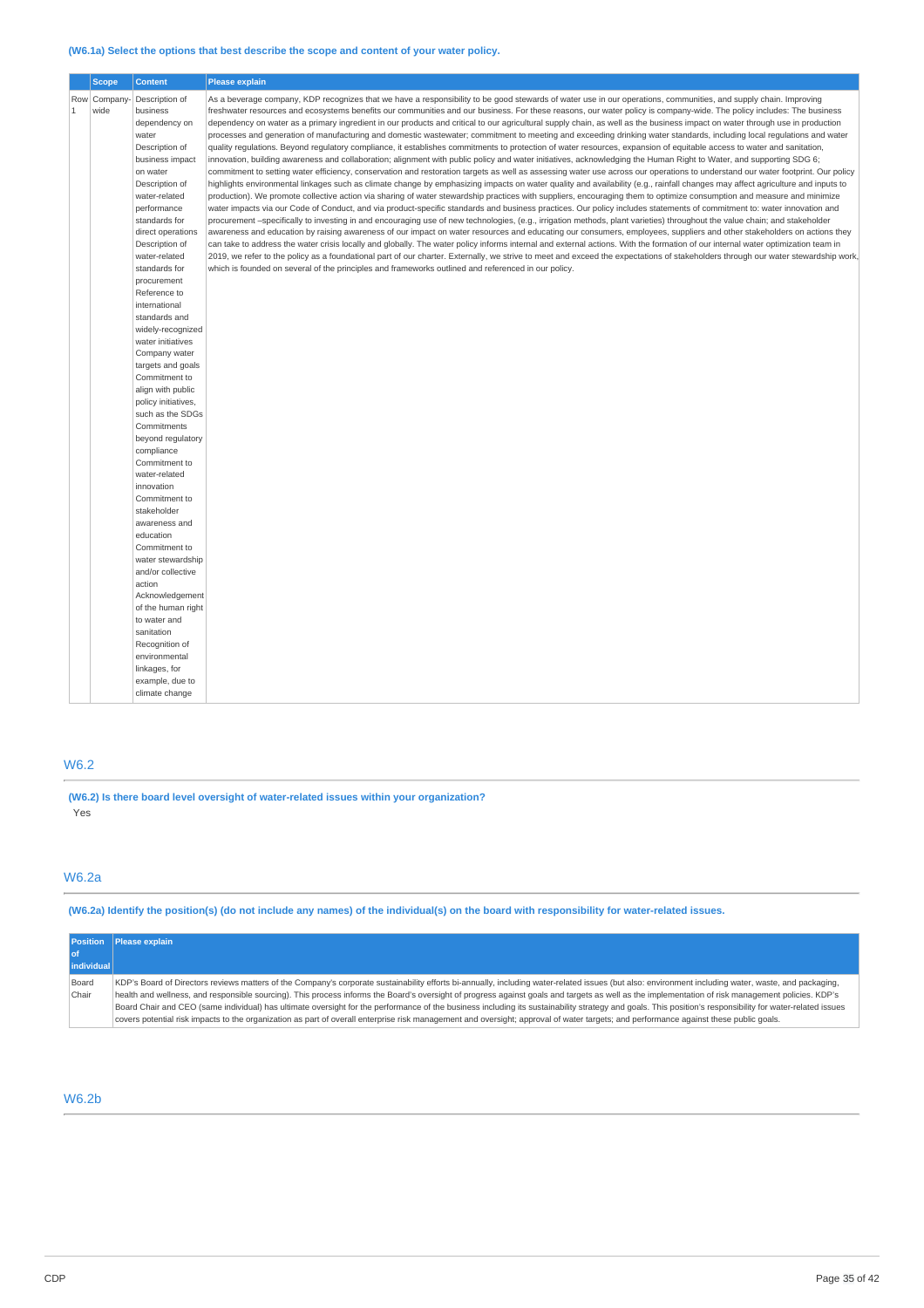#### **(W6.2b) Provide further details on the board's oversight of water-related issues.**

|   | <b>Frequency that</b><br>water-related<br>issues are a<br>scheduled<br>agenda item | <b>Governance</b><br>mechanisms into<br>which water-<br><b>related issues are</b><br>integrated                                                                                                                                                                                                                                                                                                     | <b>Please explain</b>                                                                                                                                                                                                                                                                                                                                                                                                                                                                                                                                                                                      |
|---|------------------------------------------------------------------------------------|-----------------------------------------------------------------------------------------------------------------------------------------------------------------------------------------------------------------------------------------------------------------------------------------------------------------------------------------------------------------------------------------------------|------------------------------------------------------------------------------------------------------------------------------------------------------------------------------------------------------------------------------------------------------------------------------------------------------------------------------------------------------------------------------------------------------------------------------------------------------------------------------------------------------------------------------------------------------------------------------------------------------------|
| 1 | Row Scheduled - some<br>meetings                                                   | Monitoring<br>implementation and<br>performance<br>Overseeing<br>acquisitions and<br>divestiture<br>Overseeing major<br>capital expenditures<br>Reviewing and<br>quiding annual<br>budgets<br>Reviewing and<br>guiding risk<br>management<br>policies<br>Reviewing and<br>guiding strategy<br>Reviewing and<br>quiding corporate<br>responsibility<br>strategy<br>Setting performance<br>objectives | Our values, ethics and integrity are deeply embedded into how we conduct ourselves and operate our business. Our governance and management systems maintain<br>effective oversight of, and accountability for, the way we operate. Bi-annually, the Board of Directors reviews matters of the Company's corporate sustainability<br>efforts, including: climate-related issues, water, waste, and packaging, health and wellness, and responsible sourcing. By reviewing policy, strategy, and risk, the<br>Board stays apprised of water management issues, to quide water-related actions appropriately. |

## W6.3

(W6.3) Provide the highest management-level position(s) or committee(s) with responsibility for water-related issues (do not include the names of individuals).

**Name of the position(s) and/or committee(s)** Chief Sustainability Officer (CSO)

#### **Responsibility**

Both assessing and managing water-related risks and opportunities

**Frequency of reporting to the board on water-related issues** Half-yearly

#### **Please explain**

The SVP and Chief Sustainability Officer (CSO) reports to the Chief Corporate Affairs Officer (CCAO) and leads Corporate Responsibility (CR) for KDP, including development of vision and strategy as well as the day-to-day management of our CR program. The CSO and CCAO regularly collaborate with a cross-functional team of employees across the organization, including procurement, supply chain, research and development, quality, facilities, human resources and legal, to drive execution and measurement of the CR strategy. Our rationale for having responsibility for water related issues lie with this position is that they each have enterprise-wide scope, allowing them to assess risk and opportunity across the organization and its value chain, which is appropriate given the potential for water issues to affect the company as a whole. Bi-annually, the Board of Directors reviews matters of the Company's corporate sustainability efforts, including water, via presentations from our CSO.

## W6.4

(W6.4) Do you provide incentives to C-suite employees or board members for the management of water-related issues?

|         | <b>rovide incentives for management of water-related issues</b> |  |
|---------|-----------------------------------------------------------------|--|
| $Row_1$ | Yes<br>$\sim$ $\sim$                                            |  |

#### W6.4a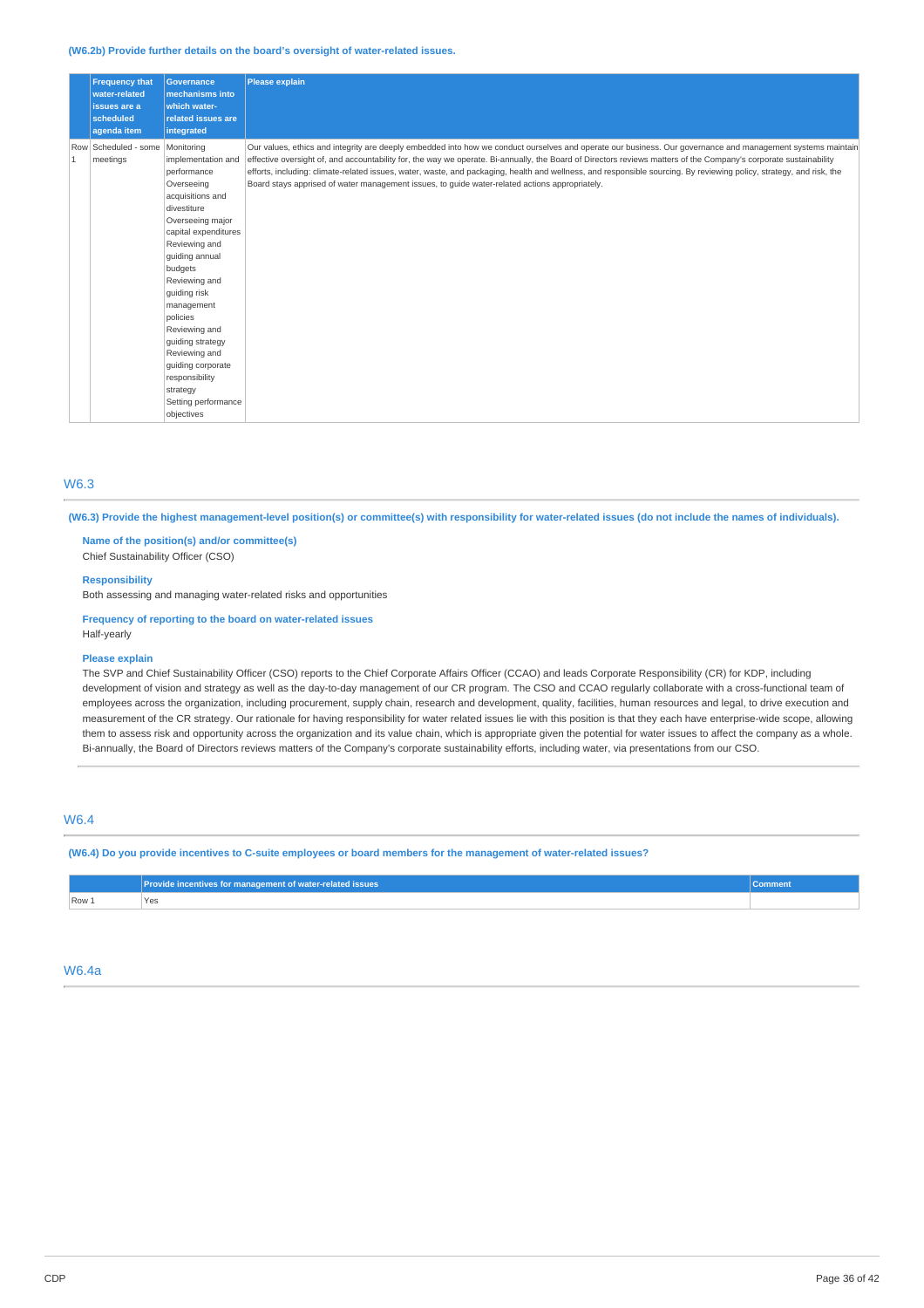(W6.4a) What incentives are provided to C-suite employees or board members for the management of water-related issues (do not include the names of **individuals)?**

|                | Role(s)<br>entitled to                                                                                                                                                                                                                                                                                                      | indicator                                                                                                                                 | Performance Please explain                                                                                                                                                                                                                                                                                                                                                                                                                                                                                                                                                                                                                                                                                                                                                                                 |
|----------------|-----------------------------------------------------------------------------------------------------------------------------------------------------------------------------------------------------------------------------------------------------------------------------------------------------------------------------|-------------------------------------------------------------------------------------------------------------------------------------------|------------------------------------------------------------------------------------------------------------------------------------------------------------------------------------------------------------------------------------------------------------------------------------------------------------------------------------------------------------------------------------------------------------------------------------------------------------------------------------------------------------------------------------------------------------------------------------------------------------------------------------------------------------------------------------------------------------------------------------------------------------------------------------------------------------|
|                | incentive                                                                                                                                                                                                                                                                                                                   |                                                                                                                                           |                                                                                                                                                                                                                                                                                                                                                                                                                                                                                                                                                                                                                                                                                                                                                                                                            |
| reward         | Monetary No one is<br>entitled to<br>these<br>incentives                                                                                                                                                                                                                                                                    | $<$ Not<br>Applicable>                                                                                                                    |                                                                                                                                                                                                                                                                                                                                                                                                                                                                                                                                                                                                                                                                                                                                                                                                            |
| Non-<br>reward | Board chair<br>monetary Corporate<br>executive<br>team<br>Chief<br>Executive<br>Officer<br>(CEO)<br>Chief<br>Financial<br>Officer (CFO)<br>Chief<br>Operating<br>Officer<br>(COO)<br>Chief<br>Sustainability<br>Officer<br>(CSO)<br>Other C-suite<br>Officer (Chief<br>Corporate<br>Affairs<br>Officer)<br>Other,<br>please | Reduction of<br>water<br>withdrawals<br>Reduction in<br>consumption<br>volumes<br>Improvements<br>in efficiency -<br>direct<br>operations | The entire KDP leadership team is ultimately responsible for the performance of the company against its public commitments, including its CR and water corporate targets.<br>Our Executive Chairman and CEO (same individual) leads this group. Our CSO and Chief Corporate Affairs Officer lead/drive the strategy development and goal-setting<br>process for water within the company. Achievement of progress against our CR goals is recognized internally for all employees involved through acknowledgement in<br>company-wide meetings, internal news items, or team events. Water targets and practices are integrated to relevant functions and included in their annual performance<br>goals. For example, the quality managers in our cold plants oversee annual water efficiency use targets. |
|                | specify (All<br>Employees)                                                                                                                                                                                                                                                                                                  |                                                                                                                                           |                                                                                                                                                                                                                                                                                                                                                                                                                                                                                                                                                                                                                                                                                                                                                                                                            |

## W6.5

(W6.5) Do you engage in activities that could either directly or indirectly influence public policy on water through any of the following? Yes, trade associations

Yes, funding research organizations

## W6.5a

(W6.5a) What processes do you have in place to ensure that all of your direct and indirect activities seeking to influence policy are consistent with your water **policy/water commitments?**

Our Political Engagement Approach notes that we are committed to sourcing, producing and distributing our beverages responsibly, while making a positive impact on our consumers, customers, communities, employees and various other stakeholders. We consider it our duty and responsibility to support this commitment through our efforts to engage in the political process and the development of public policy.

Our political activities and contributions comply with all applicable U.S. laws and regulations and related disclosure requirements. We participate in trade associations for a variety of reasons, including their ability to provide a unified voice in legislative and regulatory matters and monitor industry policies and trends. The majority of our public policy advocacy work is done through our membership in the American Beverage Association (ABA).

Our participation in trade associations does not mean that we agree with every position a trade association takes on an issue. When we take positions that differ from our trade associations, we engage with the associations to express our views.

Two regular internal forums, the executive-level Sustainability Governance Committee, and frequent coordination between sustainability and government affairs teams ensure awareness and alignment across all issues. These meetings surface any inconsistencies with policy and commitments and are the internal forums for developing actions to re-align activities for consistency.

# W6.6

(W6.6) Did your organization include information about its response to water-related risks in its most recent mainstream financial report? Yes (you may attach the report - this is optional)

KDP (Keurig Dr Pepper Inc.) (10-K) 2021-02-25.pdf\_.pdf

# W7. Business strategy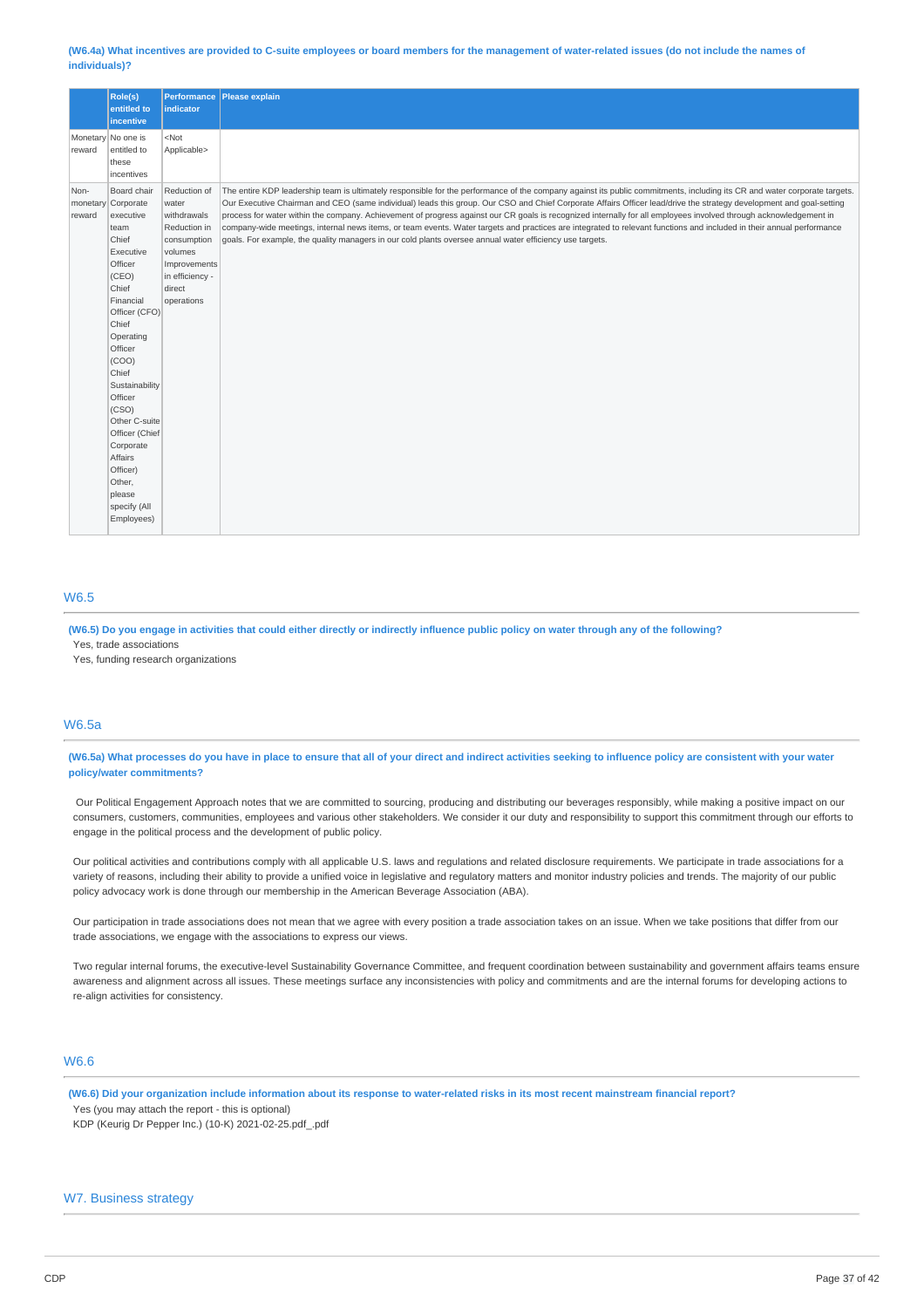# W7.1

## (W7.1) Are water-related issues integrated into any aspects of your long-term strategic business plan, and if so how?

|                               | Are water-<br>related<br><b>issues</b><br>integrated?   horizon          | Long-<br>term<br><b>time</b><br>(years) | <b>Please explain</b>                                                                                                                                                                                                                                                                                                                                                                                                                                                                                                                                                                                                                                                                                                                                                                                                                                                                                                                                                                                                                                                                                                                                                                                                                                                                                                                                                                                                                                                                                                                                                       |
|-------------------------------|--------------------------------------------------------------------------|-----------------------------------------|-----------------------------------------------------------------------------------------------------------------------------------------------------------------------------------------------------------------------------------------------------------------------------------------------------------------------------------------------------------------------------------------------------------------------------------------------------------------------------------------------------------------------------------------------------------------------------------------------------------------------------------------------------------------------------------------------------------------------------------------------------------------------------------------------------------------------------------------------------------------------------------------------------------------------------------------------------------------------------------------------------------------------------------------------------------------------------------------------------------------------------------------------------------------------------------------------------------------------------------------------------------------------------------------------------------------------------------------------------------------------------------------------------------------------------------------------------------------------------------------------------------------------------------------------------------------------------|
| Long-<br>term<br>business     | Yes, water-<br>related<br>issues are<br>objectives integrated            | $5 - 10$                                | Water issues incorporated into our long-term business objectives include physical risks due to availability and quality issues as well as reputational risks from direct operations in<br>basins at risk. In our direct operations, KDP is committed to improving our water use efficiency by 20% by 2025. We have evaluated water risk in our operating footprint and<br>identified six operating communities with high water risk in Texas, California and Mexico that are part of our water stewardship goal. In these six communities, by 2025, we commit<br>to partnering to restore the same volume of water we use to make our beverages through projects that enhance watersheds, protect habitats and conserve water. Because it's the<br>primary ingredient in most of our beverages, we have a particular responsibility to be good stewards of water use in our operations and in the communities in which we operate.<br>The shortest time horizon was chosen because we are a relatively new entity with a clear focus for the next several years to ensure performance. As noted elsewhere, our 2020<br>water risk assessment update findings confirmed our highest water stress operating locations continue to be in Texas, California, and Mexico, and additionally, based on the latest<br>WRI tool and WWF tool, geographies have been flagged for water risk that overlap with our site locations in Florida, and additional sites in California and Texas. These outcomes<br>will be used in our water stewardship and risk response annual planning. |
| Strategy<br>for<br>objectives | Yes, water-<br>related<br>achieving   issues are<br>long-term integrated | $5 - 10$                                | Various possible issues resulting from climate change continue to influence KDP's strategy, including water security, raw material and commodity disruption, future regulatory<br>conditions as well as consumer behavior and brand loyalty. Our strategy to improve operating efficiency is key to doing our part in a water constrained world and improves our<br>bottom line. Our strategy to build and enhance our leading brands ties directly to incorporating environmental and social responsibility into our business which we see as macro<br>trends driving consumer behavior and brand loyalty. Our strategy to holistically include our value chain in business decisions is key to building our leadership position on issues<br>and opportunities tied to water to enhance our reputation with our consumers. The shortest time horizon was chosen because we are a relatively new entity in the process of<br>developing a long-term environmental strategy that will take into account the impacts climate change may have on water scarcity and a deterioration of water quality in areas<br>where we maintain operations.                                                                                                                                                                                                                                                                                                                                                                                                                                |
| Financial<br>planning         | Yes, water-<br>related<br>issues are<br>integrated                       | $5 - 10$                                | Currently KDP uses forward-looking scenario analyses in our Enterprise Risk Management process. Our ERM informs our financial planning, and as water is the key ingredient in<br>substantially all of our products, water is considered in the ERM process from both quantity and quality standpoints. KDP has assessed the "well below 2 degree" climate change<br>scenario in its process for setting a science-based emissions reduction target (SBT). The shortest time horizon was chosen because we are a relatively new entity with a clear<br>focus for the next several years to ensure performance as we embark on our combined environmental strategy.                                                                                                                                                                                                                                                                                                                                                                                                                                                                                                                                                                                                                                                                                                                                                                                                                                                                                                           |

# W7.2

(W7.2) What is the trend in your organization's water-related capital expenditure (CAPEX) and operating expenditure (OPEX) for the reporting year, and the **anticipated trend for the next reporting year?**

## **Row 1**

## **Water-related CAPEX (+/- % change)**

**Anticipated forward trend for CAPEX (+/- % change)**

 $\Omega$ 

**Water-related OPEX (+/- % change)**

## **Anticipated forward trend for OPEX (+/- % change)**

0

## **Please explain**

Financial performance including prior year comparisons / changes, are reported to investors in annual reports and SEC filings. Please see financial filings at https://investors.keurigdrpepper.com/sec-filings. Water opex and capex are driven by multiple factors including the age of infrastructure and systems, and product mix.

# W7.3

**(W7.3) Does your organization use climate-related scenario analysis to inform its business strategy?**

|         | Use of          | <b>Comment</b>                                                                                                                                                                               |
|---------|-----------------|----------------------------------------------------------------------------------------------------------------------------------------------------------------------------------------------|
|         | climate-        |                                                                                                                                                                                              |
|         | related         |                                                                                                                                                                                              |
|         | <b>scenario</b> |                                                                                                                                                                                              |
|         | analysis        |                                                                                                                                                                                              |
| Row Yes |                 | In our updated water risk assessment, we have used WRI's Aqueduct, and WWF's Water Risk Filter tools. Both tools combine different climate scenarios (IPCC Representative Concentration      |
|         |                 | Pathways - RCP and IIASA Shared Socio-economic Pathways - SSP) to explore future water risks (water stress in terms of quantity with WRI, and other physical risks with WWF). KDP has set an |
|         |                 | SBTi-approved SBT which took effect in 2020 to reduce our emissions. As part of this process, we were able to identify specific risks and opportunities for us to address and pursue. As we  |
|         |                 | embark on implementing our approved Science Based Target (SBT), we will further analyze the scenarios and possible water-related outcomes.                                                   |

## W7.3a

**(W7.3a) Has your organization identified any water-related outcomes from your climate-related scenario analysis?** No

## W7.4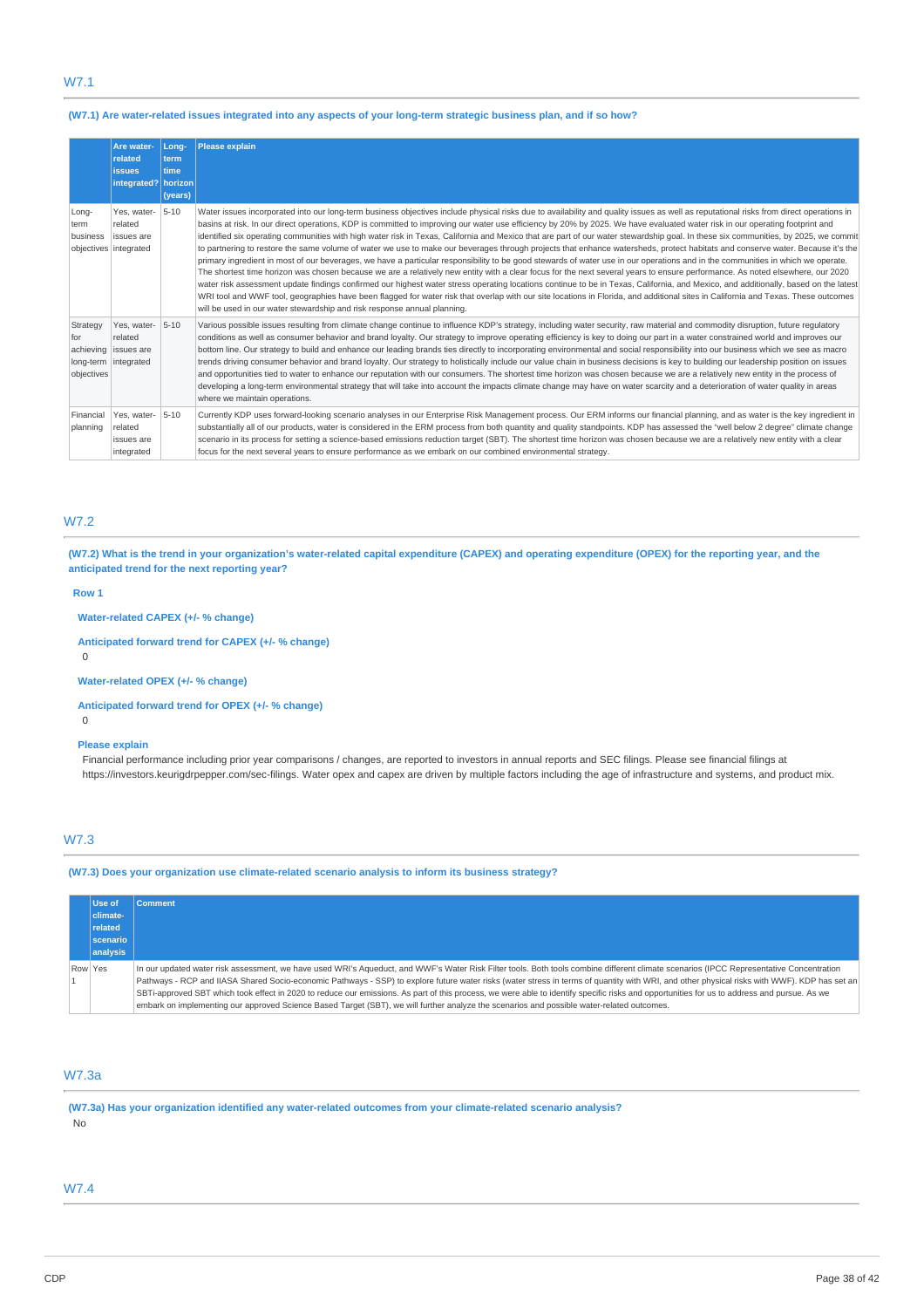**(W7.4) Does your company use an internal price on water?**

#### **Row 1**

#### **Does your company use an internal price on water?**

No, but we are currently exploring water valuation practices

#### **Please explain**

We continue to monitor trends in water valuation, consult with external stakeholders and review activity by our peers and competitors.

# W8. Targets

## W8.1

**(W8.1) Describe your approach to setting and monitoring water-related targets and/or goals.**

| Levels for<br>targets<br>and/or<br>goals                                                                                                                         | at<br>corporate<br>level                                                                   | Monitoring Approach to setting and monitoring targets and/or goals                                                                                                                                                                                                                                                                                                                                                                                                                                                                                                                                                                                                                                                                                                                                                                                                                                                                                                                                                                                                                                                                                                                                                                                           |
|------------------------------------------------------------------------------------------------------------------------------------------------------------------|--------------------------------------------------------------------------------------------|--------------------------------------------------------------------------------------------------------------------------------------------------------------------------------------------------------------------------------------------------------------------------------------------------------------------------------------------------------------------------------------------------------------------------------------------------------------------------------------------------------------------------------------------------------------------------------------------------------------------------------------------------------------------------------------------------------------------------------------------------------------------------------------------------------------------------------------------------------------------------------------------------------------------------------------------------------------------------------------------------------------------------------------------------------------------------------------------------------------------------------------------------------------------------------------------------------------------------------------------------------------|
| Row Company-<br>wide<br>targets<br>and goals<br>Site/facility level<br>specific<br>targets<br>and/or<br>qoals<br>Basin<br>specific<br>targets<br>and/or<br>qoals | monitored<br>at the<br>corporate<br>Goals are<br>monitored<br>at the<br>corporate<br>level | Targets are Our 2025 targets for our company are the culmination of looking holistically across our the KDP value chain for opportunities to make a positive impact with every drink. This includes<br>reducing our environmental footprint across energy, water and waste. Our approach to setting water-related targets and/or goals began with a materiality assessment across this<br>range of sustainability impact areas. Water is vital to our business and as a beverage company, we have a responsibility to be good stewards of water use in our operations and<br>communities where we manufacture our products. We assess water use across our business to understand our water footprint and identify opportunities related to quality,<br>conservation, replenishment and wastewater treatment in our manufacturing plants. As such, we combine internal efficiency targets, an external focus on water stewardship, and<br>holistic approach to engage our value chain to drive our water strategy. We monitor our water efficiency target through monthly site-level internal tracking, which is reported to our<br>senior leadership, and we monitor progress on our water stewardship work via periodic reviews with key project partners. |

## W8.1a

(W8.1a) Provide details of your water targets that are monitored at the corporate level, and the progress made.

#### **Target reference number** Target 1

### **Category of target**

Water use efficiency

# **Level**

Company-wide

# **Primary motivation**

Reduced environmental impact

## **Description of target**

We are committed to improving our water use ratio (WUR) by 20% by 2025, moving from a 2017 baseline of 2.05 liters required to make one liter of product (L/L) to 1.64 L/L. Our progress is underway with a WUR of 1.90 in 2020, down 7% versus 2017.

#### **Quantitative metric**

Other, please specify (% reduction per unit of finished product)

# **Baseline year**

2017

**Start year** 2018

## **Target year**

2025

#### **% of target achieved**

37

# **Please explain**

We are committed to improving our water use ratio (WUR) by 20% by 2025, moving from a 2017 baseline of 2.05 liters required to make one liter of product (L/L) to 1.64 L/L. Our progress is underway with a WUR of 1.90 in 2020, down 7% versus 2017. Percentage of target achieved is therefore calculated as: (2.05-1.90)/(2.05-1.64).

## W8.1b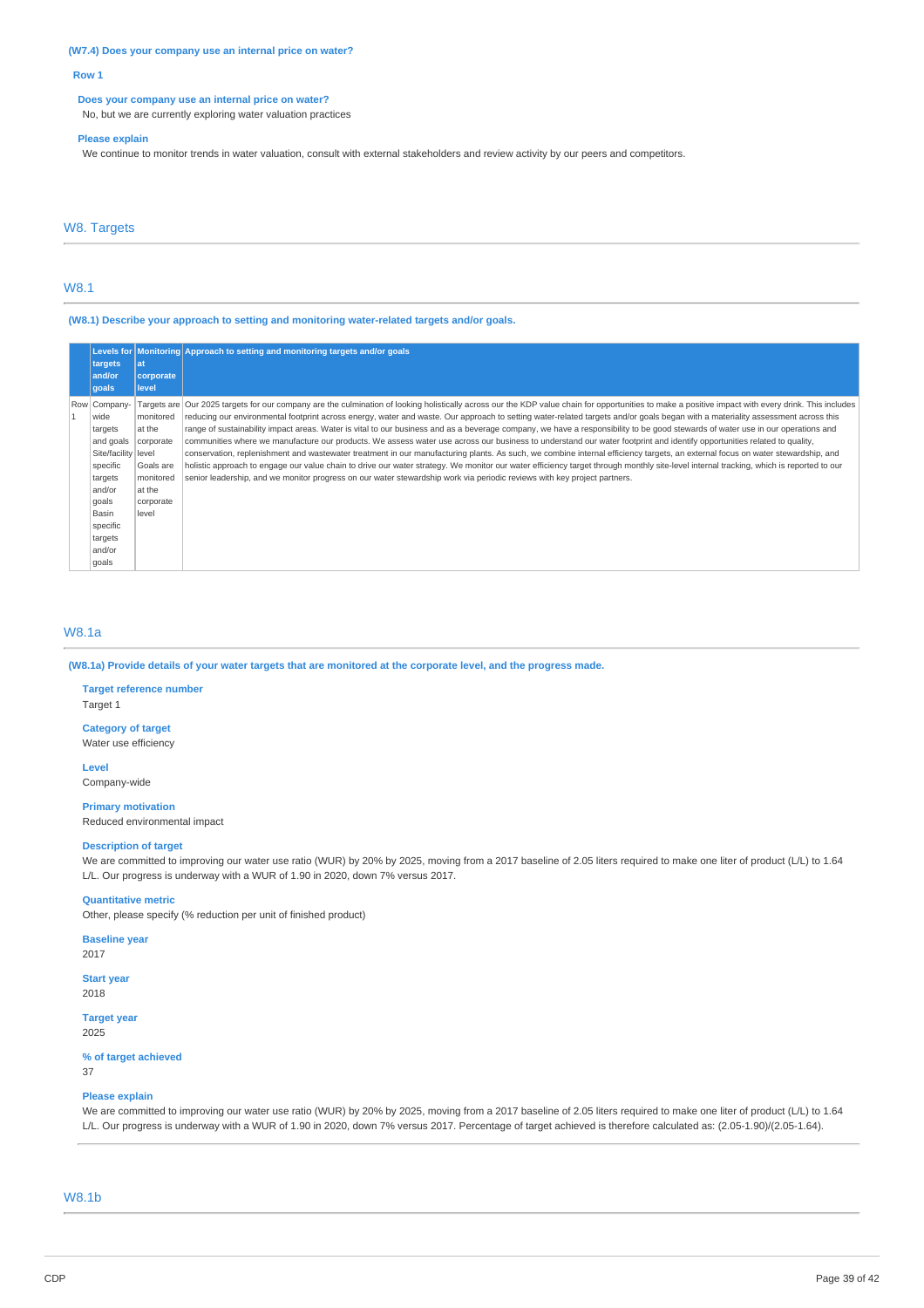#### (W8.1b) Provide details of your water goal(s) that are monitored at the corporate level and the progress made.

#### **Goal**

Watershed remediation and habitat restoration, ecosystem preservation

#### **Level**

Basin level

# **Motivation**

Increase freshwater availability for users/natural environment within the basin

#### **Description of goal**

Partner with our highest water-risk operating communities to replenish 100% of water used for our beverages in those communities by 2025. In our six high water risk communities, we commit to restoring the same volume of water we use to make our beverages through projects that enhance watersheds, protect habitats and conserve water. By balancing what we consume and what we replenish, we will help provide access to more or higher quality water to benefit the environment and the people who live and work in these areas. For example, in Houston, Texas, our investments contributed to a native prairie restoration project to protect freshwater coastal habitats. Restoring native grasses decreased runoff and enabled the land to absorb and disperse water from storm surges and floods, providing a cost-effective way to protect coastal communities from the impacts of storms and hurricanes.

**Baseline year** 2012

#### **Start year**

2013

**End year** 2025

# **Progress**

Through our engagements we track the restoration projects through a third party using a published methodology to determine the amount of water replenished. It is recognized that the estimated benefits have some uncertainty, as they are based on best available data and information using models and estimation techniques. To reduce this uncertainty, scientifically defensible methodologies and conservative assumptions are employed in the quantification process. We are progressing toward our goal of replenishing 100% of the water used in our 6 highest water risk communities, and will build on prior work with The Nature Conservancy. Since 2011, we have committed over \$5 million to The Nature Conservancy's local chapters in Vermont, Washington, Texas and California, and Mexico where we have production facilities. As a result of this collaboration and other active projects, we have restored 5,824 ML of water, balancing 79% (5,824 / 7,327) of the volume used in our coffee beverages and those produced from our 6 facilities in high water risk operating communities. Thus, we have attained 79% progress against our threshold of success of 100%.

## W9. Verification

## W9.1

(W9.1) Do you verify any other water information reported in your CDP disclosure (not already covered by W5.1a)? Yes

ERM CVS - 2021 CDP Assurance Statement KDP\_FINAL\_ 23-JUL-2021.pdf

#### W9.1a

#### **(W9.1a) Which data points within your CDP disclosure have been verified, and which standards were used?**

|                  |              |                   | Disclosure Data   Verification   Please explain                                                                                                                                                                                                                                                                                                                                                                                                                                                                                                                                     |
|------------------|--------------|-------------------|-------------------------------------------------------------------------------------------------------------------------------------------------------------------------------------------------------------------------------------------------------------------------------------------------------------------------------------------------------------------------------------------------------------------------------------------------------------------------------------------------------------------------------------------------------------------------------------|
| module           |              | verified standard |                                                                                                                                                                                                                                                                                                                                                                                                                                                                                                                                                                                     |
| W8 Targets Water | Use<br>Ratio | <b>ISAE 3000</b>  | Our water use ratio measures our water use efficiency in production, and is referenced in the explanations for our data in W1.2b, and as the key metric for our efficiency target in<br>W8.1a. To validate our external reporting, we obtained third-party assurance from ERM CVS. They verified our water use ratio metric covering the period 1 January 2020 - 31<br>December 2020, using their methodology based on the International Standard on Assurance Engagements ISAE 3000 (Revised) at limited assurance level. The assurance<br>statement is attached to question W9.1. |

## W<sub>10</sub>. Sign off

## W-FI

(W-FI) Use this field to provide any additional information or context that you feel is relevant to your organization's response. Please note that this field is optional **and is not scored.**

KDP's broad portfolio of hot and cold beverages and nearly 27,000 employees give us many opportunities to be a catalyst for good. Our Drink Well. Do Good. corporate responsibility platform focuses our energy and resources on areas in which we believe we can have the greatest impact. We are committed to partnership, innovation, transparency and investment as we work to deliver progress. KDP's 2020 Corporate Responsibility report is attached which provides progress and detail on all our Drink Well. Do Good. initiatives. KDP-CR-Report-2020.pdf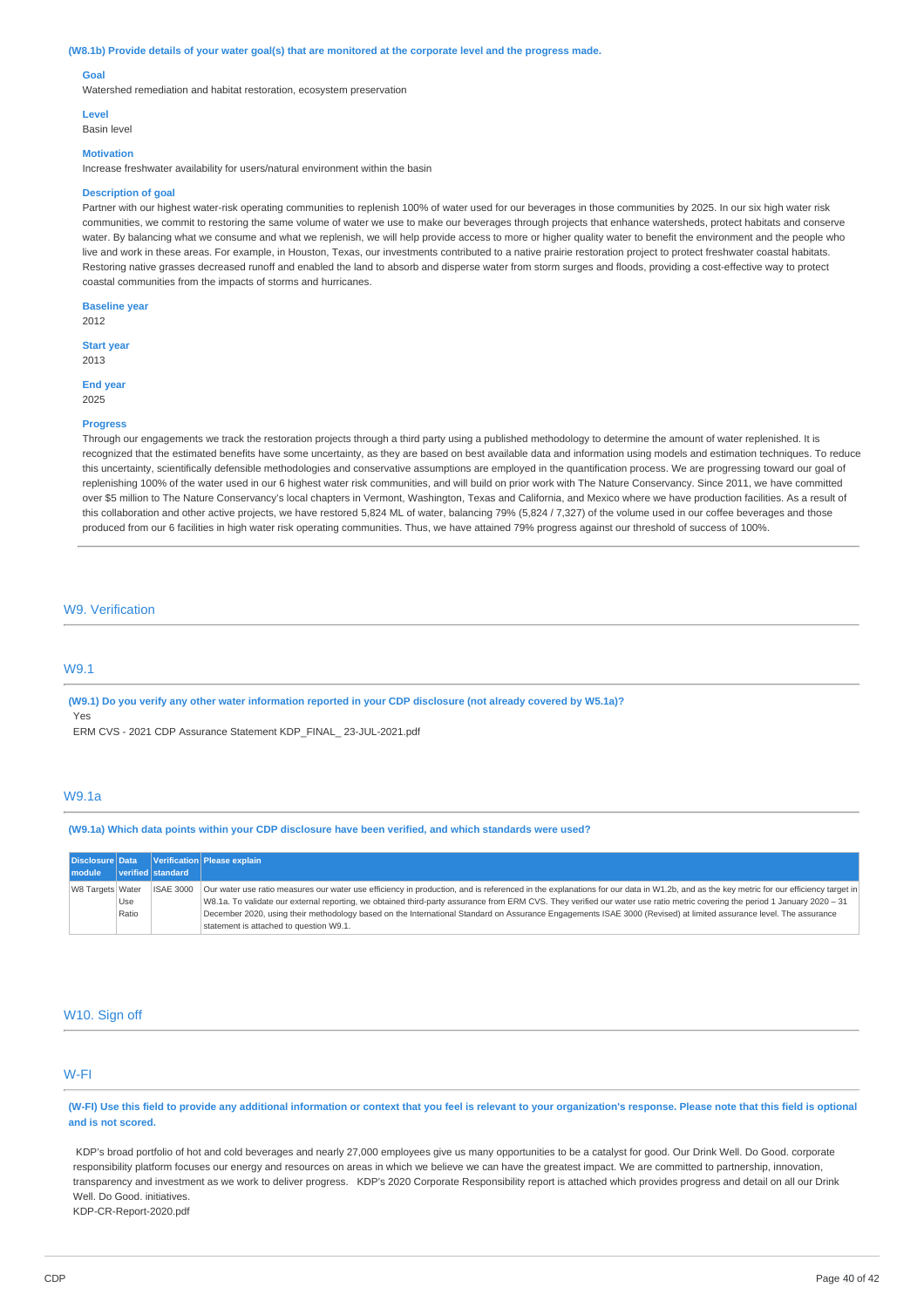# **(W10.1) Provide details for the person that has signed off (approved) your CDP water response.**

|       | <b>Job title</b>                     | <b>Corresponding job category</b>  |
|-------|--------------------------------------|------------------------------------|
| Row 1 | SVP and Chief Sustainability Officer | Chief Sustainability Officer (CSO) |

# W10.2

(W10.2) Please indicate whether your organization agrees for CDP to transfer your publicly disclosed data on your impact and risk response strategies to the CEO Water Mandate's Water Action Hub [applies only to W2.1a (response to impacts), W4.2 and W4.2a (response to risks)]. No

## SW. Supply chain module

## SW0.1

**(SW0.1) What is your organization's annual revenue for the reporting period?**

|       | <b>Annua</b><br>nue |
|-------|---------------------|
| Row 1 | 100000              |
|       |                     |

# SW0.2

**(SW0.2) Do you have an ISIN for your organization that you are willing to share with CDP?** Yes

# SW0.2a

**(SW0.2a) Please share your ISIN in the table below.**

|       | <b>ISIN country code</b> | ISIN numeric identifier (including single check digit) |
|-------|--------------------------|--------------------------------------------------------|
| Row 1 | $\sim$                   | 49271V1008                                             |

# SW1.1

(SW1.1) Could any of your facilities reported in W5.1 have an impact on a requesting CDP supply chain member? We do not have this data and have no intentions to collect it

# SW1.2

**(SW1.2) Are you able to provide geolocation data for your facilities?**

|       | Are you able to provide geolocation data for your facilities?<br>Comment |  |
|-------|--------------------------------------------------------------------------|--|
| Row 1 | Yes, for some facilities                                                 |  |

# SW1.2a